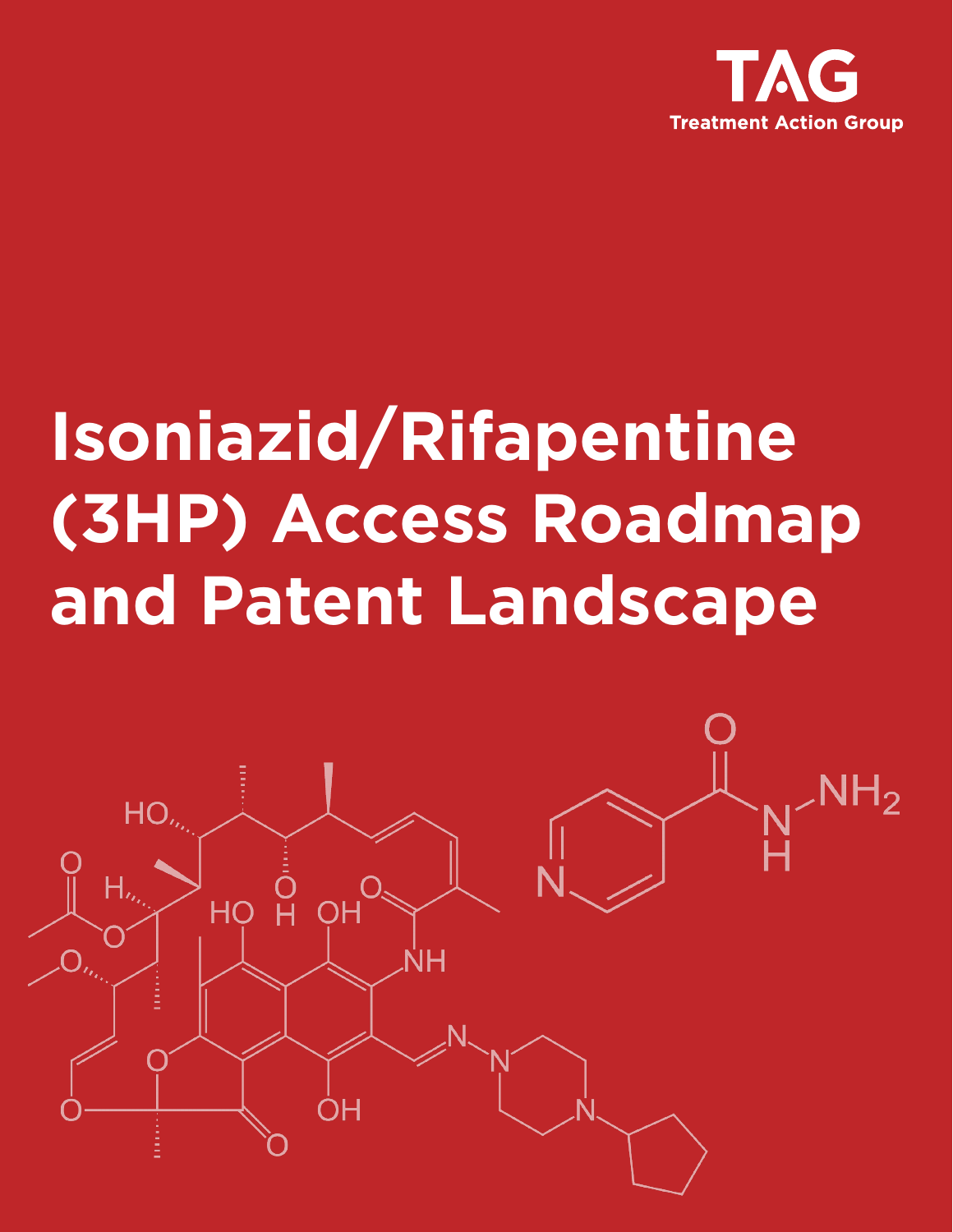# **Isoniazid/Rifapentine (3HP) Access Roadmap and Patent Landscape**

February 2020

Written by Pauline Londeix and Mike Frick

Reviewed by Marcela Fogaça Vieira, Priyam Lizmary, Lynette Mabote, and Leena Menghaney



Treatment Action Group (TAG) is an independent, activist and community-based research and policy think tank fighting for better treatment, prevention, a vaccine, and a cure for HIV, tuberculosis, and hepatitis C virus.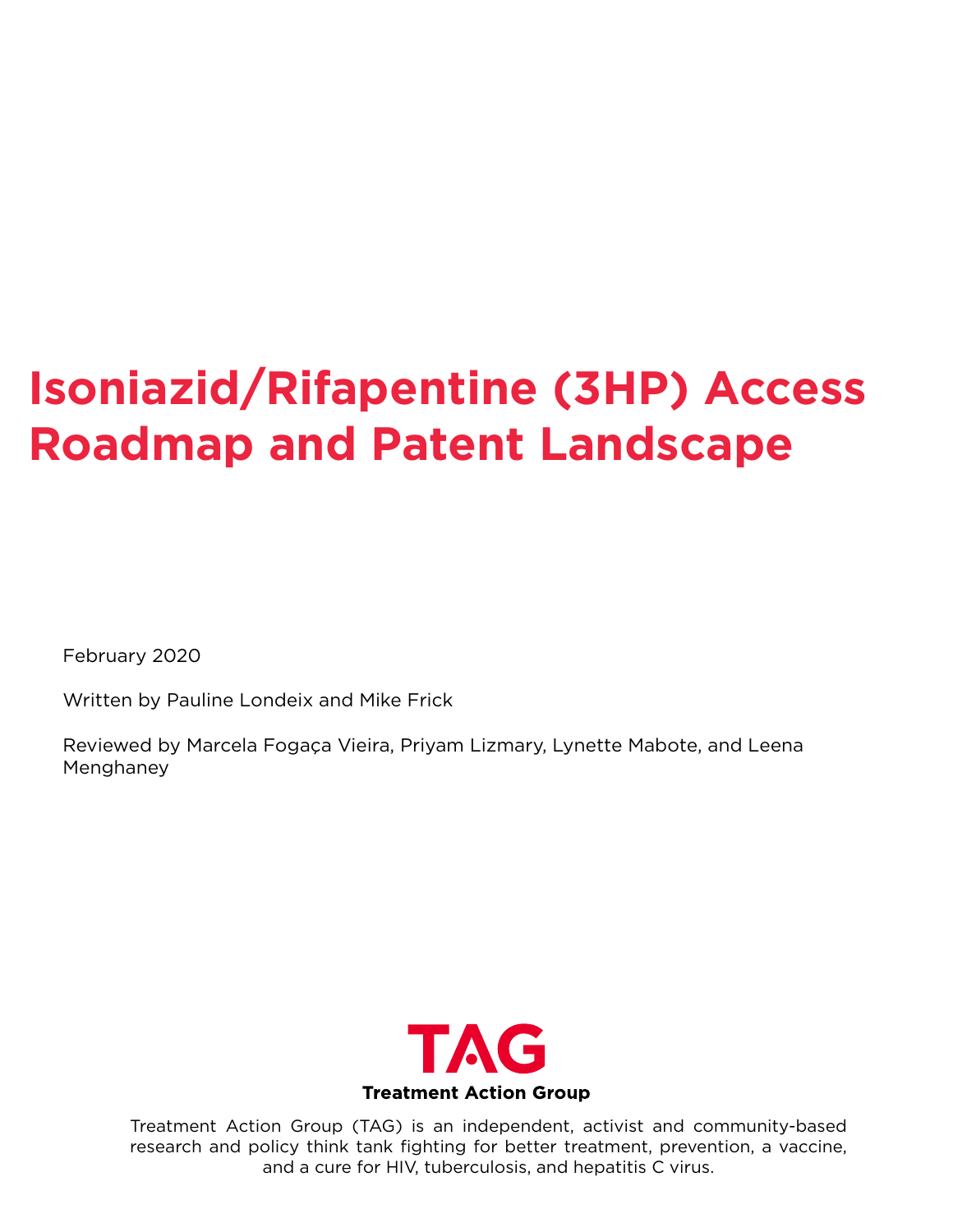# **Table of Contents**

| <b>Introduction</b>                                                                                                                                                                                                                                                                                                                                                                                                                                                        | 1                                                                     |
|----------------------------------------------------------------------------------------------------------------------------------------------------------------------------------------------------------------------------------------------------------------------------------------------------------------------------------------------------------------------------------------------------------------------------------------------------------------------------|-----------------------------------------------------------------------|
| <b>Background on Patents and Terminology</b><br>Patent Examinations and Patent Oppositions                                                                                                                                                                                                                                                                                                                                                                                 | $\overline{\mathbf{2}}$<br>$\overline{3}$                             |
| <b>Rifapentine and Isoniazid: History and Patent Status Timeline</b><br>Rifapentine: A Global Public Good<br>Isoniazid: A Global Public Good<br>Timeline: Rifapentine and Isoniazid                                                                                                                                                                                                                                                                                        | 4<br>$\overline{4}$<br>5<br>6                                         |
| <b>Sanofi's 3HP Patent Claims</b><br>Table 1: Sanofi's Claims Under the Adult 3HP FDC Patent Application<br>Table 2: Sanofi's Claims Under the Pediatric 3HP FDC Patent Application<br>Analyses of Sanofi's Patent Claims by Patent Examiners<br>U.S. Patent and Trademark Office Ruling<br>Patent Cooperation Treaty International Search Authority Opinion<br>Prior Art Cited in Patent Oppositions<br>Table 3: Prior Art Cited in 3HP Patent Oppositions Filed in India | 7<br>$\overline{7}$<br>$\boldsymbol{9}$<br>11<br>12<br>13<br>13<br>14 |
| <b>Patent Landscape Overview and Analysis</b><br>Methodology for the Patent Landscape<br><b>Summary of Major Findings</b><br>Table 4: TB Burden in Countries where Sanofi Applied for Patents<br>In Focus: Cambodia, Morocco, and Tunisia<br>In Focus: Nigeria and South Africa<br>In Focus: Brazil and Egypt<br>Table 5: TRIPS Flexibilities in Countries where Sanofi Applied for Patents                                                                                | 15<br>15<br>15<br>17<br>18<br>18<br>19<br>20                          |
| <b>Conclusion</b>                                                                                                                                                                                                                                                                                                                                                                                                                                                          | 22                                                                    |
| <b>Recommendations</b>                                                                                                                                                                                                                                                                                                                                                                                                                                                     | 22                                                                    |
| <b>Appendix 1: Patent Landscape</b><br>Table 6: Patent Landscape                                                                                                                                                                                                                                                                                                                                                                                                           | 23<br>23                                                              |
| <b>Appendix 2: Judgement of the International Search Authority</b>                                                                                                                                                                                                                                                                                                                                                                                                         | 29                                                                    |
| Appendix 3: What Is Rifapentine (P)?                                                                                                                                                                                                                                                                                                                                                                                                                                       | 33                                                                    |
| <b>Appendix 4: What Is Isoniazid (H)?</b>                                                                                                                                                                                                                                                                                                                                                                                                                                  | 34                                                                    |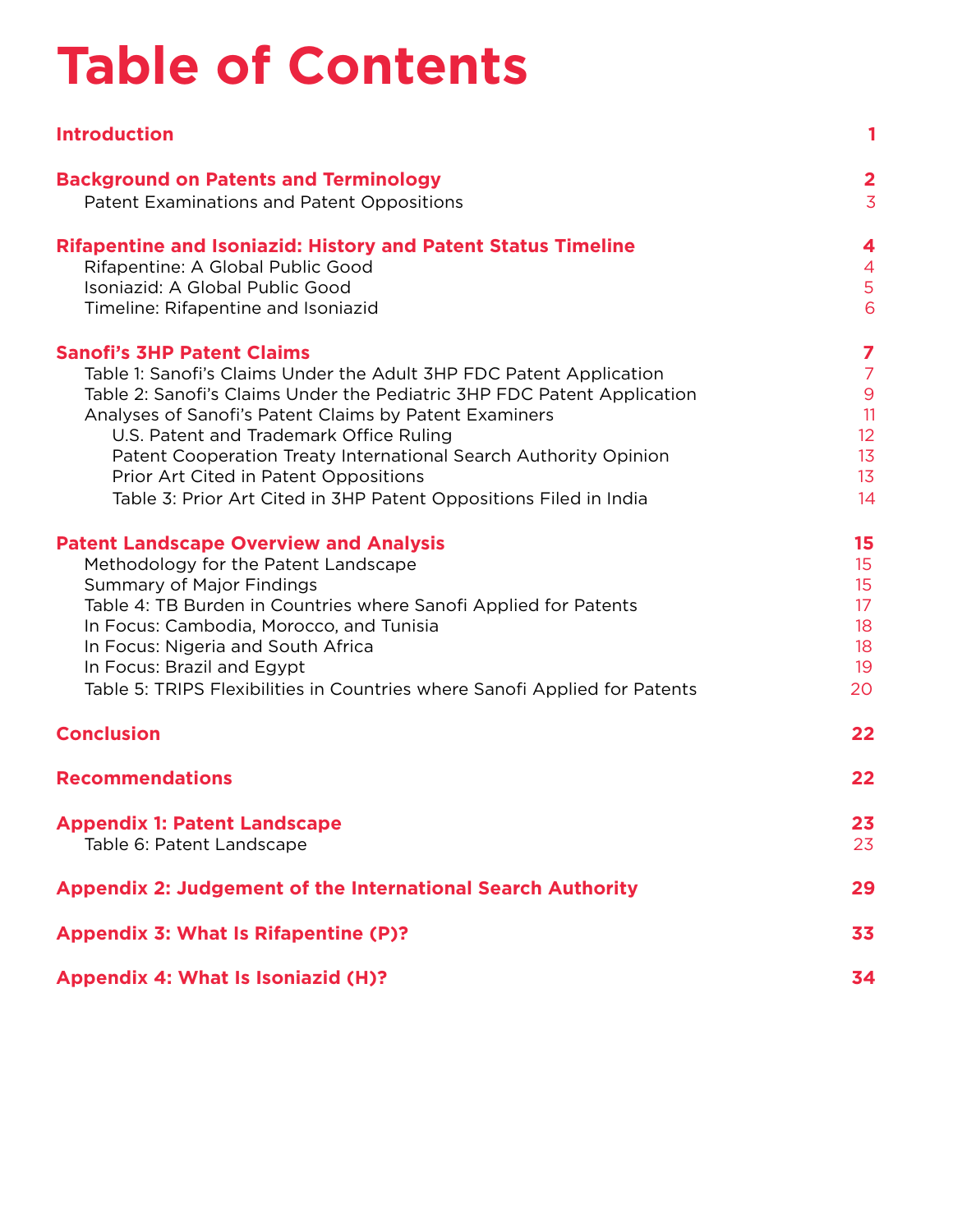# **Introduction**

This publication provides an access roadmap and patent landscape for two important products used in the prevention of tuberculosis (TB). The products are for combinations of two drugs—**rifapentine** and **isoniazid**—formulated for use in the so-called 3HP regimen. In this regimen, isoniazid (H) and rifapentine (P) are taken together once a week for 12 weeks in order to prevent TB disease.<sup>1</sup> One product is a fixed-dose combination (FDC) tablet of granules containing isoniazid and rifapentine dosed for children. The tablet dissolves in water, making it easier for children to swallow (hereinafter "pediatric FDC"). The second product is a film-coated FDC tablet of isoniazid and rifapentine dosed for older children, adolescents, and adults (hereinafter "adult FDC"). The French pharmaceutical company Sanofi, one of the biggest pharmaceutical corporations in the world, has applied for patents on each product. If granted, these patents could limit the availability, accessibility, and affordability of 3HP for many people at risk of TB.

Information related to the patent status of a medicine may seem very technical for many advocates. However, knowing the status of a patent or of a patent application is a critical first step toward ensuring the equitable availability and accessibility of medicines by, for example, acting to overcome patentprotected monopolies that keep drug prices high by limiting generic competition. This information is not only critical for advocates, but also for purchase agencies as well as generic producers who want to evaluate their "freedom to operate" and to produce, import, and export a certain health product to a given territory. However, patent status information is not always easy to access and analyze, even when it is available. The aim of this Isoniazid/Rifapentine (3HP) Access Roadmap and Patent Landscape is to detail the status of patent applications for the adult and pediatric 3HP FDCs in countries around the world. Applications for these two patents are still pending in the majority of the 69 countries/territories where Sanofi filed them.

The information contained in the Roadmap is intended to inform the access strategies of TB-affected communities, civil society organizations, national patent examiners, generic producers, and other stakeholders. After reading this document, patent examiners will understand why Sanofi's patent claims do not fulfill patentability criteria. Activists from TB-affected communities and civil society can use this document as a key reference to develop evidence-based arguments to challenge Sanofi's patent applications through either pre- or post-grant oppositions or revocation applications, or through the use other legal tools to bypass potential monopoly control of 3HP. In fact, activists in India and Thailand have already acted on this information by filing pre-grant oppositions against both patents at the Indian Patent Office in Kolkata and at the Thai Department of Intellectual Property in Bangkok.<sup>2,3</sup>

Understanding the patent landscape for 3HP FDCs for adults and children is essential for devising strategies to unlock access to TB preventive therapy (TPT). TPT is one of the most powerful ways to treat TB infection. It protects people who are already infected with the TB bacterium from falling ill with active TB disease, and it shields people who are uninfected but at risk of TB exposure from getting infected in the first place. Among available TPT regimens, 3HP is one of the shortest and safest.<sup>4</sup> A closely related regimen called 1HP consists of rifapentine and isoniazid taken together daily for one month. The rifapentine-based TPT regimens 3HP and 1HP are quickly becoming the preferred choice for many providers, patients, and national TB programs. We need to give more people access to TPT regimens like 3HP and 1HP if we hope to end TB in our communities.

<sup>2</sup> The patent challenges in India were lodged by the Delhi Network of Positive People and TB survivor and activist Ganesh Acharya of Mumbai, with support from the Third World Network (TWN). For a copy of each opposition, see: [https://www.patentoppositions.org/en/](https://www.patentoppositions.org/en/drugs/isoniazid-rifapentine-3hp/patent_oppositions/5dccee99d2708f0005f65664) [drugs/isoniazid-rifapentine-3hp/patent\\_oppositions/5dccee99d2708f0005f65664](https://www.patentoppositions.org/en/drugs/isoniazid-rifapentine-3hp/patent_oppositions/5dccee99d2708f0005f65664) (adult FDC) AND [https://www.patentoppositions.org/](https://www.patentoppositions.org/en/drugs/isoniazid-rifapentine-3hp/patent_oppositions/5dccf4c6d2708f0005f6568e) [en/drugs/isoniazid-rifapentine-3hp/patent\\_oppositions/5dccf4c6d2708f0005f6568e](https://www.patentoppositions.org/en/drugs/isoniazid-rifapentine-3hp/patent_oppositions/5dccf4c6d2708f0005f6568e) (pediatric FDC).

<sup>1</sup> For more information on the pharmaceutical properties of rifapentine and isoniazid, see Appendices 3 and 4.

<sup>&</sup>lt;sup>3</sup> The patent challenges in Thailand were lodged by the AIDS Access Foundation.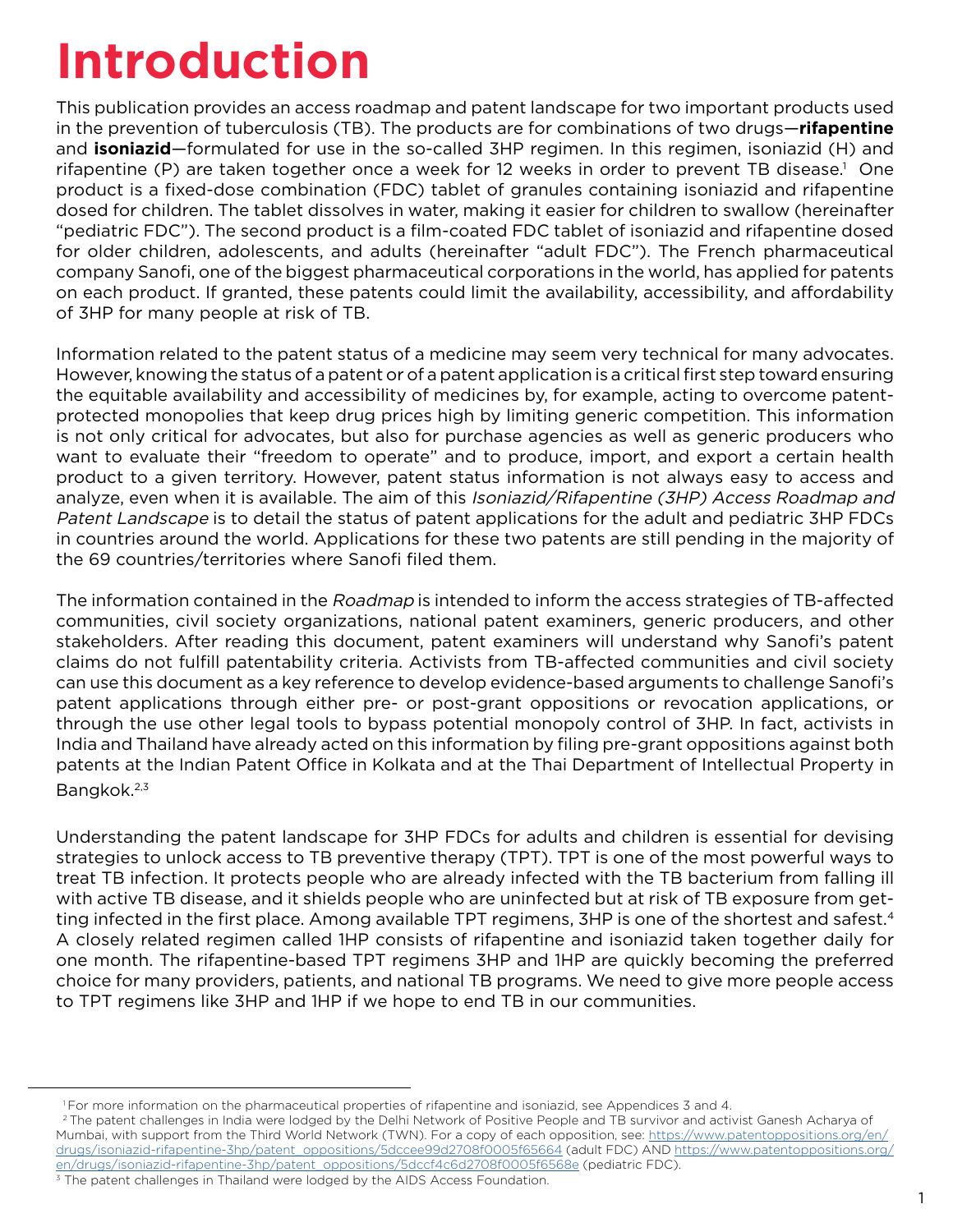# **Background on Patents and Terminology**

A **patent** is an intellectual property title that grants its holder an exclusivity to operate for a period of at least 20 years. The minimum period of 20 years is one of the standards required of all the World Trade Organization (WTO) members since the adoption of The Agreement on Trade-Related Aspects of Intellectual Property Rights (TRIPS) in 1995. Least-developed countries have a transition period until 2033 before they must grant patents on pharmaceutical products.

Although the **TRIPS Agreement** compels member states to grant patents, TRIPS also provides leverage to countries to adapt their national patent/intellectual property laws, and to incorporate pro-health safeguards. One of these **flexibilities** is the possibility for countries to define what is patentable or not. For instance, under some national laws, combinations of two pharmaceutical products are not patentable. In these countries, a simple FDC of two drugs such as isoniazid and rifapentine would not receive a patent. Another flexibility creates the opportunity for third parties to send "observations" (e.g., in the Brazilian patent law) or "oppositions" (e.g., in the Indian Patent Act) before the patent office makes a decision on whether or not to grant a patent. This is often referred to as "**pre-grant opposition**." Under other laws, third parties can submit **post-grant oppositions** after a patent is granted (e.g., in the European Patent Convention). The window in which third parties can submit oppositions varies from country to country.

An additional flexibility under TRIPS is the possibility for governments to issue non-voluntary licenses to a third party (either public or private). This is referred to as a "**compulsory license**" or "compulsory license for governmental use." A compulsory license does not have the effect of revoking a patent, but it does allow the country that issues it to import or locally produce the product without the consent of the patent holder. The conditions of a non-voluntary license including the rationale behind the decision of authorities to issue this license, as well as the specific terms of the license, including its duration, royalties paid to the patent holder, and volume of product manufactured—are flexible. Under the TRIPS agreement, there is always the possibility for national courts to revoke a patent or to issue a non-voluntary license. The Doha Declaration on the TRIPS Agreement and Public Health (2001) reaffirms the use of non-voluntary licenses and compulsory licenses to protect public health and promote access to medicines for all.<sup>5</sup>

These flexibilities are critical access safeguards, but another vital and often overlooked flexibility is the stringent and thorough examination of patent applications by national patent offices. Even in some countries with strict patentability criteria, it is not uncommon to see patents that obviously fail to fulfill the patentability criteria granted (e.g., in India).<sup>6</sup> Perversely, in other countries, the law explicitly requires that patent examiners not examine the legitimacy of an application and grant a patent if basic administrative requirements are fulfilled (e.g., in Nigeria).

In the tables that follow in Appendix 1, "**granted**" means that a patent was granted, for a minimum period of 20 years starting from the priority date (and/or depending on the national law from the filing date of the application in the given country or the date of filing the Patent Cooperation

<sup>4</sup> For a summary of the efficacy and safety of 3HP and 1HP, see : Frick M. An activist's guide to rifapentine for the treatment of TB infection. New York: Treatment Action Group ; 2019. [https://www.treatmentactiongroup.org/publication/an-activists-guide-to-rifapentine-for-the](https://www.treatmentactiongroup.org/publication/an-activists-guide-to-rifapentine-for-the-treatment-of-tb-infection/)[treatment-of-tb-infection/](https://www.treatmentactiongroup.org/publication/an-activists-guide-to-rifapentine-for-the-treatment-of-tb-infection/)

<sup>5</sup> Doha Declaration/WTO (2001): "5. Accordingly and in the light of paragraph 4 above, while maintaining our commitments in the TRIPS Agreement, we recognize that these flexibilities include: […] .(b) Each Member has the right to grant compulsory licenses and the freedom to determine the grounds upon which such licenses are granted. (c) Each Member has the right to determine what constitutes a national emergency or other circumstances of extreme urgency, it being understood that public health crises, including those relating to HIV/AIDS, tuberculosis, malaria and other epidemics, can represent a national emergency or other circumstances of extreme urgency." See: [https://](https://www.wto.org/english/res_e/booksp_e/ddec_e.pdf) [www.wto.org/english/res\\_e/booksp\\_e/ddec\\_e.pdf](https://www.wto.org/english/res_e/booksp_e/ddec_e.pdf)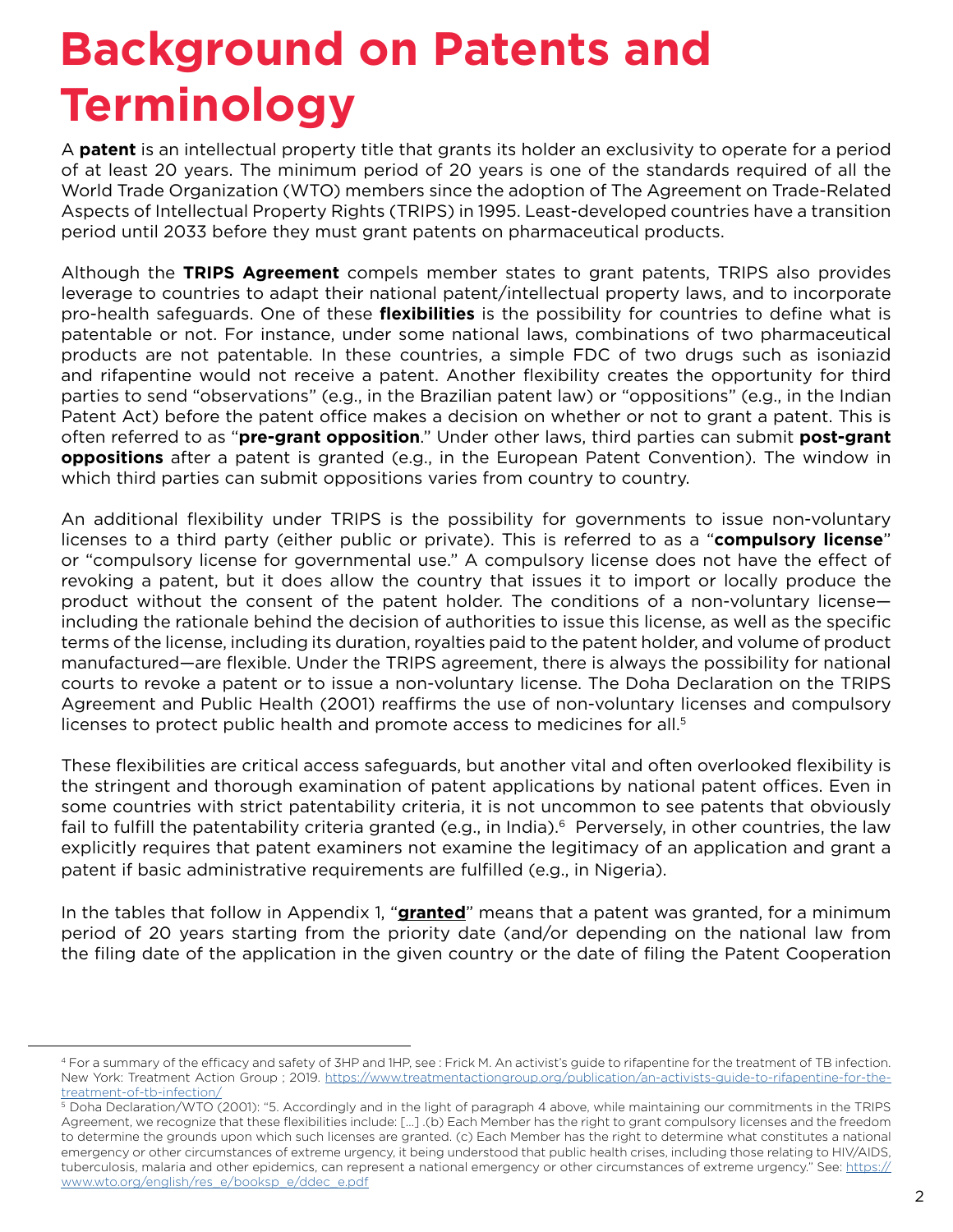Treaty application). **"Filed"** means that the patent application was filed and that the patent office has not yet reviewed the application and/or taken a decision on the application or published the decision. "**Not filed**" means that no patent application could be found for a given patent with the relevant patent office. This means that generic producers would have a freedom to operate in these territories. "**Withdrawn**" means that the applicant withdrew the application. Applications might be withdrawn for several reasons, including anticipation that the application would be rejected. "**Rejected**" means that the application was not approved by the patent office. A rejection can follow the decision of the patent officers after their examination or follow from a pre-grant opposition submitted by a third party. "**Opposed**" means that a third party (e.g., a generic producer, a civil society organization, etc.) sent the patent office in a given country arguments questioning the legitimacy of granting the patent with respect to the patentability criteria under the country's national patent law. "**Revoked**" means that the patent office decided to accept the arguments of the opposition for an already granted patent and/or that some administrative requirements were not fulfilled (e.g., a patent holder stopped paying the yearly fees to maintain the patent).

### Patent Examinations and Patent Oppositions

Patent examinations and patent opposition are strategies to guard against the abuse of the patent system by pharmaceutical companies. Patents are supposed to reward innovation. The exclusivity title that is granted to the holder of a patent is a reward given in exchange for disclosing information on the invention. The idea is that once a patent is granted, this information will enter the public domain and the invention will benefit society and function as a common good. This is part of the social contract underlying patents—in order to reap the rewards granted by a patent, inventors must facilitate public use of the invention.

A newly marketed medicine can both constitute a major improvement for the people who need it, and at the same time fail to fulfill the basic requirements of patentability, such as demonstrating an inventive step and non-obviousness. For instance, patents on sofosbuvir, the backbone of the new treatments used against hepatitis C virus, were rejected in different countries (e.g., Argentina<sup>7</sup>) for lack of inventiveness and because the invention had already been disclosed/published in other countries. Another example is GlaxoSmithKline's trizivir, a combination tablet of three drugs used to treat HIV (lamivudine, zidovudine, and abacavir sulfate). In response to a pre-grant patent opposition lodged by generic drug manufacturer Cipla in 2006, GlaxoSmithKline announced that it would withdraw its patent application in India "in the public interest." Cipla had argued that the combination of drugs in trizivir did not merit a patent under Section 3(d) of the Indian Patents Act, which disallows patents on combinations of already known substances.<sup>8</sup>

The patent applications filed by Sanofi in 2014 cover two combination formulations of isoniazid and rifapentine for use in the prevention of TB. Sanofi was not the first entity to discover or commercialize either isoniazid or rifapentine; these compounds were discovered decades ago and have since become core components of the most common regimens to prevent and treat TB (see next section). How can Sanofi call combinations of two decades-old and commonly used compounds innovation? If some patent laws and patent examiners are equipped to recognize and reject such spurious claims, other countries will most likely grant these patents, which could give Sanofi a monopoly on these 3HP FDC products, potentially blocking generic competition. Such a monopoly would prevent people with TB—children, adults, or both—from accessing affordable, patient-friendly forms of 3HP.

<sup>&</sup>lt;sup>6</sup> For example, Dr Feroz Ali analyzed the error rate at the Indian patent office (IPO): "This report identifies pharmaceutical drug patents granted in likely contravention of anti-evergreening provisions under section 3 of the Indian Patents Act, from a cohort of 2293 patents granted between 2009 and 2016. An estimate of the rate at which the Indian Patent Office (IPO) erroneously grants such patents, as well as the rationale for grants were arrived at by analysing the prosecution history of some grants and the claim language of all granted patents. [...] Inconsistencies in practice exist at the IPO, even while dealing with different secondary patents for the same drug. Our earlier study demonstrated several instances where the IPO granted some secondary patents for a drug, while rejecting others. Differing standards may impact the access to medicines for a variety of diseases." Ali F, Rajagopal S, Raman V, John R. Pharmaceutical patent grants in India: how our safeguards against evergreening have failed, and why the system must be reformed. New Delhi: accessibsa; 2018. [https://accessibsa.org/](https://accessibsa.org/media/2018/04/Pharmaceutical-Patent-Grants-in-India.pdf) [media/2018/04/Pharmaceutical-Patent-Grants-in-India.pdf](https://accessibsa.org/media/2018/04/Pharmaceutical-Patent-Grants-in-India.pdf)

<sup>&</sup>lt;sup>7</sup> Make Medicines Affordable. Argentina: Patent rejected on hepatitis C drug, sofosbuvir. December 2017. [http://makemedicinesaffordable.](http://makemedicinesaffordable.org/en/argentina-patent-rejected-on-hepatitis-c-drug-sofosbuvir/) [org/en/argentina-patent-rejected-on-hepatitis-c-drug-sofosbuvir/](http://makemedicinesaffordable.org/en/argentina-patent-rejected-on-hepatitis-c-drug-sofosbuvir/)

<sup>8</sup> Unnikrishnan CH. GSK withdraws Trizivir patent application in public interest. Livemint. 10 October 2007. [https://www.livemint.com/Home-](https://www.livemint.com/Home-Page/kx90Ckvbspy4ApeAOxPFZP/GSK-withdraws-Trizivir-patent-application-8216in-public-i.html)[Page/kx90Ckvbspy4ApeAOxPFZP/GSK-withdraws-Trizivir-patent-application-8216in-public-i.html](https://www.livemint.com/Home-Page/kx90Ckvbspy4ApeAOxPFZP/GSK-withdraws-Trizivir-patent-application-8216in-public-i.html)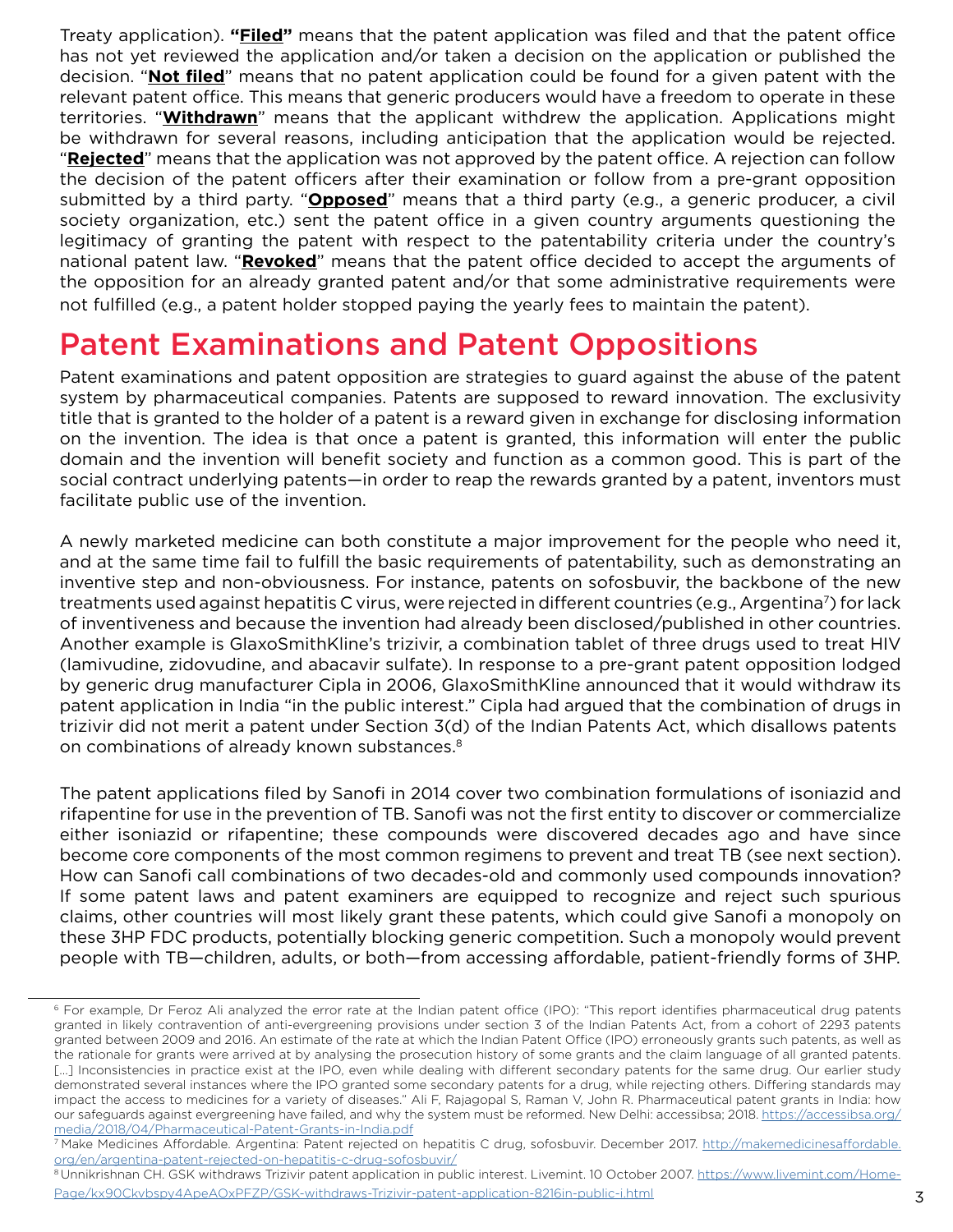# **Rifapentine and Isoniazid: History and Patent Status Timeline**

### Rifapentine: A Global Public Good

Rifapentine is a member of a class of TB drugs called rifamycins, along with the drugs rifampicin and rifabutin. The rifamycins are one of the oldest TB drug classes, first discovered in 1957 in northern Italy and synthesized by Lepetit Labs (Gruppo Lepetit SpA). Scientists at Lepetit Labs discovered the first rifamycin—rifamycin B—while investigating the antibiotic properties of natural metabolites produced by the bacterium Nocardia mediterranei, isolated from a soil sample brought to the lab from pine forests near the town of St. Raphael on the French Riviera.<sup>9</sup> Although rifamycin B proved inactive, subsequent modifications of this compound led to the discovery of rifamycin SV and the three rifamycin compounds used in TB treatment today: rifampicin, rifapentine, and rifabutin.<sup>10</sup>

Lepetit Labs first synthesized rifapentine in 1965 (the same year as rifampicin).<sup>11,12,13</sup> The earliest patent on a rifamycin compound dates to a patent filing in the United Kingdom on rifamycin B by Lepetit Labs in 1958. Lepetit Labs went on to obtain patents on "derivatives of rifamycin SV" in the United states in 1967 and on "piperazinylimino rifamycins," including the chemical composition of rifapentine, in 1977. The U.S. Food and Drug Administration (FDA) first approved rifapentine for use in the treatment of active TB disease in 1998. Sanofi updated rifapentine's approved indication with the U.S. FDA to include its use as preventive therapy when used in combination with isoniazid in 2014.<sup>14</sup> This expanded indication resulted from publicly funded research described below.

Nearly four decades elapsed between the initial patent filings on rifapentine and the drug's approval by the U.S. FDA and endorsement by the World Health Organization (WHO) as an essential medicine and key component of the 3HP and 1HP regimens for preventing TB. This journey was long and not always straightforward. Along the way, rifapentine "has had many private owners and mostly public benefactors."15 This complex corporate parentage unfolded as rifapentine was traded from one company to another through a series of pharmaceutical industry mergers and acquisitions. As summarized in Treatment Action Group's 2018 Pipeline Report, "Sanofi inherited rifapentine when it acquired the pharmaceutical company Aventis in 2004. Aventis, in turn, obtained rifapentine in 1999 through the acquisition of Hoechst-Marion Roussell, the corporate child of a merger between Hoechst AG and Marion-Merrell-Dow, which itself came into possession of rifapentine when its forbears Merrell-Dow and Dow Chemical purchased a major stake in Lepetit Labs."16

Although owned by a succession of pharmaceutical companies, rifapentine's clinical development relied on public funding. The phase III trial that established the safety and efficacy of 3HP in preventing TB disease was sponsored, funded, and conducted by the Tuberculosis Trials Consortium at the U.S. Centers for Disease Control and Prevention (CDC). The 1HP regimen was developed by the AIDS Clinical Trials Group at the U.S. National Institutes of Health (NIH). Other public funders of rifapentine clinical trials include the U.S. Agency for International Development, the International

<sup>9</sup> Margalith P, Beretta G. Rifomycin XI taxonomic study on streptomyces mediterranei nov. sp. Mycopathologia et mycologia applicata. 1960;13(4):321–330. doi: 10.1007/BF02089930.

<sup>&</sup>lt;sup>10</sup> Sensi P. History of the development of rifampin. Rev Infect Dis. 1983;5(S3):S402-6.

<sup>11</sup> Antibiotic rifamycin b and method of production. U.S. patent no. 3150046A. Filed: 04 March 1960. Granted: 22 September 1964. Piero Sensi, Pinhas Margalith. Lepetit SpA.<https://patents.google.com/patent/US3150046A/en?oq=US3150046A>

<sup>&</sup>lt;sup>12</sup> Derivatives of rifamycin sv. U.S. patent no. 3342810A. Filed: 09 July 1965. Granted: 19 September 1967. Nicola Maggi, Piero Sensi. Lepetit SpA. <https://patents.google.com/patent/US3342810A/en>

<sup>&</sup>lt;sup>13</sup> Piperazinylimino rifamycins. U.S. patent no. 4002752A. Filed: 26 February 1976. Granted: 11 January 1977. Cricchio Renato, Arioli Vittorio. Gruppo Lepetit SpA. <https://patents.google.com/patent/US4002752>

<sup>&</sup>lt;sup>14</sup> Sanofi. Sanofi receives FDA approval of Priftin® (rifapentine) tablets for the treatment of latent tuberculosis infection. 2 December 2014. <http://www.news.sanofi.us/press-releases?item=136875>

<sup>&</sup>lt;sup>15</sup> Frick M. The TB prevention pipeline: rifapentine-based TB preventive therapy—technically available, but where is it? New York: Treatment Action Group; 2018. <https://www.treatmentactiongroup.org/resources/pipeline-report/2018-pipeline-report/> 16 Ibid.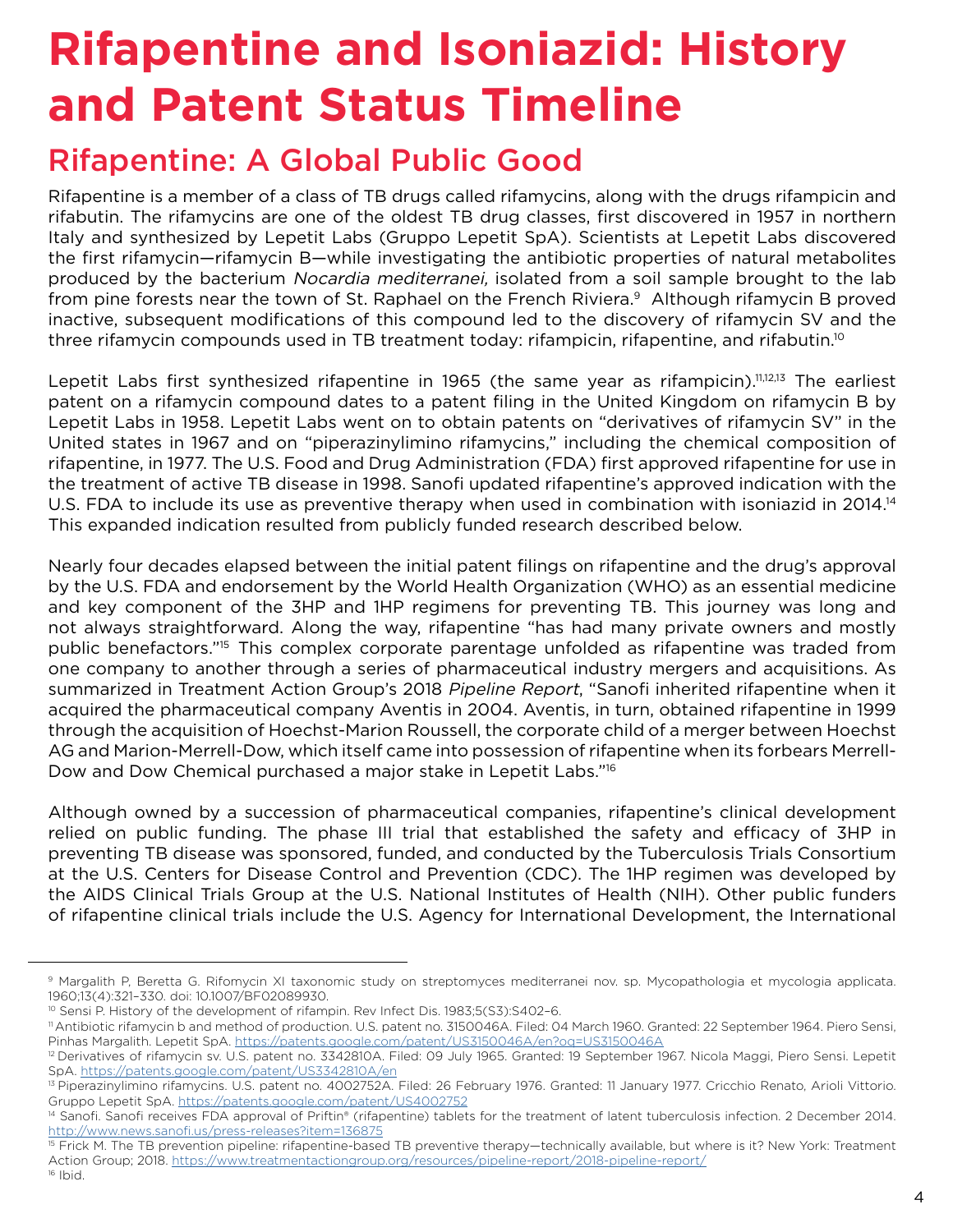Maternal, Pediatric, Adolescent AIDS Clinical Trials Network at the U.S. NIH, the European and Developing Countries Clinical Trials Partnership, and Unitaid. While Sanofi made contributions to this research agenda—for example, it provided study drug for most of these clinical trials and conducted a small drug-drug interaction study between rifapentine and an HIV medication called efavirenz—public money underwrote the vast majority of this research.<sup>17</sup>

# Isoniazid: A Global Public Good

Isoniazid is one of the oldest—and still one of the most important—TB drugs. Like rifapentine, it should be considered a global public good. Isoniazid "opened the modern era of antituberculosis chemotherapy" when introduced into clinical use in 1952 (it was approved by the U.S. FDA the same year).<sup>18</sup> In 1951, scientists at three pharmaceutical companies—Hoffmann-La Roche, Squibb, and Bayer Chemical—synthesized isoniazid at around the same time in what has been called "an astonishing therapeutic coincidence" and "one of the most extraordinary pharmaceutical coincidences of all time."19,20 With unusual candor, executives at Hoffman-La Roche and Squibb stated that they had no idea which company demonstrated the anti-tuberculosis activity of isoniazid first.<sup>21</sup> The TB field avoided a three-way legal battle over isoniazid patent rights when evidence surfaced that isoniazid was first discovered and synthesized by two doctoral students in Czechoslovakia in 1912 (Hans Meyer and Joseph Malley).<sup>22</sup> Thus, primary patents on isoniazid were precluded on the basis of prior art demonstrating lack of novelty. A company history of isoniazid's discovery published by Roche concedes: "Isoniazid, the active substance that Roche brought to market as Rimifon, was known long before it was found to be effective against tuberculosis….Isoniazid could not have been patented, simply because it was no longer new. Novelty is mandatory for patentability."<sup>23</sup> Additionally, no company could obtain process patents<sup>24</sup> on the synthesis or manufacture of isoniazid because "various manufacturing processes were already known, [so] there was no way of achieving anything like effective [patent] protection even with process patents."<sup>25</sup> Roche did obtain a use patent<sup>26</sup> on isoniazid in the United States, but this did not block the entry of other manufacturers.<sup>27</sup>

The lack of isoniazid patents meant that any interested manufacturer could make and sell the drug. Within a year, eight companies brought an isoniazid product to market, each under a different brand name. The market competition enabled by the lack of monopoly ownership rapidly drove down the price of isoniazid. (Roche reports the price of isoniazid active pharmaceutical ingredient dropped from US\$200-300/kg to less than US\$18/kg within the space of a year.)<sup>28</sup> Isoniazid was as potent as it was affordable, and the drug soon became the backbone of TB treatment regimens—from the early breakthrough "triple therapy" of isoniazid-streptomycin-PAS to the four-drug, six-month regimen still recommended by the WHO for treating drugsusceptible TB today. In addition, isoniazid became the standard of care for preventing TB when given to people infected by TB but without active disease. Isoniazid preventive therapy (IPT)—in which isoniazid is taken daily for six, nine, 12, or up to 36 months—remains an important TPT regimen, although the rifapentine-based regimens 3HP and 1HP are shorter, easier to complete, and carry a lower risk of liver toxicity.

 $17$  Ibid.

<sup>18</sup> Murray J, Schraufnagel D, Hopewell P. Treatment of tuberculosis: a historical perspective. Ann Am Thorac Soc. 2015;12(12):1749-1759. doi: 10.1513/AnnalsATS.201509-632PS.

<sup>19</sup> Ibid.

<sup>&</sup>lt;sup>20</sup> Murray J. A century of tuberculosis. Am J Respire Cit Care Med. 2004;(169):1181-1186. doi: 10.1164/rccm.200402-1400E.

<sup>21</sup> McDermott W. The story of INH. J Infect Dis. 1969;119(6):678–83. doi: 10.1093/infdis/119.6.678.

<sup>&</sup>lt;sup>22</sup> Meyer H, Mally J. On hydrazine derivatives of pyridine carbonic acids. Monatshefte Chemie verwandte Teile anderer Wissenschaften. 1912;23: 393-414.

<sup>&</sup>lt;sup>23</sup> Pauser S. Isoniazid (Rimifon): first specific against tuberculosis. In: Lifesavers for Milions. Eds. S Pauser, Morgeli C, Schaad U. Basel: Roche; 2012.<https://www.roche.de/res/literatur/153/Lifesavers-for-millions-original-0e0c6031240f3e63ee17b4db61146b93.pdf>

<sup>&</sup>lt;sup>24</sup> Process patents (sometimes called "method patents") apply to a series of steps for reaching a certain outcome, e.g., manufacturing a drug molecule. Process patents are distinct from other patent types (e.g., composition of matter, machine, and article of manufacture). 25 Pauser S. Isoniazid (Rimifon).

<sup>&</sup>lt;sup>26</sup> Use patents protect a specific use of a known molecule, often for a purpose different from that initially intended by the patent owner. For example, the same drug compound may be used to treat different forms of a disease (e.g., TB infection versus drug-susceptible TB versus drug-resistant TB).

<sup>27</sup> Compositions for combatting tuberculosis. U.S. Patent No. 2596069A. Filed: 07 March 1952. Granted: 06 May 1952. Fox Herman Herbert. F Hoffmann La Roche AG.<https://patents.google.com/patent/US2596069A/en?oq=2596069>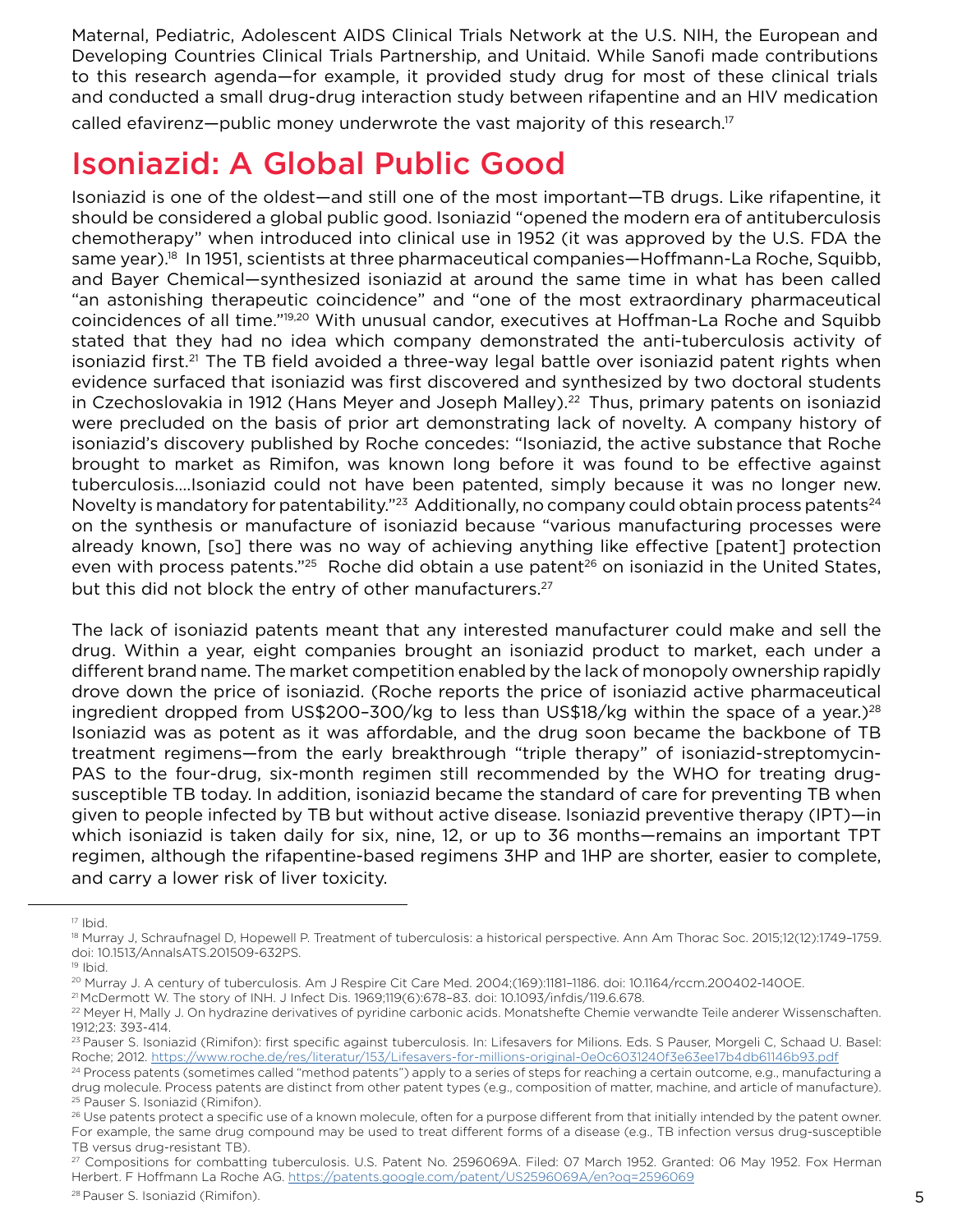# Timeline: Isoniazid and Rifapentine History and Patent Status

| 1912 | Isoniazid first discovered and synthesized by two<br>doctoral students in Czechoslovakia.                                                                                                                                                                         |
|------|-------------------------------------------------------------------------------------------------------------------------------------------------------------------------------------------------------------------------------------------------------------------|
| 1951 | Isoniazid synthesized by Hoffman-La Roche,<br>Squibb, and Bayer Chemical.                                                                                                                                                                                         |
| 1957 | Rifamycins discovered by Lepetit Labs.                                                                                                                                                                                                                            |
| 1958 | First patent on a rifamycin compound (rifamycin<br>B) filed by Lepetit Labs in the U.K.                                                                                                                                                                           |
| 1965 | Patent application filed by Lepetit Labs for<br>"derivatives of rifamycin SV."                                                                                                                                                                                    |
| 1976 | Patent application filed by Lepetit Labs on a<br>chemical composition of rifapentine.                                                                                                                                                                             |
| 1998 | Rifapentine approved by the U.S. FDA for treating<br>active TB disease.                                                                                                                                                                                           |
| 2004 | Sanofi inherits rifapentine with the acquisition of<br>Aventis.                                                                                                                                                                                                   |
| 2011 | Results of U.S. CDC-funded study demonstrating<br>safety and efficacy of the combination of<br>rifapentine and isoniazid (3HP regimen) for<br>preventing TB published in the New England<br>Journal of Medicine.<br>U.S. CDC recommends 3HP regimen as preventive |
|      | therapy in people with TB infection.                                                                                                                                                                                                                              |
| 2014 | Rifapentine approved by U.S. FDA for preventing<br>TB when used with isoniazid.                                                                                                                                                                                   |
|      | Patent applications filed by Sanofi on rifapentine<br>and isoniazid fixed-dose combinations (FDCs).                                                                                                                                                               |
|      | WHO recommends 3HP as TB preventive therapy.                                                                                                                                                                                                                      |
| 2019 | Sanofi transfers its R&D activities in infectious<br>diseases to Evotec.                                                                                                                                                                                          |
| 2034 | Expected expiration date on the two patents filed<br>by Sanofi on the FDCs of rifapentine and isoniazid.                                                                                                                                                          |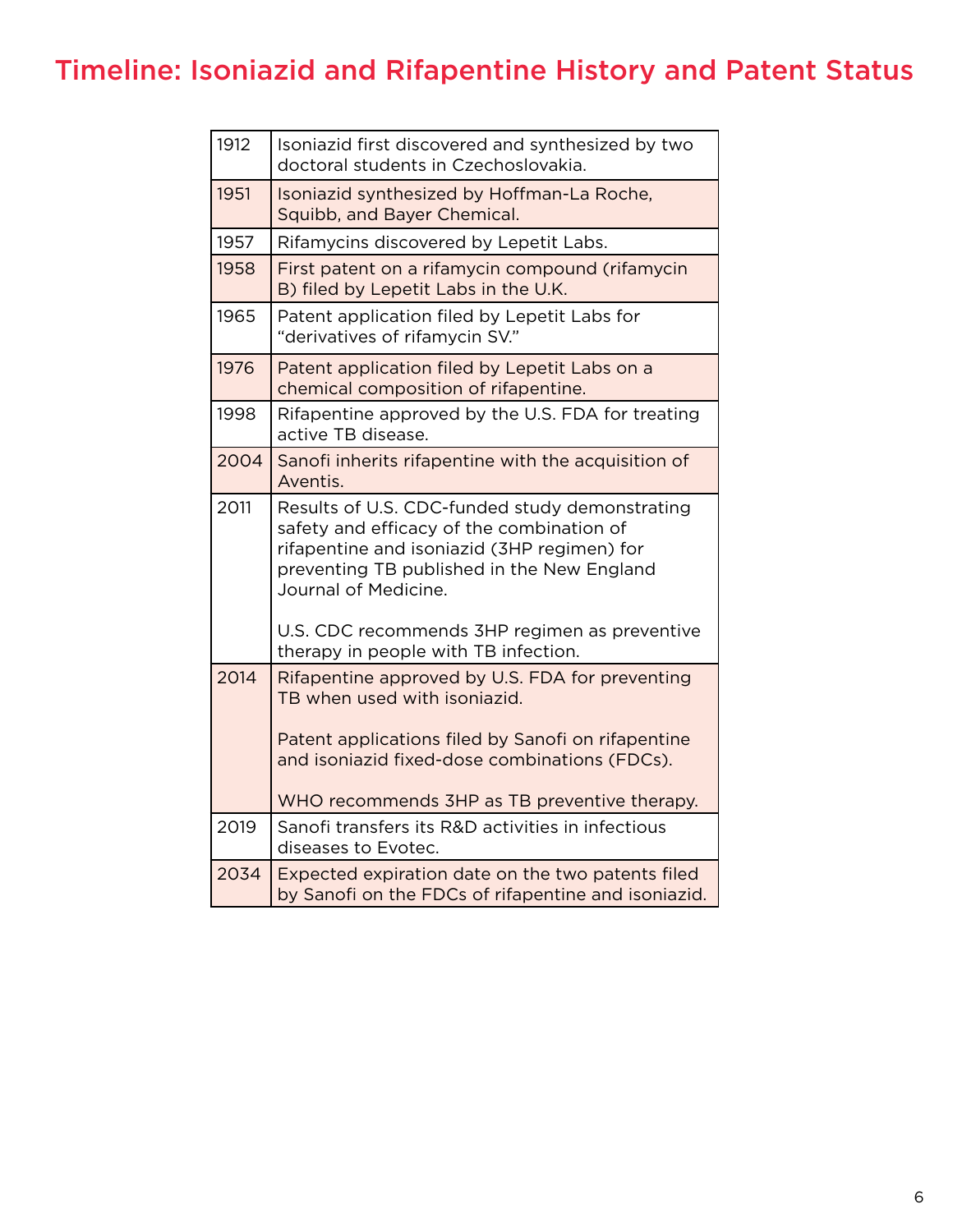# **Sanofi's 3HP Patent Claims**

The following tables present the claims in the two patent applications as filed by Sanofi. Note that the claims might have been amended country by country.

#### Table 1. Sanofi's Claims Under the Adult 3HP FDC Patent Application<sup>29</sup>

| ANTI-TUBERCULOSIS STABLE PHARMACEUTICAL COMPOSITION IN A FORM OF A COATED<br>TABLET COMPRISING GRANULES OF ISONIAZID AND GRANULES OF RIFAPENTINE AND ITS<br>PROCESS OF PREPARATION                                                                                                                                                                                                                               |                                                        |
|------------------------------------------------------------------------------------------------------------------------------------------------------------------------------------------------------------------------------------------------------------------------------------------------------------------------------------------------------------------------------------------------------------------|--------------------------------------------------------|
| Pub. No.: W0/2015/011161<br>Pub. Date: January 29, 2015<br>International Application No.: PCT/EP2014/065761<br>International Filing Date: July 22, 2014                                                                                                                                                                                                                                                          |                                                        |
| <b>Claim Content</b>                                                                                                                                                                                                                                                                                                                                                                                             | Patent on Composition, Process,<br>Main Compound, etc. |
| 1. An oral pharmaceutical fixed dose composition for use in the<br>treatment of tuberculosis, said oral pharmaceutical composition<br>comprising:<br>a) granules comprising isoniazid and at least one intragranular<br>excipient,<br>b) granules comprising rifapentine and at least one intragranular<br>excipient, and<br>c) at least one extragranular excipient.                                            | Composition                                            |
| 2. An oral pharmaceutical composition according to claim 1,<br>wherein said oral pharmaceutical composition is chemically stable.                                                                                                                                                                                                                                                                                | Composition                                            |
| 3. An oral pharmaceutical composition according to claim 1 or 2,<br>wherein said oral pharmaceutical composition is in the form of a<br>coated tablet.                                                                                                                                                                                                                                                           | Composition                                            |
| 4. An oral pharmaceutical composition according to any one of<br>the claims 1 to 3, wherein said oral pharmaceutical composition is<br>in the form of a coated bilayer tablet comprising:<br>- a layer comprising isoniazid granules (a) and at least one extra-<br>granular excipient,<br>- a layer comprising rifapentine granules (b) and at least one ex-<br>tragranular excipient, and<br>- a film coating. | Composition                                            |
| 5. An oral pharmaceutical composition according to any one of<br>the claims 1 to 4, wherein the ratio of rifapentine to isoniazid is<br>comprised from 5:1 to 1:0.5, preferably the ratio is 1:1.                                                                                                                                                                                                                | Composition                                            |
| 6. A process for the preparation of an oral pharmaceutical<br>composition according to any one of the claims 1 to 5, characterized<br>in that it comprises distinct steps of granulating isoniazid and<br>granulating rifapentine.                                                                                                                                                                               | Process                                                |
| 7. A process according to claim 6, characterized in that the<br>preparation of the granules is made by wet granulation, preferably<br>in an aqueous solvent.                                                                                                                                                                                                                                                     | Process                                                |

<sup>29</sup> Information in the table is reproduced from the WIPO Patentscope database: [https://patentscope.wipo.int/search/en/detail.jsf?docId=WO2015011161](https://patentscope.wipo.int/search/en/detail.jsf?docId=WO2015011161&tab=PCTBIBLIO)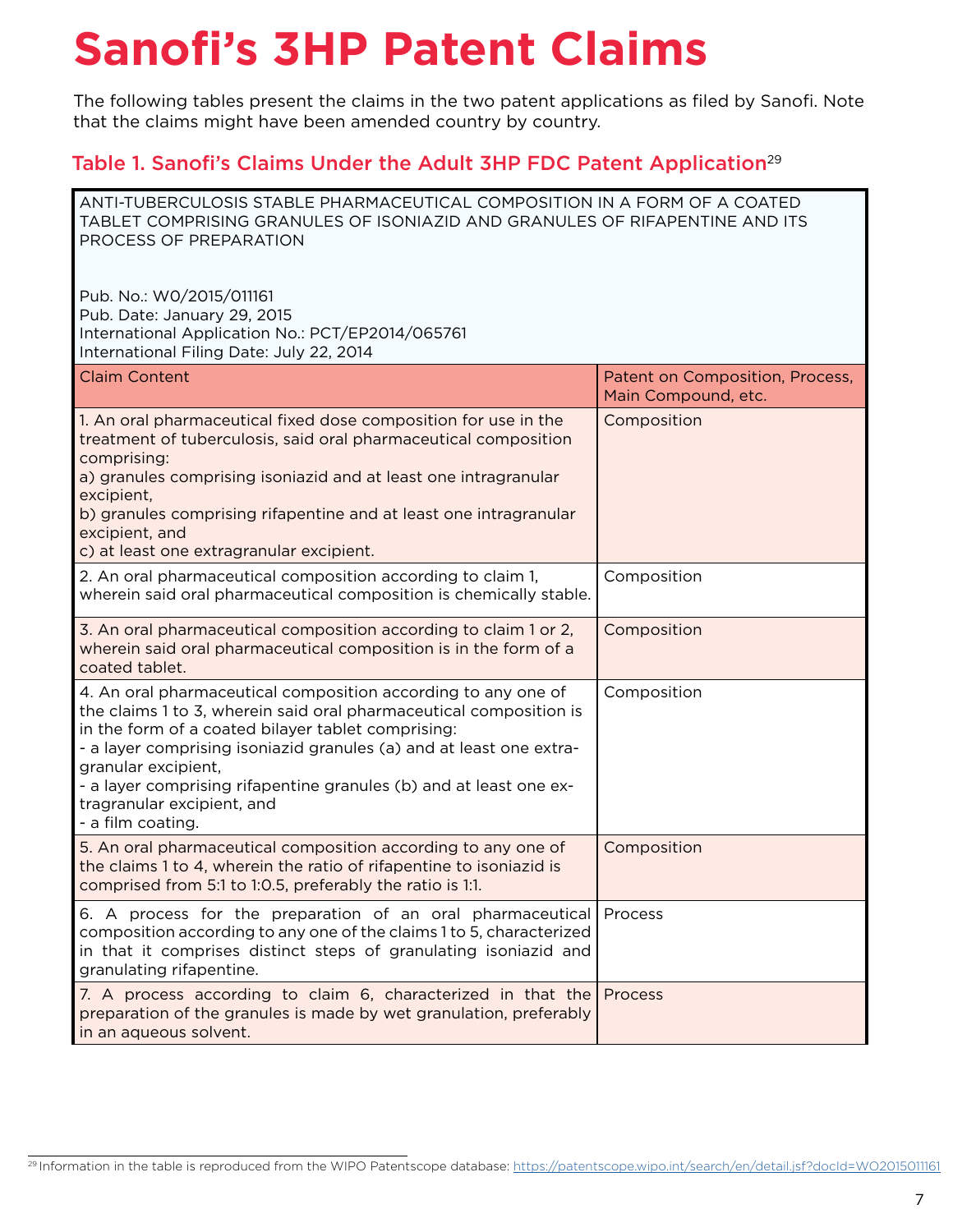| 8. A process according to claim 6 or 7, characterized in that it com-<br>prises the steps of:<br>a) preparing the isoniazid granules,<br>b) preparing the rifapentine granules,<br>c) mixing the granules obtained from steps a) and b) with the ex-<br>tragranular excipients,<br>d) compressing the mixture of step c) to obtain tablets, and<br>e) film coating the tablets.                                                                                                                                                 | Process |
|---------------------------------------------------------------------------------------------------------------------------------------------------------------------------------------------------------------------------------------------------------------------------------------------------------------------------------------------------------------------------------------------------------------------------------------------------------------------------------------------------------------------------------|---------|
| 9. A process according to claims 6 to 8, characterized in that it Process<br>comprises the steps of:<br>a) preparing the isoniazid granules,<br>b) mixing the granules obtained from step a) with at least a part of<br>the extragranular excipients,<br>c) preparing the rifapentine granules,<br>d) mixing the granules obtained from step c) with the remaining<br>part of the extragranular excipients,<br>e) compressing the mixture of steps b) and d) to obtain bi-layer<br>tablets, and<br>f) film coating the tablets. |         |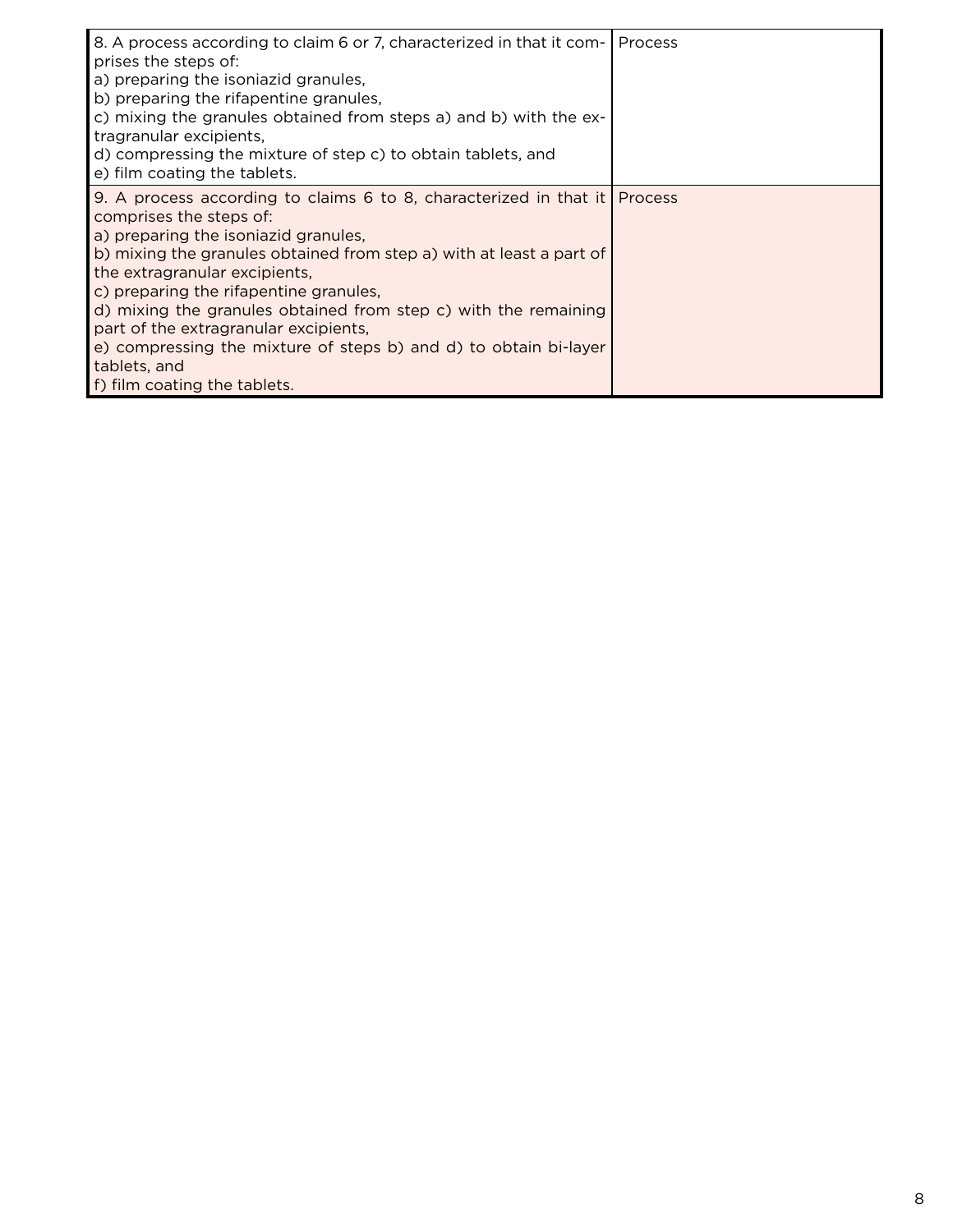#### Table 2. Sanofi's Claims Under the Pediatric 3HP FDC Patent Application<sup>30</sup>

ANTI-TUBERCULOSIS STABLE PHARMACEUTICAL COMPOSITION IN A FORM OF A COATED TABLET COMPRISING GRANULES OF ISONIAZID AND GRANULES OF RIFAPENTINE AND ITS PROCESS OF PREPARATION

Pub. No.: W0/2015/011162 Pub. Date: January 29, 2015 International Application No.: PCT/EP2014/065762 International Filing Date: July 22, 2014

| <b>Claim Content</b>                                                                                                                                                                                                                                                                                                                                                                                    | Patent on Composition, Process,<br>Main Compound, etc. |
|---------------------------------------------------------------------------------------------------------------------------------------------------------------------------------------------------------------------------------------------------------------------------------------------------------------------------------------------------------------------------------------------------------|--------------------------------------------------------|
| 1. An oral pharmaceutical fixed dose composition in a form of a<br>dispersible tablet for use in the treatment of tuberculosis, said<br>oral pharmaceutical composition comprising:<br>a) granules comprising isoniazid and at least one intragranular<br>excipient,<br>b) granules comprising rifapentine and at least one intragranular<br>excipient, and<br>c) at least one extragranular excipient. | Composition                                            |
| 2. An oral pharmaceutical composition according to claim 1,<br>wherein said oral pharmaceutical composition is chemically<br>stable.                                                                                                                                                                                                                                                                    | Composition                                            |
| 3. . An oral pharmaceutical composition according to any one of<br>claim 1 or 2, wherein said oral pharmaceutical composition is in<br>the form of a dispersible bilayer tablet comprising:<br>- a layer comprising isoniazid granules (a) and at least one<br>extragranular excipient, and<br>- a layer comprising rifapentine granules (b) and at least one<br>extragranular excipient.               | Composition                                            |
| 4. An oral pharmaceutical composition according to any one of<br>the claims 1 to 3, wherein the ratio of rifapentine to isoniazid is<br>comprised from 3:1 to 1:0.5, preferably the ratio is 1:1.                                                                                                                                                                                                       | Composition                                            |
| 5. A process for the preparation of an oral pharmaceutical<br>composition according to any one of the claims 1 to 4,<br>characterized in that it comprises distinct steps of granulating<br>isoniazid and granulating rifapentine.                                                                                                                                                                      | Process                                                |
| 6. A process according to claim 5, characterized in that the<br>preparation of the granules is made by wet granulation,<br>preferably in an aqueous solvent.                                                                                                                                                                                                                                            | Process                                                |
| 7. A process according to claim 5 or 6, characterized in that it<br>comprises the steps of:<br>a) preparing the isoniazid granules,<br>b) preparing the rifapentine granules,<br>c) mixing the granules obtained from steps a) and b) with the<br>extragranular excipients, and<br>d) compressing the mixture of step c) to obtain tablets.                                                             | Process                                                |

30 Information in the table reproduced from the WIPO Patentscope database:<https://patentscope.wipo.int/search/en/detail.jsf?docId=WO2015011162>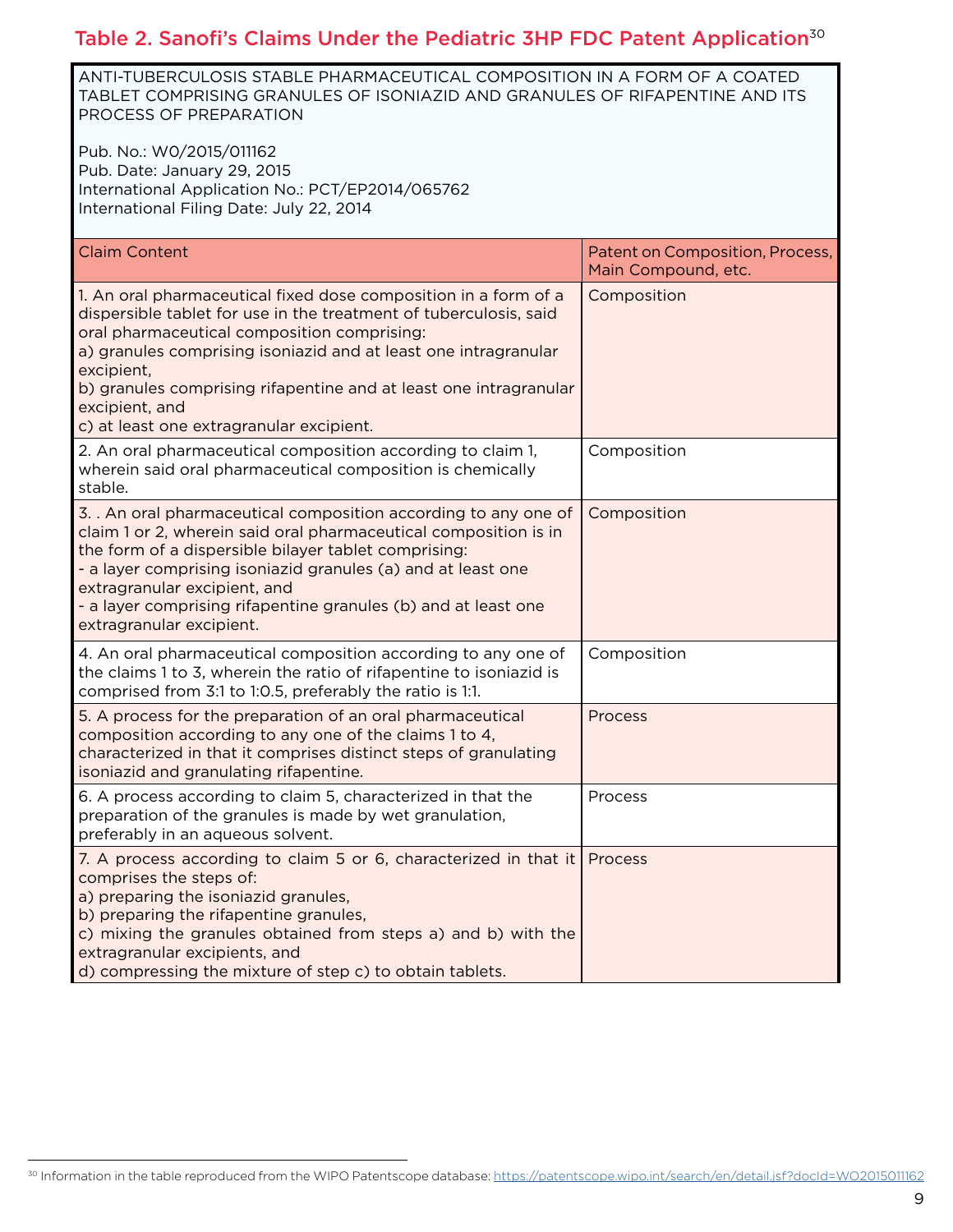| 8. A process according to claims 5 to 7, characterized in that it   Process<br>comprises the steps of: |  |
|--------------------------------------------------------------------------------------------------------|--|
| a) preparing the isoniazid granules,                                                                   |  |
| b) mixing the granules obtained from step a) with at least a part                                      |  |
| of the extragranular excipients,                                                                       |  |
| c) preparing the rifapentine granules,                                                                 |  |
| d) mixing the granules obtained from step c) with the remaining                                        |  |
| part of the extragranular excipients, and                                                              |  |
| e) compressing the mixture of steps b) and d) to obtain bi-layer                                       |  |
| tablets.                                                                                               |  |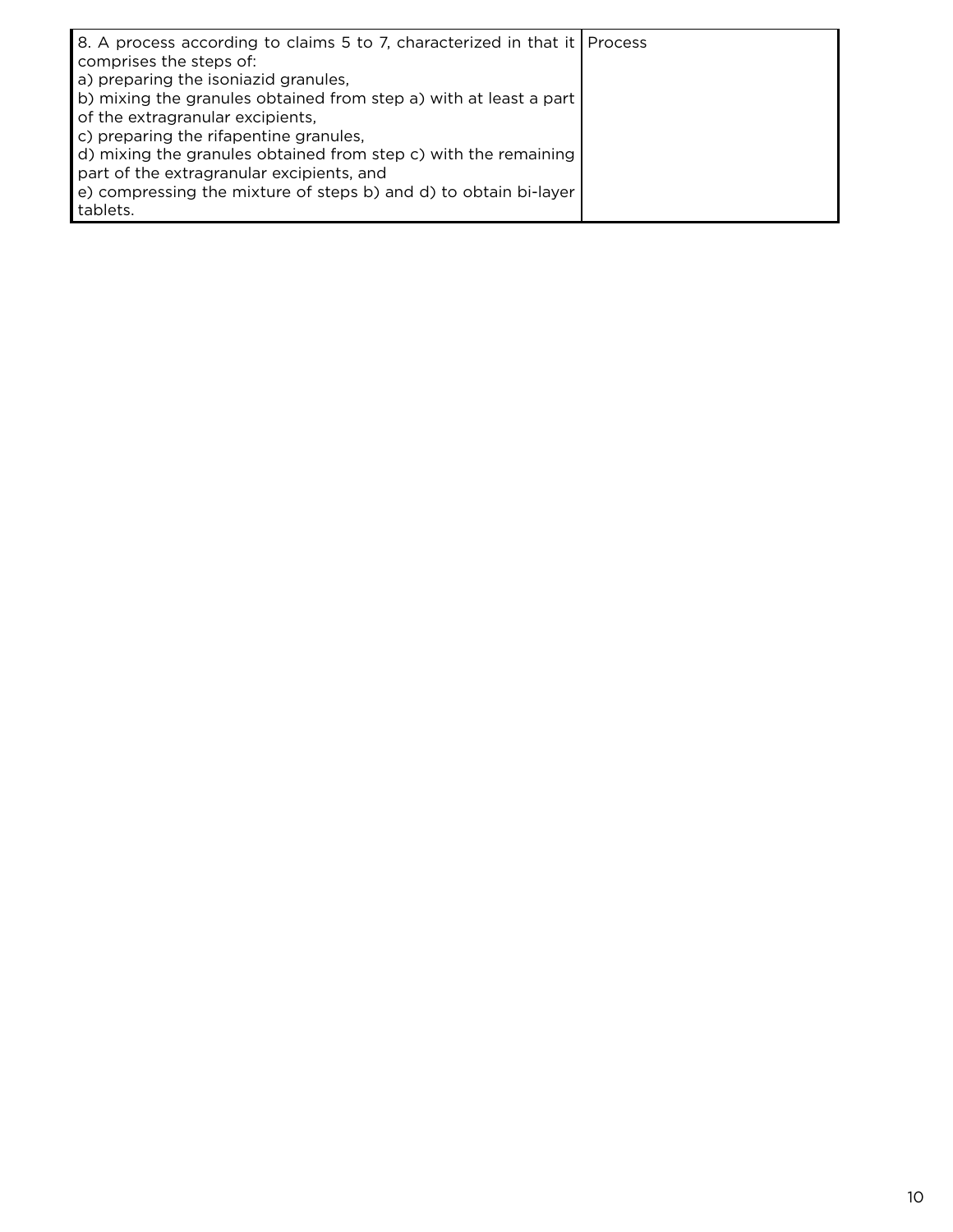# Analyses of Sanofi's Patent Claims by Patent Examiners

#### *U.S. Patent and Trademark Office Ruling*

The United States Patent and Trademark Office (USPTO) has twice issued negative opinions rejecting Sanofi's application for a patent on the adult 3HP FDC (US20160158157/ WO2015011161).<sup>31</sup> Under United States law, patent applications are made directly to the USPTO, which assesses each application in relation to five criteria that must be met: 1) patentable subject matter, 2) utility, 3) novelty, 4) non-obviousness, and 5) disclosure. In the case of the adult 3HP FDC, the USPTO examiner has twice rejected Sanofi's application on the grounds of obviousness. As basis for its negative decisions, the USPTO cited Title 35 of United States Code section 103 (35 U.S.C. §103); this is the section of the U.S. legal code which forms the basis of rejections on grounds of obviousness. It reads:

"A patent for a claimed invention may not be obtained, notwithstanding that the claimed invention is not identically disclosed as set forth in section 102, if the differences between the claimed invention and the prior art are such that the claimed invention as a whole would have been obvious before the effective filing date of the claimed invention to a person having ordinary skill in the art to which the claimed invention pertains. Patentability shall not be negated by the manner in which the invention was made."

Essentially, 35 U.S.C. §103 requires that an invention represent "a nontrivial extension of what was known." An invention might be new and useful, but if it does not represent a significant enough technical advance over prior art, then it does not merit a patent. **Prior art** is constituted by all the information that have been made public in any form in the public domain before a given date that might be relevant for a patent's claim to originality. USPTO examiners have issued a series of five rejections of Sanofi's patent claims on 07-01-2016 (non-final rejection), 01-09-2017 (final rejection), 05-24-2018 (non-final rejection), 10-03-2018 (final rejection), and 04-08-2019 (non-final rejection). In each, they rejected the various claims made in the applications as failing to meet the standard of non-obviousness in light of the teachings of prior art. The USPTO examiners relied on the following sources of prior art in reaching these decisions:

1. Singh et al, U.S. Patent 7195769 B2, published 03/27/2007, "Pharmaceutical compositions of anti-tubercular drugs and process for their preparation."

2. Sen et al, International application published under the PCT WO 02/087547 A1, published 11/07/2002, "An improved process for preparation of four-drug anti-tubercular fixed-dose combination."

3. Badawy et al, U.S. Patent application publication 2005/0059719 A1, published 03/17/2005, "Solid dosage formulation containing a Factor Xa inhibitor and method."

4.  Hwang et al, Korean patent number KR2010090138A, published 08/13/2010, "Oral solid preparation for treatment and prevention of tuberculosis."

<sup>&</sup>lt;sup>31</sup> See WIPO Patentscope database:<https://patentscope.wipo.int/search/en/detail.jsf?docId=WO2015011161&tab=PCTBIBLIO>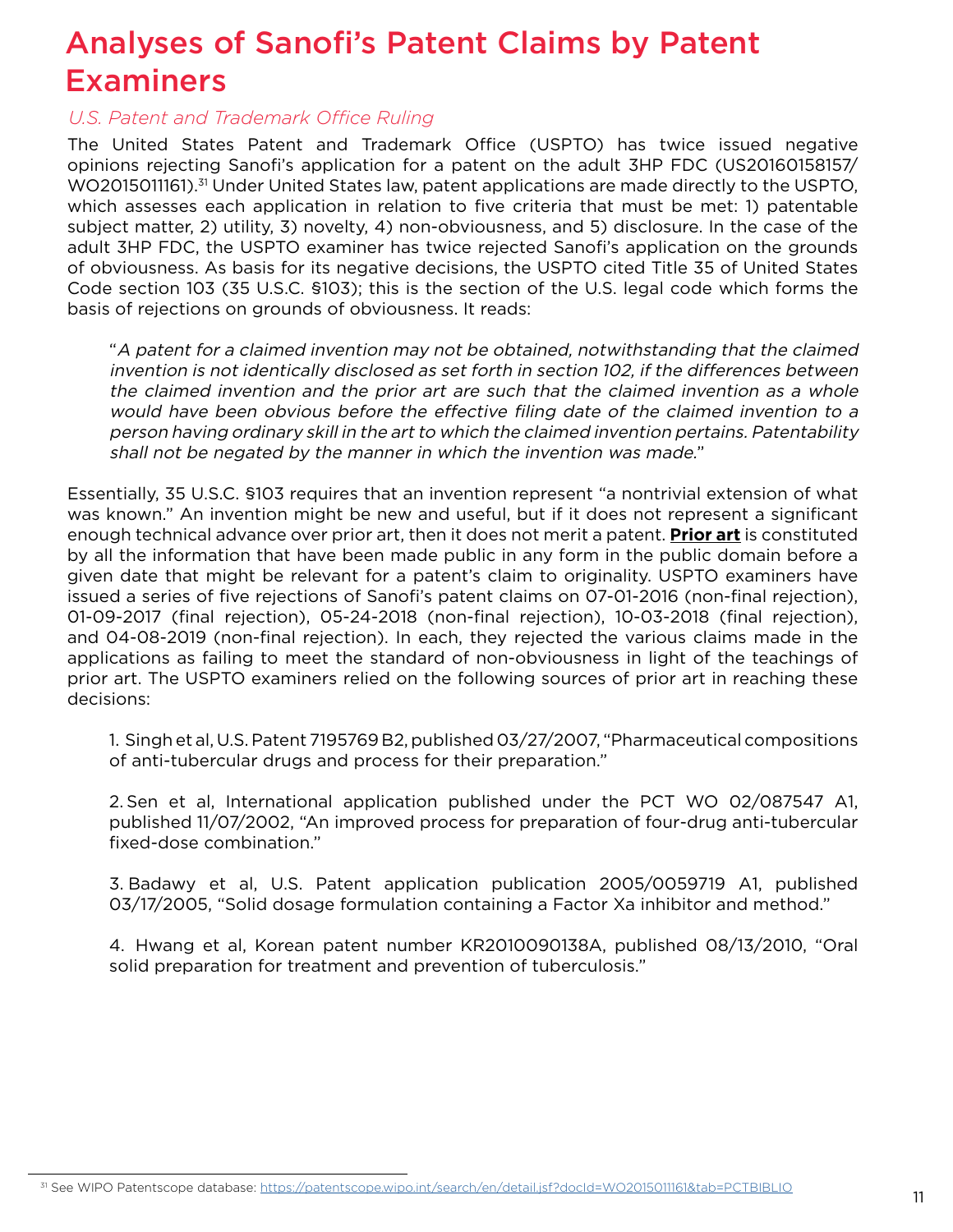#### 2019 USPTO Rejection of Adult 3HP FDC Patent

The text below reproduces the most recent USPTO decision made on April 8, 2019 to illustrate how one national patent office judged Sanofi's patent application on the adult 3HP FDC as failing to meet the standard of non-obviousness in light of prior art. The full record of actions on this application before the USPTO can be found at the link in the footnote. $32$ 

"This is a new ground of rejection.

Claim 1–19 and 21 is/are rejected under 35 U.S.C. 103 as being unpatentable over Singh et al. (US Patent 7195769 B2, Published 03/27/2007) in view of Hwang et al. (Korean Patent Application Publication 2010090138 A, Published 08/13/2010).

The claims are directed to an oral fixed dose tablet comprising a first layer comprising isoniazid granules comprising isoniazid and an intragranular excipient such as provodone and extragranular excipient, a second layer comprising rifapentine granules comprising rifapentine and an intrgranular excipient such as microcrystalline cellulose and extragranular excipient such as sodium ascorbate; wherein the tablet has a film coating. The claims are further directed to the ratio of rifapentine to isoniazid is from 5:1 to 1:0.5. The claims are further directed to a process of preparing the fixed dose tablet.

Singh et al. teach forming a tablet-in-tablet (bilayer tablet) formulation comprising forming rifapentine granules comprising 150 rifapentine and microcrystalline cellulose (intragranular excipient) by wet granulation, combining the granules with magnesium stearate, disodium edetate, sodium lauryl sulfate, and purified talc (extragranular excipients) and compressed into a tablet, forming isoniazid granules comprising 150mg isoniazid and starch paste (intrgranular excipient) by wet granulation, combining the granules with magnesium stearate, disodium edetate, sodium lauryl sulfate, and purified talc (extragranular excipients) compressing along with rifapentine tablet to form one tablet and providing the tablet with a film coating; the ratio of rifapentine to isoniazid is 1:1 (column 16, lines 17–67 and column 17, lines 1–21). In an alternative tablet-in-tablet formulation embodiment isoniazid is granulated with providone (column 10, lines 1–65). The tablet is fixed dose tablet for treating tuberculosis (column 1, lines 10–17).

Singh et al. lack a teaching wherein the extragranular excipient also includes sodium ascorbate.

Hwang et al. teach a solid oral dosage of rifapentine for the treatment or prevention of tuberculosis comprising an antioxidant being sodium ascorbate (abstract).

It would have been prima facie obvious to one of ordinary skill in the art at the time of the instant invention to add providone to the granulate of example 29 of Singh et al. and have a reasonable expectation of success. One would have been motivated to do so since Singh et al. teach this as an alternate embodiment.

It would have been prima facie obvious to one of ordinary skill in the art at the time of the instant invention to add sodium ascorbate to the extragranular component of the bi-layer tablet taught by Singh et al. and have a reasonable expectation of success. One would have been motivated to do so in order to add antioxidant activity to the formulation of Singh et al. comprising rifapentine. Therefore, the instant claims are rendered obvious by the teachings of the prior art."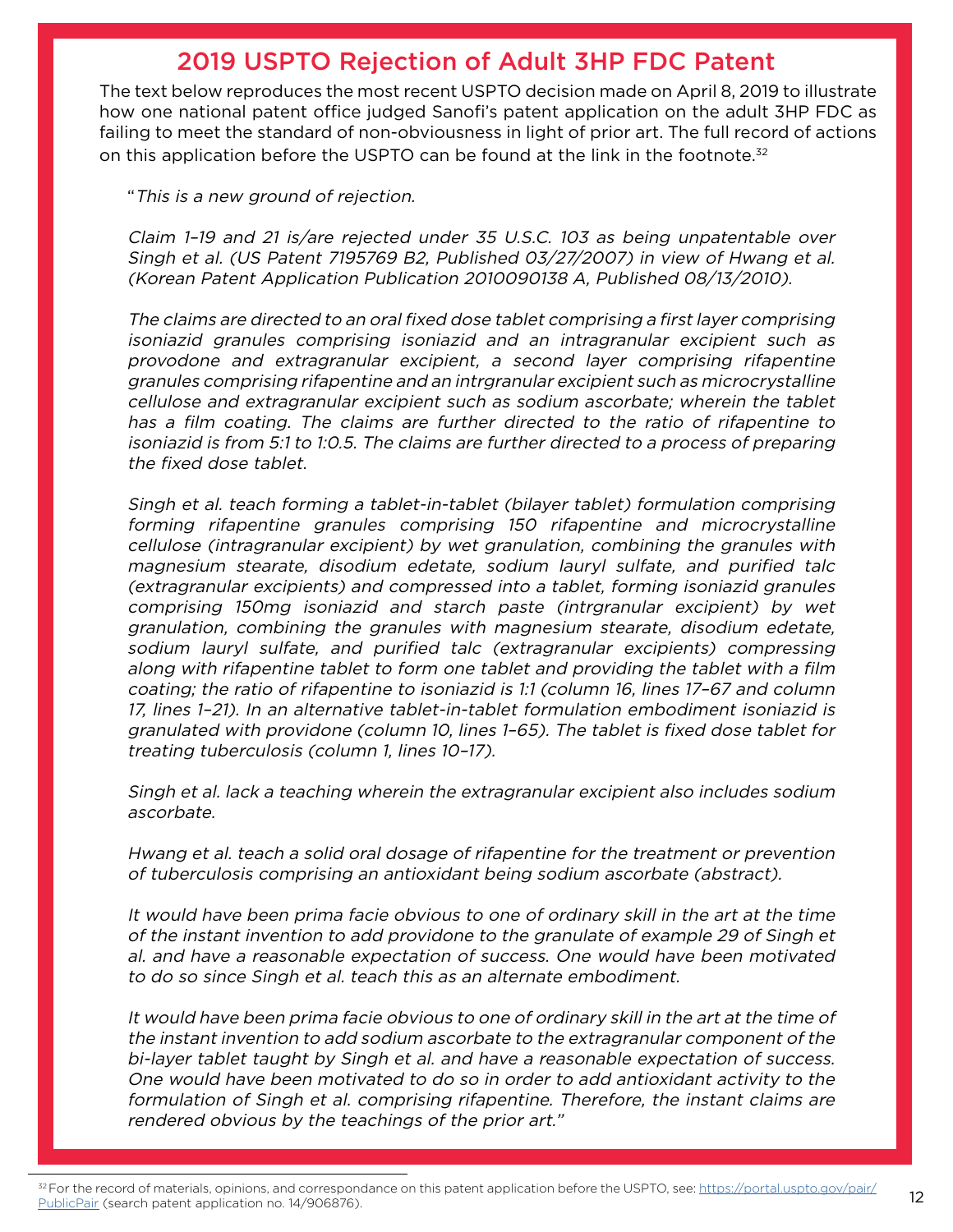#### *Patent Cooperation Treaty International Search Authority Opinion*

The International Search Authority (ISA) is part of the Patent Cooperation Treaty (PCT) at the World Intellectual Property Organization (WIPO).<sup>33</sup> The PCT allows for the applicant to file one patent application in a centralized place and to select which countries to send the application to. When a patent application is filed with the PCT, the ISA analyzes the claims with respect to novelty, inventive step, and other patentability criteria. This analysis proceeds from the ISA's search of the prior art (technical literature and published patent documents related to the application) and is published The International Search Authority (ISA) is part of the Patent Cooperation Treaty (PCT) at the World Intellectual Property Organization (WIPO).<sup>33</sup> The PCT allows for the applicant to file one patent application in a centralized place and to select which countries to send the application to. When a patent application is filed with the PCT, the ISA analyzes the claims with respect to novelty, inventive step, and other patentability criteria. This analysis proceeds from the ISA's search of the prior art (technical literature and published patent documents related to the application) and is published in an International Search Report (ISR).

Based on the ISR, the ISA issues a written opinion about whether the application meets the patentability criteria of novelty, inventive step, and industrial application. **The ISR is not intended to replace patent application examinations at the national level.** Many countries have national laws that establish stricter patentability standards than those applied in ISA opinions. Additionally, ISA analyses may be incomplete. Therefore, these opinions should not be taken as judgements based on a "maximalist" or "most stringent" standard; where the ISA judges a claim as fulfilling patentability criteria based on novelty or inventive step, many national patent offices may take the opposite decision. For these reasons, the actual examination and decision regarding the application happen at the country/regional level. Moreover, the ISA opinion on the patent claims is not binding on national/regional patent offices.

Even with these caveats and limitations, ISA opinions provide valuable information about patentability in regards to prior art.

In a written opinion, the ISA analysis for the patent W0/2015/011161 (the adult 3HP FDC) concluded that while all the claims presented by Sanofi fulfill the requirements of industrial application, only several claims fulfil the novelty criteria and none fulfill the inventive step criteria. This opinion highlights numerous grounds by which national patent offices might reject the adult 3HP FDC patent application, particularly with regard to lack of inventive step and failure to demonstrate non-obviousness.

Based on its analyses, the ISA concluded that for patent W0/2015/011162 (the pediatric 3HP FDC) all the claims presented by Sanofi fulfill the requirements on industrial application, none fulfill the inventive step requirements, and only the claims 3 (composition) and claims 5–8 (on the process) meet the novelty aspect. This opinion highlights numerous grounds by which national patent offices might reject the pediatric 3HP FDC patent application, particularly with regard to lack of inventive step and failure to demonstrate non-obviousness. The full text of the ISA reports can be found [here](https://patentscope.wipo.int/search/fr/detail.jsf?docId=WO2015011161&tab=PCTDOCUMENTS&_cid=P22-K6EV0C-92772-1) (adult 3HP FDC) and [here](https://patentscope.wipo.int/search/en/detail.jsf?docId=WO2015011162&tab=PCTDOCUMENTS&_cid=P22-K6EV3H-94263-1) (pediatric 3HP FDC).

### Prior Art Cited in Patent Oppositions

The pre-grant patent oppositions filed in India by Ganesh Acharya and DNP+ point to the following prior art as grounds on which the Indian Patent Office should reject Sanofi's applications for patents on the adult and pediatric 3HP FDC formulations. Many of the sources cited by Acharya and DNP+ are also referenced in the negative USPTO judgement on the patentability of the adult 3HP FDC (see above). National patent examiners should consult these sources when determining whether the claims in Sanofi's applications fulfill local patentability criteria.

<sup>33</sup> The patent cooperation treaty (PCT) is a treaty signed in 1970 to allow patent applicants to file international patent applications. The PCT is attached to WIPO (World International Property Organization).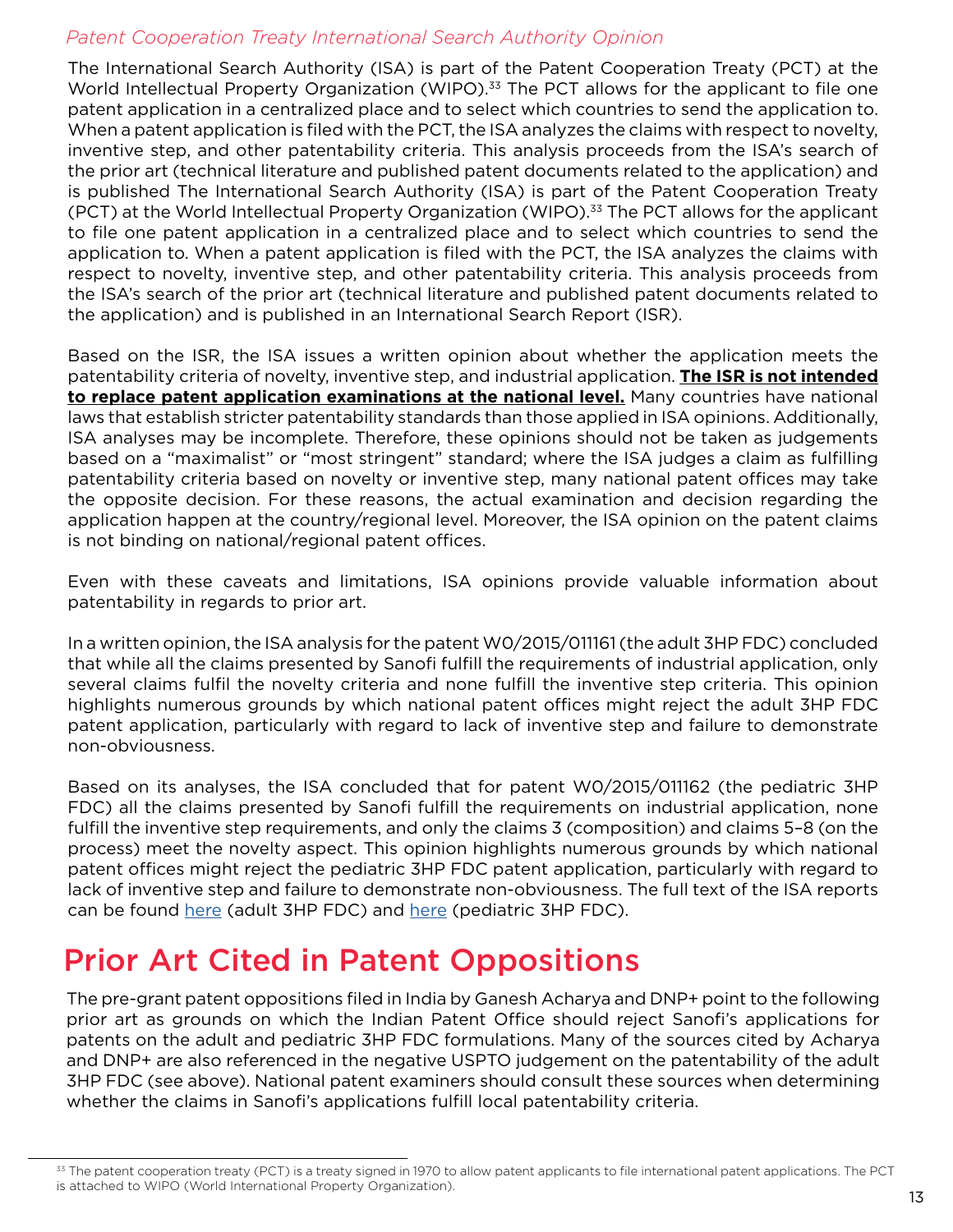#### Table 3: Prior Art Cited in 3HP Patent Oppositions Filed in India

| <b>Patent No.</b>                 | <b>Title and</b><br><b>Publication Date</b>                                                                                        | <b>Excerpt of Relevant Teachings</b>                                                                                                                                                                                                                                                                                                                                                                                                            |  |  |
|-----------------------------------|------------------------------------------------------------------------------------------------------------------------------------|-------------------------------------------------------------------------------------------------------------------------------------------------------------------------------------------------------------------------------------------------------------------------------------------------------------------------------------------------------------------------------------------------------------------------------------------------|--|--|
| CN1217912 (A)                     | Composite rifapentine<br>preparation and preparing<br>method therefore<br>06/02/1999                                               | "A compound rifapentine preparation for treating<br>tuberculosis, especially the recurrent pulmonary<br>tuberculosis is made up of rifapentine, other<br>antituberculotics such as isoniazid, and medicinal carrier<br>and features high curative effect."                                                                                                                                                                                      |  |  |
| US7195769 B2                      | Pharmaceutical compo-<br>sitions of anti-tubercular<br>drugs and process for their<br>preparation<br>03/27/2017                    | "A pharmaceutical composition of anti-tubercular drugs<br>for oral use comprising rifampicin and/or isoniziad<br>wherein the bioavailability of rifampicin and/or other<br>drugs is enhanced." Also discloses a tablet-in-tablet<br>formulation of rifapentine and isoniazid in a ratio of 1:1.                                                                                                                                                 |  |  |
| ZA9706795B                        | Pharmaceutical<br>formulation<br>03/20/1998                                                                                        | "Discloses a dispersible tablet formulation of isoniazid<br>and rifampicin as active ingredients with one or more<br>disintegrating agents for the treatment of TB in chil-<br>dren."                                                                                                                                                                                                                                                           |  |  |
| CN1408354A                        | Compound preparation con-<br>taining rifampicin and isonia-<br>zid and its preparing method<br>04/09/2003                          | "A compound preparation containing rifampicin<br>isoniazid, characterized in that a chip pharmaceutically<br>therapeutically effective amount of a vector containing<br>rifampicin and medicine, an outer layer to be a<br>therapeutically effective amount of medicine comprising<br>isoniazid and bilayer chip acceptable carrier."                                                                                                           |  |  |
| WO2002087547A1                    | An improved process for<br>preparation of four- drug<br>anti-tubercular fixed dose<br>combination                                  | "An improved process for preparation of a composition<br>comprising fixed dose combination (FDC) of four anti-<br>tubercular drugs viz. rifampicin, isoniazid, pyrazinamide<br>and ethambutol hydrochloride, which improves the<br>dissolution of poorly soluble drug rifampicin and hence<br>improve its bioavailability."                                                                                                                     |  |  |
| US20120027853A1                   | Process for preparation of<br>anti-tubercular combination<br>and pharmaceutical compo-<br>sition prepared there from<br>02/02/2012 | "A process for preparing a pharmaceutical composition<br>comprising four antitubercular drugs: rifampin or a<br>pharmaceutically acceptable salt thereof, isoniazid or a<br>pharmaceutically acceptable salt thereof, pyrazinamide<br>or a pharmaceutically acceptable salt thereof and<br>ethambutol or a pharmaceutically acceptable salt<br>thereof, wherein rifampin and isoniazid are in separate<br>layers."                              |  |  |
| KR2010/0090138                    | Oral solid preparation for<br>treatment and prevention of<br>tuberculosis<br>08/13/2010                                            | "A solid pharmaceutical dosage form for treating<br>tuberculosis comprising rifapentine, a binder, stabilizers<br>like sodium ascorbate and a diluent. This document also<br>describes the preparation of rifapentine granules using<br>wet granulation process comprising rifapentine and 26<br>microcrystalline cellulose (diluent), hydropropyl cellulose<br>(binder) disodium EDTA (stabilizers) (intragranular<br>excipients)."            |  |  |
| IN500/BOM/96<br>(application no.) | An antitubercular<br>pharmaceutical<br>composition<br>05/10/1997                                                                   | "Teaches that rifampicin is stable in solid state but it's<br>stability in the presence of moisture and other anti-<br>tubercular agents is questionable.[] further goes on to<br>teach that that among the tablet formation method, wet<br>granulation is one of the most advantageous method<br>since it produces products with low moisture content<br>and hence increases their stability, thus providing stable<br>anti-tubercular drugs." |  |  |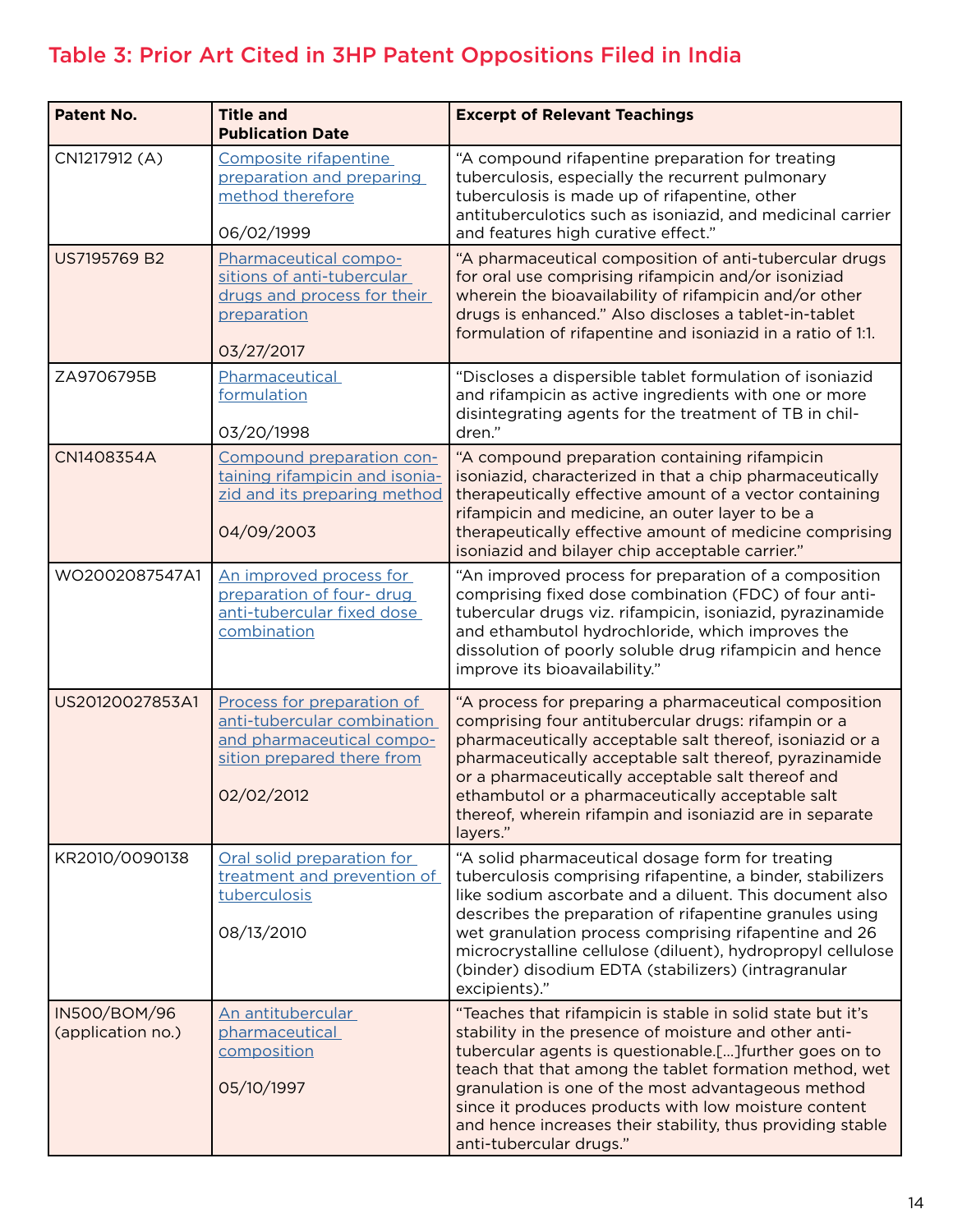# **Patent Landscape Overview and Analysis**

### Methodology for the Patent Landscape

Both patent applications WO2015011161 and WO2015011162 were first filed in India. Under the Indian Patent Act, the applicant has to disclose the full list of the countries where the patent applications will be filed ("form 3"). Under the PCT, the applicant has 30 months from the priority date to send the application for a given patent to all the countries where they want to file. The "form 3" was therefore the starting point of our search as it enabled us to see the countries where the two patent applications had been filed. Communication with the Medicines Patent Pool (MPP) helped us to consolidate some of this information. We also consulted the databases PatentScope from WIPO and EspaceNet from the European Patent Office/EPO, as well as other regional and national databases, when accessible.

| <b>Patent databases consulted:</b> |                 |  |  |  |
|------------------------------------|-----------------|--|--|--|
| Patentscope (WIPO)                 | Espacenet (EPO) |  |  |  |
| Orangebook (U.S. FDA)              | HealthCanada    |  |  |  |
| Medspal (MPP)                      | INPI (Brazil)   |  |  |  |

# Summary of Major Findings

The patent landscape shows that Sanofi used the same strategy for the two patents, one covering the adult form (film-coated tablet) and one covering the pediatric form (dispersible tablet). Applications for the two patents were filed in 69 countries, counting all the EPO members individually. In December 2019, Sanofi withdrew both patent applications before the EPO. 34,35 The timing of these withdrawals closely follows the lodging of patent oppositions in India and Thailand. Sanofi also withdrew both applications before the Indonesia patent authority in November 2019. The applications remain pending in all other countries where they were filed, except the United States and China (where the pediatric 3HP FDC patent was granted) and Australia, Russia, and South Africa (where both the adult and pediatric 3HP FDC patents were granted). The adult FDC patent was rejected in the United States and China (though the decision in the United States is under appeal).

Out of the 30 high-TB-burden countries recognized by WHO, Sanofi has filed patents in ten: Brazil, China, India, Indonesia, Nigeria, the Philippines, Russia, South Africa, Thailand, and Vietnam. In these ten countries, over 6 million people fell sick with TB in 2018 (out of 10 million worldwide). Sanofi did not file for patents in the following TB-high-burden countries: Congo, DPR Korea, Kenya, Namibia, Pakistan, Papua New Guinea, and Zimbabwe. All the other countries with a high TB burden are least developed countries (LDCs)—Angola, Bangladesh, Cambodia, Central African Republic, DR Congo, Ethiopia, Lesotho, Liberia, Mozambique, Myanmar, Sierra Leone, Tanzania, and Zambia—and have an extension until 2033 to implement the TRIPS agreement and grant patents on pharmaceuticals. Sanofi did not file any applications in LDCs.

The patent landscape suggests that **Sanofi followed a strategy of filing the patent applications in countries with the highest number of people affected by TB**, and among these countries, in those with the highest economic status among middle-income countries. Many of these countries have significant local pharmaceutical manufacturing capacity (e.g., Brazil, China, India, Nigeria, Thailand). It is no surprise that, in addition to these places, Sanofi filed in all high-income countries

<sup>34</sup> European Patent Office. Acknowledgement of withdrawal of the European patent application. Ref. S224 EP SANOFI. Application No./ Patent No.: 14741646.5–1109/3024443. 15 January 2020. (on file)

<sup>35</sup> European Patent Office. Acknowledgement of withdrawal of the European patent application. Ref. S225 EP SANOFI. Application No./ Patent No.: 14741647.3-1109/3024444. 17 January 2020. (on file)<br>15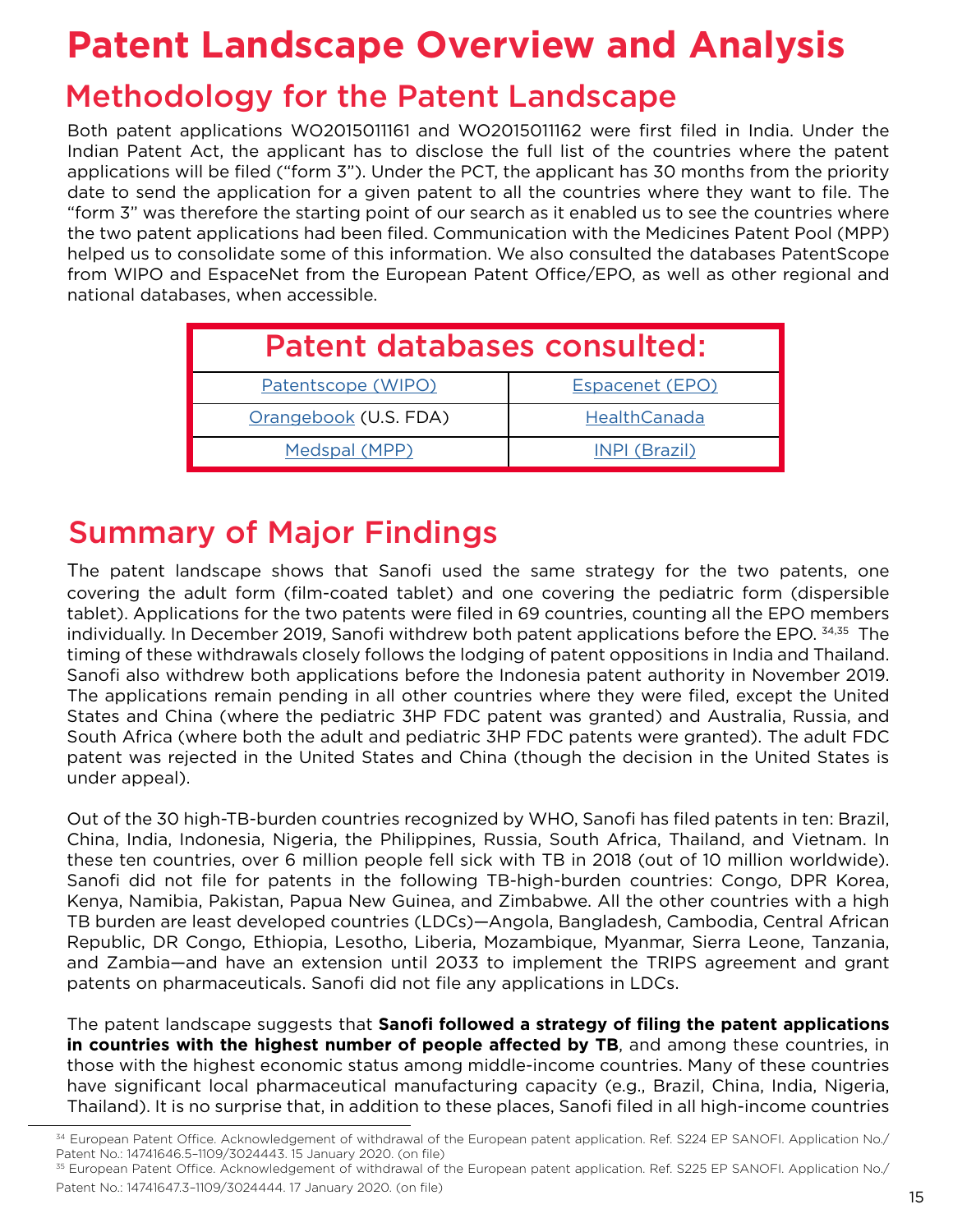as well as in most other middle-income countries with local production capacity such as Algeria, Colombia, and Egypt. However, it is important to note that some other countries with local production capacity were left out of Sanofi's strategy, such as Bangladesh and Pakistan, where these two patents were not filed.

| Granted                            | Withdrawn                                  | Rejected | Awaiting or under<br>examination                                                                                                                                                                                                                                                                                          |
|------------------------------------|--------------------------------------------|----------|---------------------------------------------------------------------------------------------------------------------------------------------------------------------------------------------------------------------------------------------------------------------------------------------------------------------------|
| Australia, Russia, South<br>Africa | European Patent Office<br>(EPO), Indonesia | China    | Algeria, Brazil, Canada,<br>Chile, Colombia,<br>Ecuador, Egypt,<br>Hong Kong, India<br>(opposition filed),<br>Israel, Japan, Malaysia,<br>Mexico, New Zealand,<br>Nigeria, Panama, Peru,<br>Philippines, Saudi<br>Arabia, Singapore,<br>South Korea, Taiwan,<br>Thailand (opposition<br>filed), United States,<br>Vietnam |

#### Summary of the Patent Status for the Adult 3HP FDC as of January 2020

#### Summary of the Patent Status for the Pediatric 3HP FDC as of January 2020

| Granted                                                     | Withdrawn                                  | Rejected | Awaiting or under<br>examination                                                                                                                                                                                                                                                                        |
|-------------------------------------------------------------|--------------------------------------------|----------|---------------------------------------------------------------------------------------------------------------------------------------------------------------------------------------------------------------------------------------------------------------------------------------------------------|
| Australia, China,<br>Russia, South Africa,<br>United States | European Patent Office<br>(EPO), Indonesia |          | Algeria, Brazil, Canada,<br>Chile, Colombia,<br>Ecuador, Egypt,<br>Hong Kong, India<br>(opposition filed),<br>Israel, Japan, Malaysia,<br>Mexico, New Zealand,<br>Nigeria, Panama, Peru,<br>Philippines, Saudi<br>Arabia, Singapore,<br>South Korea, Taiwan,<br>Thailand (opposition<br>filed), Vietnam |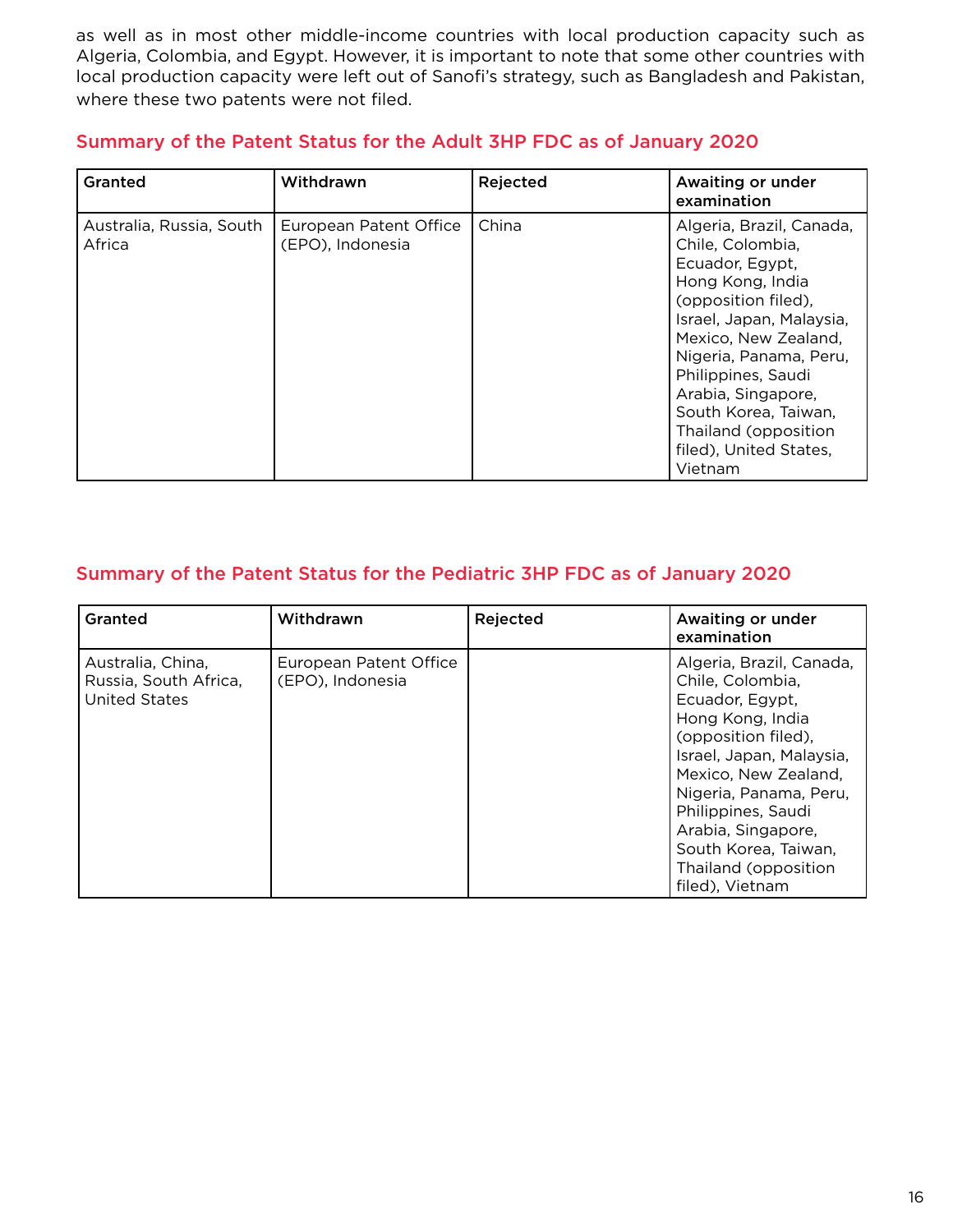|                | Country                                                                                                                                             | <b>World Bank</b><br>classification <sup>36</sup> | High<br><b>TB-Burden</b><br>country?37 | <b>TB Incidence</b><br>$(2018)^{38}$ |  |
|----------------|-----------------------------------------------------------------------------------------------------------------------------------------------------|---------------------------------------------------|----------------------------------------|--------------------------------------|--|
| 1              | India                                                                                                                                               | <b>LMIC</b>                                       | Y                                      | 2,700,000                            |  |
| 2              | China                                                                                                                                               | <b>UMIC</b>                                       | Y                                      | 866,000                              |  |
| 3              | Indonesia                                                                                                                                           | LMIC                                              | Υ                                      | 845,000                              |  |
| $\overline{4}$ | Philippines                                                                                                                                         | <b>LMIC</b>                                       | Υ                                      | 591,000                              |  |
| 5              | Nigeria                                                                                                                                             | <b>LMIC</b>                                       | Υ                                      | 429,000                              |  |
| 6              | South Africa                                                                                                                                        | <b>UMIC</b>                                       | Υ                                      | 301,000                              |  |
| $\overline{7}$ | Vietnam                                                                                                                                             | LMIC                                              | Υ                                      | 174,000                              |  |
| 8              | Thailand                                                                                                                                            | <b>UMIC</b>                                       | Υ                                      | 106,000                              |  |
| 9              | <b>Brazil</b>                                                                                                                                       | <b>UMIC</b>                                       | Υ                                      | 95,000                               |  |
| 10             | <b>Russian Federation</b>                                                                                                                           | <b>UMIC</b>                                       | Υ                                      | 79,000                               |  |
| 11             | EPO (member states)                                                                                                                                 | <b>HIC</b>                                        | $\mathsf{N}$                           | 74,000                               |  |
| 12             | Peru                                                                                                                                                | <b>UMIC</b>                                       | $\mathsf{N}$                           | 39,000                               |  |
| 13             | South Korea                                                                                                                                         | <b>HIC</b>                                        | $\mathsf{N}$                           | 34,000                               |  |
| 14             | Malaysia                                                                                                                                            | <b>UMIC</b>                                       | $\mathsf{N}$                           | 29,000                               |  |
| 15             | Mexico                                                                                                                                              | <b>UMIC</b>                                       | $\mathsf{N}$                           | 29,000                               |  |
| 16             | Algeria                                                                                                                                             | <b>UMIC</b>                                       | $\mathsf{N}$                           | 29,000                               |  |
| 17             | Japan                                                                                                                                               | <b>HIC</b>                                        | $\mathsf{N}$                           | 18,000                               |  |
| 18             | Colombia                                                                                                                                            | <b>UMIC</b>                                       | $\mathsf{N}$                           | 16,000                               |  |
| 19             | Egypt                                                                                                                                               | <b>LMIC</b>                                       | $\mathsf{N}$                           | 12,000                               |  |
| 20             | <b>United States</b>                                                                                                                                | <b>HIC</b>                                        | $\mathsf{N}$                           | 9,800                                |  |
| 21             | Ecuador                                                                                                                                             | <b>UMIC</b>                                       | $\mathsf{N}$                           | 7,400                                |  |
| 22             | Hong Kong (SAR)                                                                                                                                     | <b>HIC</b>                                        | $\mathsf{N}$                           | 4,900                                |  |
| 23             | Saudi Arabia                                                                                                                                        | <b>HIC</b>                                        | $\mathsf{N}$                           | 3,400                                |  |
| 24             | Chile                                                                                                                                               | <b>HIC</b>                                        | $\mathsf N$                            | 3,400                                |  |
| 25             | Singapore                                                                                                                                           | <b>HIC</b>                                        | $\mathsf{N}$                           | 2,700                                |  |
| 26             | Panama                                                                                                                                              | <b>HIC</b>                                        | N                                      | 2,200                                |  |
| 27             | Canada                                                                                                                                              | <b>HIC</b>                                        | N                                      | 2,100                                |  |
| 28             | Australia                                                                                                                                           | <b>HIC</b>                                        | $\mathsf{N}$                           | 1,700                                |  |
| 29             | New Zealand                                                                                                                                         | <b>HIC</b>                                        | $\mathsf{N}$                           | 350                                  |  |
| 30             | Israel                                                                                                                                              | <b>HIC</b>                                        | $\mathsf{N}$                           | 340                                  |  |
| <b>Key</b>     | Note: Applications for the two patents were filed in a total of 69 countries,<br>counting all the EPO member states.<br>$HIC = high-income country$ |                                                   |                                        |                                      |  |
|                | LMIC = lower middle-income country<br>UMIC = upper middle-income country                                                                            |                                                   |                                        |                                      |  |

#### Table 4: TB Burden in Countries where Sanofi Applied for Patents

<sup>36</sup> Available from the World Bank:<https://data.worldbank.org/country/>

<sup>&</sup>lt;sup>37</sup> Available from the WHO Global TB Report: [https://www.who.int/tb/publications/global\\_report/high\\_tb\\_burdencountrylists2016-](https://www.who.int/tb/publications/global_report/high_tb_burdencountrylists2016-2020summary.pdf?ua=1) [2020summary.pdf?ua=1](https://www.who.int/tb/publications/global_report/high_tb_burdencountrylists2016-2020summary.pdf?ua=1)

<sup>&</sup>lt;sup>38</sup> Available from the WHO Global TB Report: <https://www.who.int/tb/country/data/profiles/en/>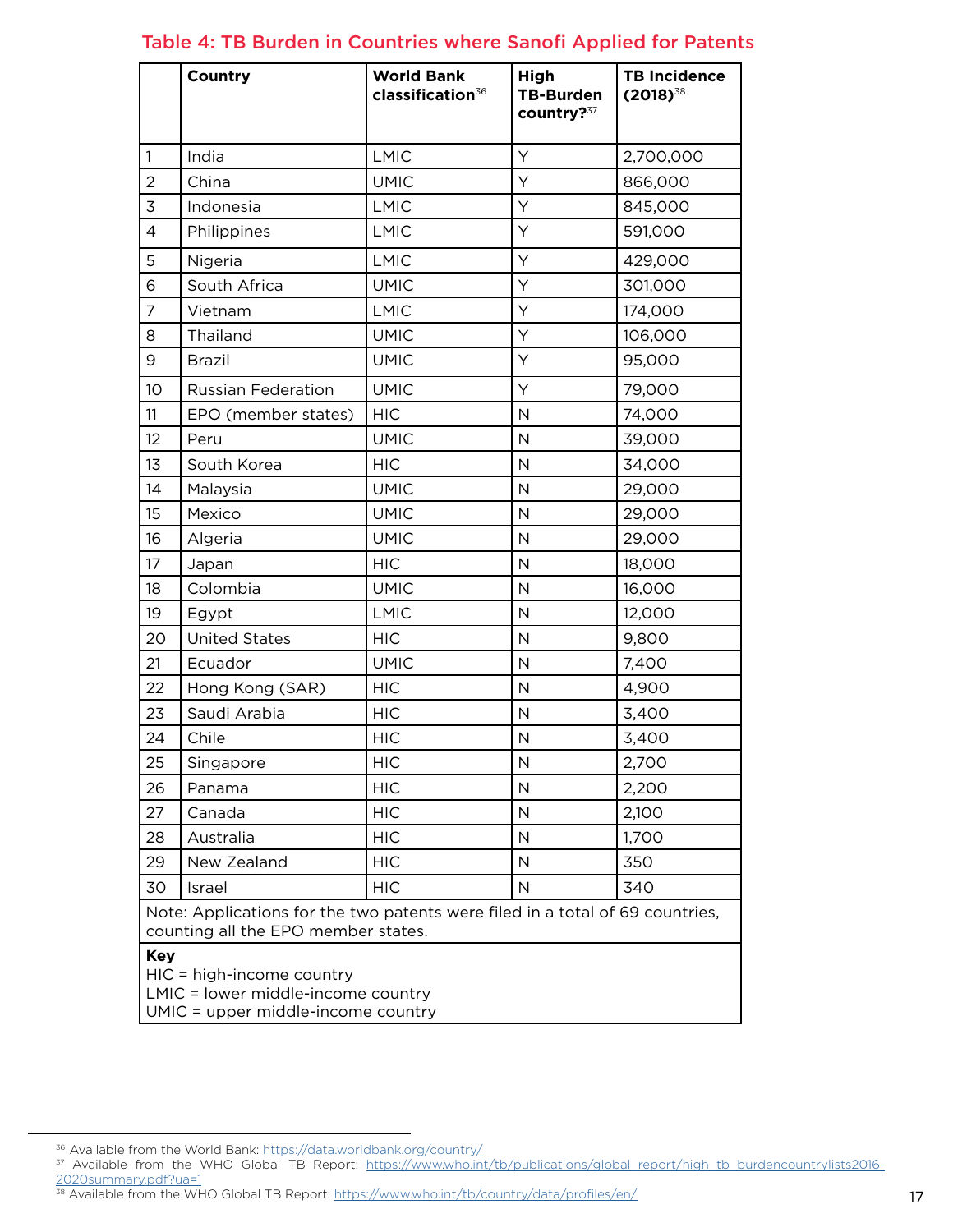### In Focus: Cambodia, Morocco and Tunisia

Cambodia, Morocco, and Tunisia have all signed bilateral agreements with the EPO.<sup>39</sup> These agreements—which will start to be enforced in 2015 in Morocco,<sup>40</sup> 2017 in Tunisia,<sup>41</sup> and in 2018 in Cambodia<sup>42</sup> —automatically consider as filed or granted any patent filed or granted at the EPO if the country appears as a designated state in the EPO application. Thus, although Tunisia has stricter criteria in regard to patentability and excludes from patentability drug combinations, patents on combinations granted at the EPO are automatically granted in Tunisia. It is unclear whether the 3HP patents will be considered filed through the EPO at the Tunisian, Moroccan, and Cambodia patent offices, or if the fact that the application was anterior to the enforcement of the agreements will prevent this. This is a particularly relevant concern for Morocco and Tunisia, which each boast growing generic production capacity (see, for example, the recent production of hepatitis C medicines by Tahr Pharma in Tunisia and Galenica and Pharma5 in Morocco).

### In Focus: Nigeria and South Africa<sup>43</sup>

In Sub-Saharan Africa, Sanofi did not apply for patents in ARIPO<sup>44</sup> and OAPI<sup>45</sup> regions. However, Sanofi did apply for patents in Nigeria and South Africa. In Nigeria, the patent office does not examine patentability criteria before granting patents. In addition, combinations can be patented under Nigerian law.46 This means that the two 3HP patents will most likely be granted there.

The situation is similar in South Africa, where both patent applications were granted in October 2019. South African patent law largely reflects the principles of the TRIPS Agreement and the Doha Declaration. However, South Africa continues to face challenges in implementing certain TRIPS Agreement provisions. As a result, its laws and policies have not been effective in protecting the public against patent monopolies and ensuring equitable access to essential medicines at affordable prices.

The spirit of promoting equity in health care services was clearly and boldly articulated under Article 27 of the Constitution of the Republic of South Africa Act 108 of 1996.<sup>47</sup> Article 27(2) read with Article 27(3) state that:

"(2) The state must take reasonable legislative and other measures, within its available resources, to achieve the progressive realisation of each of these rights.

(3) No one may be refused emergency medical treatment."

Article 25(1) and 25(4)(b) of the South African constitution provide for the protection of property but do not expressly mention intellectual property (though Article 25(4)(b) qualifies that "property is not limited to land").

The legislative framework regulating the patent system in South Africa is the Patents Act no. 57 of 1978, $48$  read alongside the implementing patent regulations. $49$  There have since been

<sup>39</sup> See the report: Krikorian G, Londeix P. Access to medicines and intellectual property in Tunisia: law and practices. ITP-MENA; 2018. (on file with authors)

<sup>40</sup> Validation of European patents in Morocco (MA) with effect from 1 March 2015, see: [https://www.epo.org/law-practice/legal-texts/](https://www.epo.org/law-practice/legal-texts/official-journal/2016/etc/se4/p552.html) [official-journal/2016/etc/se4/p552.html](https://www.epo.org/law-practice/legal-texts/official-journal/2016/etc/se4/p552.html)

<sup>41</sup> Validation of European patents in Tunisia (TN) with effect from 1 December 2017, see: [https://www.epo.org/law-practice/legal-texts/](https://www.epo.org/law-practice/legal-texts/official-journal/2017/10/a85.html) [official-journal/2017/10/a85.html](https://www.epo.org/law-practice/legal-texts/official-journal/2017/10/a85.html)

<sup>42</sup> Validation of European patents in Cambodia (KH) with effect from 1 March 2018, see: [https://www.epo.org/law-practice/legal-texts/](https://www.epo.org/law-practice/legal-texts/official-journal/information-epo/archive/20180209.html) [official-journal/information-epo/archive/20180209.html](https://www.epo.org/law-practice/legal-texts/official-journal/information-epo/archive/20180209.html)

 $43$  The analysis of South African patent law was written by Lynette Mabote.

<sup>44</sup> ARIPO stands for the African Regional Intellectual Property Organization. Established in 1976, it has the ability to handle patent applications for its 19 member states under the Harare Protocol.

<sup>45</sup> OAPI stands for the Organisation Africaine de la Propriété Intellectuelle. Established in 1977, it has the ability to handle patent applications for its 17 member states.

<sup>46</sup> South African Patents and Design Act, Chapter 344, (2) (b).

<sup>47</sup> The Constitution of the Republic of South Africa Act 108 of 1996, see: [https://www.gov.za/documents/constitution-republic-south](https://www.gov.za/documents/constitution-republic-south-africa-1996)[africa-1996](https://www.gov.za/documents/constitution-republic-south-africa-1996)

<sup>48</sup> Act 57 of 1978, which came into operation on 1 January 1979. See: [https://www.gov.za/sites/default/files/gcis\\_document/201504/](https://www.gov.za/sites/default/files/gcis_document/201504/act-57-1978.pdf) [act-57-1978.pdf](https://www.gov.za/sites/default/files/gcis_document/201504/act-57-1978.pdf)

<sup>&</sup>lt;sup>49</sup> Patents Act 57 of 1978, Patents Regulations 1978, as published in Government Notice R2470 in Government Gazette 6247 of 15 December 1978 (with its various amendments noted). See: [http://www.cipc.co.za/files/4814/2615/1436/Patent\\_Regulations.pdf](http://www.cipc.co.za/files/4814/2615/1436/Patent_Regulations.pdf)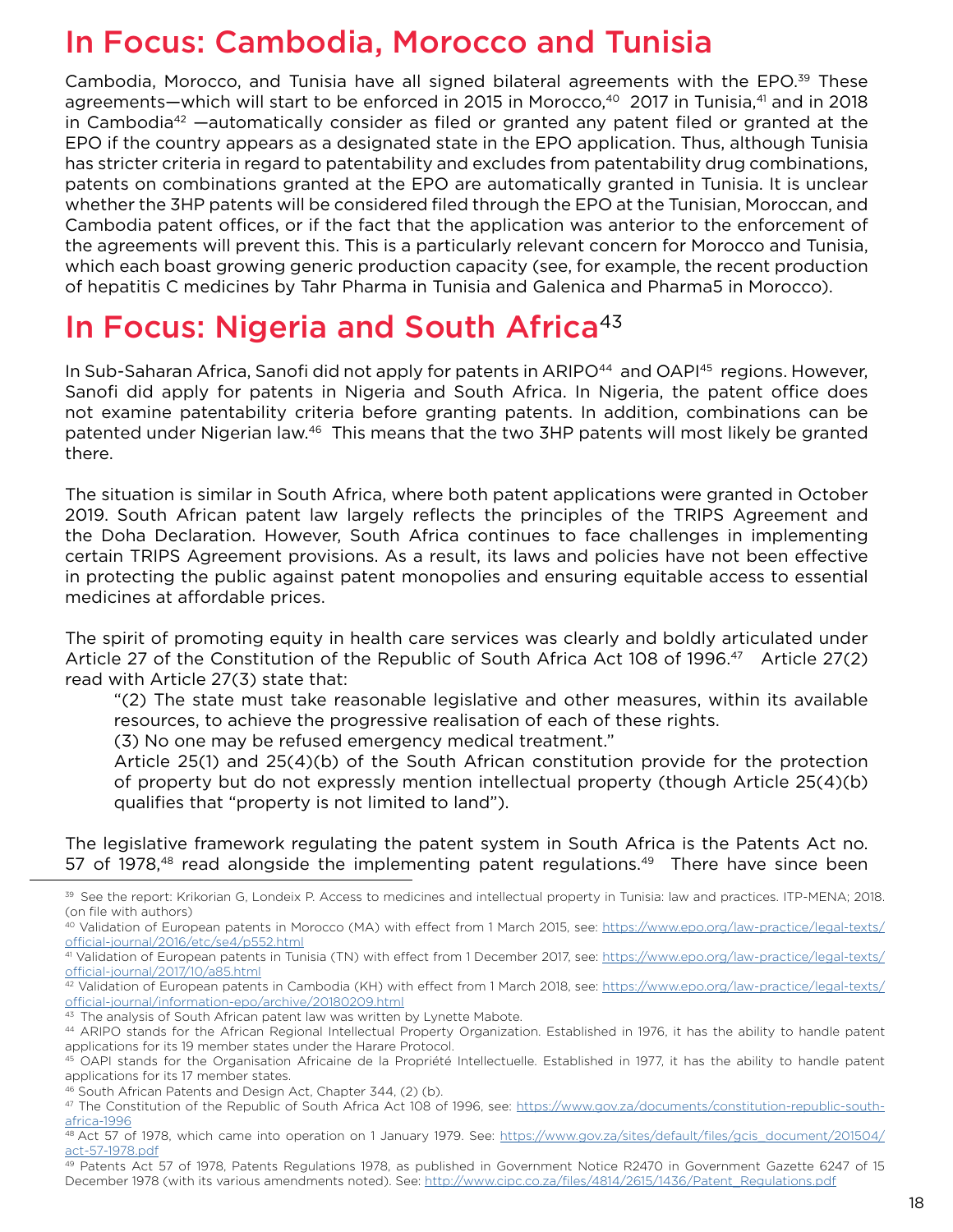various amendments to the Act and the implementing regulations.50 With respect to patents on medicinal or pharmaceutical products, the Medicines and Related Substances Control Amendment Act applies.<sup>51</sup> This Act was amended in 2008 and more recently in 2015.<sup>52</sup>

In terms of patent search and examination, South Africa currently does not conduct substantive patent examinations and employs a deposit system. This is regulated by Section 34 of the Patents Act, read together with the Patents Regulations, 1978 (Patents Regulations). These limit the examination duties and scope of the Companies Intellectual Property Commission (CIPC) to the formalities of the application. Section 34 of the Patents Act provides that: *"The registrar shall examine in the prescribed manner every application for a patent and every complete specification accompanying such application or lodged at the patent office in pursuance of such application and if it complies with the requirements of this Act, he shall accept it."* 

In terms of patent oppositions, the Patents Act makes provisions for interested third parties to lodge oppositions, but only under the following four types of proceedings:

- An application for the restoration of the patent (section 54 of the Patents Act);
- An application for "the correction of any clerical error or error in translation in any patent, application for a patent or document lodged in pursuance of such an application, or in the register" (section 50 of the Patents Act);
- An application for the amendment of a patent specification (section 51 of the Patents Act);
- An application for a compulsory license (section 56 of the Patents Act).

As the Patents Act currently reads, no provision is made for any form of third party opposition to the grant of a patent, whether pre- or post-grant.

The Intellectual Property Policy of the Republic of South Africa, Phase 1 (2018) (IP Policy) was announced in September 2018. This policy has deeply contemplated the feasibility and establishment of a substantive patent examination system in the country in the coming years.

# In Focus: Brazil and Egypt

In Brazil, the applications on these two patents are still pending, awaiting the opinion of the Brazilian Health Regulatory Agency (ANVISA) to be sent to the National Institute of Industrial Property (INPI), which will afterwards take a final decision on whether the applications fulfill the requirements of the Brazilian patent law. While this process remains open, third parties may submit "observations" to INPI, a form of pre-grant patent opposition.

In Egypt, the patent applications are still under review, but the Egyptian patent law does not allow patents on drug combinations. In addition, the Egyptian patent office is known to be one of the most rigorous in terms of reviewing applications and strictly analyses the novelty and the inventive steps criteria. The Sanofi patent applications should therefore be rejected in Egypt.

<sup>50</sup> The Patents Amendment Act 20 of 2005, was the last amendment to the Patents Act from 14 December 2007. Its objective was to amend the Patents Act (1978) by inserting 'certain definitions; and to require an applicant for a patent to furnish information relating to any role played by an indigenous biological resource, a genetic resource or traditional knowledge or use in an invention; and to provide for matters connected therewith'. It is noteworthy to mention that South Africa is a signatory to the Budapest Treaty on the International Recognition of the Deposit of Microorganisms for the Purposes of Patent Procedure (1970). See: [https://www.gov.za/](https://www.gov.za/sites/default/files/gcis_document/201409/a20-050.pdf) [sites/default/files/gcis\\_document/201409/a20-050.pdf](https://www.gov.za/sites/default/files/gcis_document/201409/a20-050.pdf)

<sup>51</sup> Act 90 of 1997.

<sup>52</sup> Medicines and Related Substances Amendment Act, (No. 14 of 2015).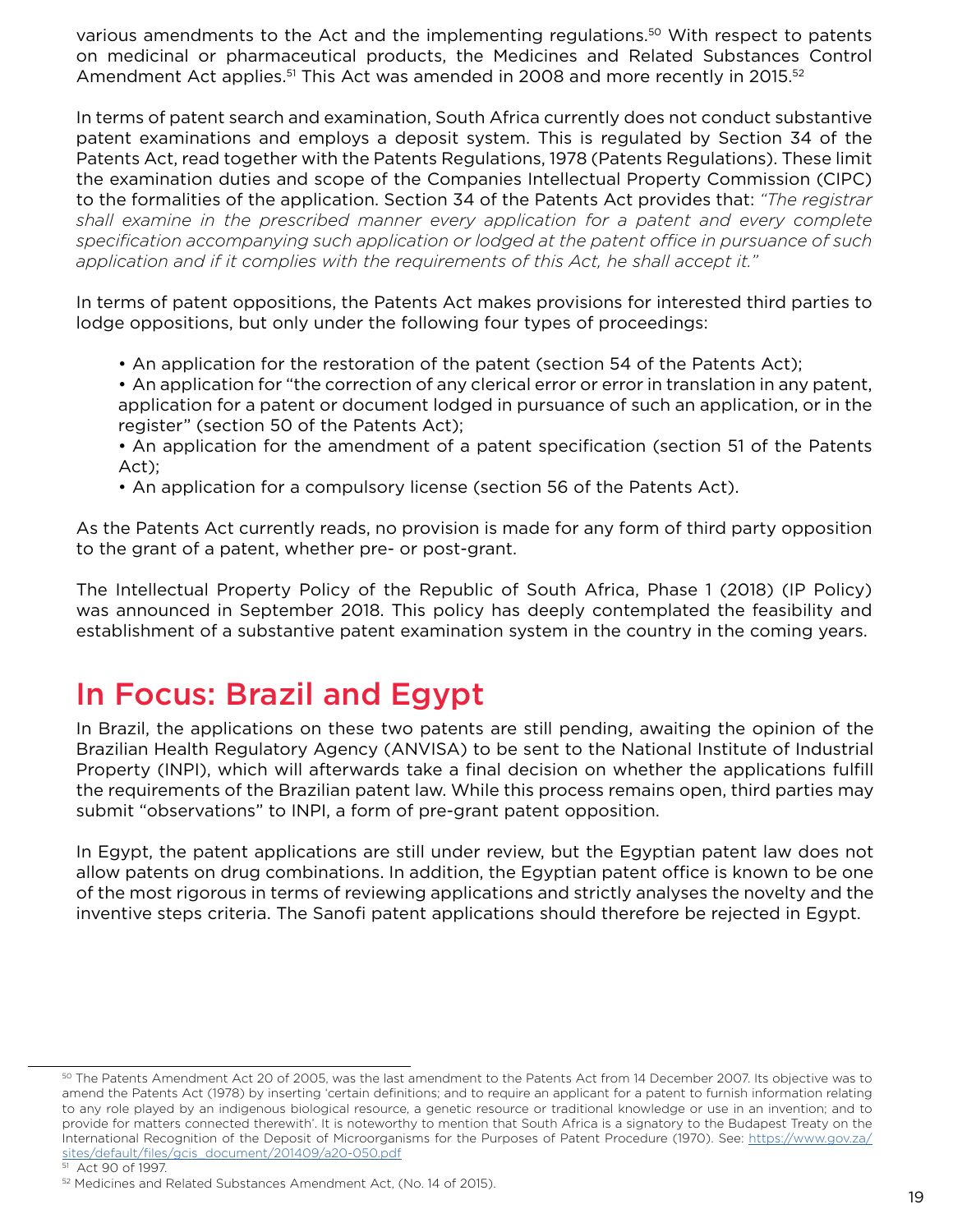### Table 5: TRIPS Flexibilities in Countries where Sanofi Applied for Patents

**Key**

 $\checkmark$  = flexibility exists under national law

Blanks = flexibility does not exist under national law, or unknown

HIC = high-income country

LMIC = lower middle-income country

MIC = middle-income country

| Country                   | <b>World Bank</b><br>classification <sup>53</sup> | TB high-<br>burden<br>country?54<br>Y/N | <b>Third party</b><br>observation<br>and<br>protest? | Pre-grant<br>opposition | Re-<br>examination       | Post-grant<br>opposition | Administrative<br>revocation or<br>Invalidation   |
|---------------------------|---------------------------------------------------|-----------------------------------------|------------------------------------------------------|-------------------------|--------------------------|--------------------------|---------------------------------------------------|
| 1. Algeria*               | <b>UMIC</b>                                       | ${\sf N}$                               | $\frac{1}{2}$                                        | $\blacksquare$          | $\overline{\phantom{a}}$ | $\blacksquare$           | $\blacksquare$                                    |
| 2. Australia              | <b>HIC</b>                                        | ${\sf N}$                               | $\checkmark$                                         | $\checkmark$            | $\checkmark$             |                          |                                                   |
| 3. Brazil                 | <b>UMIC</b>                                       | Y                                       | $\checkmark$                                         |                         |                          | $\checkmark$             | $\checkmark$                                      |
| 4. Canada                 | <b>HIC</b>                                        | ${\sf N}$                               | $\checkmark$                                         |                         | $\checkmark$             |                          |                                                   |
| 5. Chile                  | <b>HIC</b>                                        | ${\sf N}$                               |                                                      |                         |                          |                          | $\checkmark$                                      |
| 6. China                  | <b>UMIC</b>                                       | Y                                       | $\checkmark$                                         |                         |                          |                          | $\checkmark$                                      |
| 7. Colombia               | <b>UMIC</b>                                       | ${\sf N}$                               |                                                      | $\checkmark$            |                          |                          |                                                   |
| 8. Ecuador                | <b>UMIC</b>                                       | ${\sf N}$                               |                                                      | $\checkmark$            |                          |                          | $\checkmark$                                      |
| 9. Egypt                  | <b>LMIC</b>                                       | $\mathsf{N}$                            |                                                      | $\checkmark$            |                          |                          | $\checkmark$                                      |
| <b>10. EAPO</b>           | <b>MIC</b>                                        | N/A                                     | $\checkmark$                                         |                         |                          | $\checkmark$             |                                                   |
| 11. EPO                   | <b>HIC</b>                                        | N/A                                     |                                                      |                         |                          |                          | Different from<br>one member<br>state to the next |
| 12. Hong<br>Kong (SAR)    | <b>HIC</b>                                        | $\mathsf N$                             | $\checkmark$                                         |                         |                          |                          |                                                   |
| 13. India                 | <b>LMIC</b>                                       | Y                                       |                                                      | $\checkmark$            |                          | $\checkmark$             | $\checkmark$                                      |
| 14.<br>Indonesia          | <b>LMIC</b>                                       | Y                                       |                                                      | $\checkmark$            |                          |                          | $\checkmark$                                      |
| 15. Israel                | <b>HIC</b>                                        | $\mathsf N$                             |                                                      |                         |                          |                          |                                                   |
| 16. Japan                 | <b>HIC</b>                                        | ${\sf N}$                               | $\checkmark$                                         |                         |                          | $\checkmark$             | $\checkmark$                                      |
| 17. Malaysia              | <b>UMIC</b>                                       | $\mathsf N$                             |                                                      |                         |                          |                          | $\checkmark$                                      |
| 18. Mexico                | <b>UMIC</b>                                       | ${\sf N}$                               | $\checkmark$                                         |                         |                          |                          | $\checkmark$                                      |
| <b>19. New</b><br>Zealand | <b>HIC</b>                                        | $\mathsf N$                             |                                                      |                         |                          |                          |                                                   |
| 20. Nigeria               | <b>LMIC</b>                                       | Y                                       |                                                      |                         |                          |                          | $\checkmark$                                      |
| 21. Panama                | <b>HIC</b>                                        | ${\sf N}$                               |                                                      |                         |                          |                          |                                                   |
| 22. Peru                  | <b>UMIC</b>                                       | ${\sf N}$                               |                                                      | $\checkmark$            |                          |                          |                                                   |
| 23.<br>Philippines        | LMIC                                              | Y                                       | $\checkmark$                                         |                         |                          |                          |                                                   |
| 24. Russian<br>Federation | <b>UMIC</b>                                       | Y                                       | $\checkmark$                                         |                         |                          |                          |                                                   |
| 25. Saudi<br>Arabia       | <b>HIC</b>                                        | ${\sf N}$                               |                                                      |                         |                          |                          |                                                   |
| 26.<br>Singapore          | <b>HIC</b>                                        | $\mathsf N$                             | $\checkmark$                                         |                         | $\checkmark$             |                          |                                                   |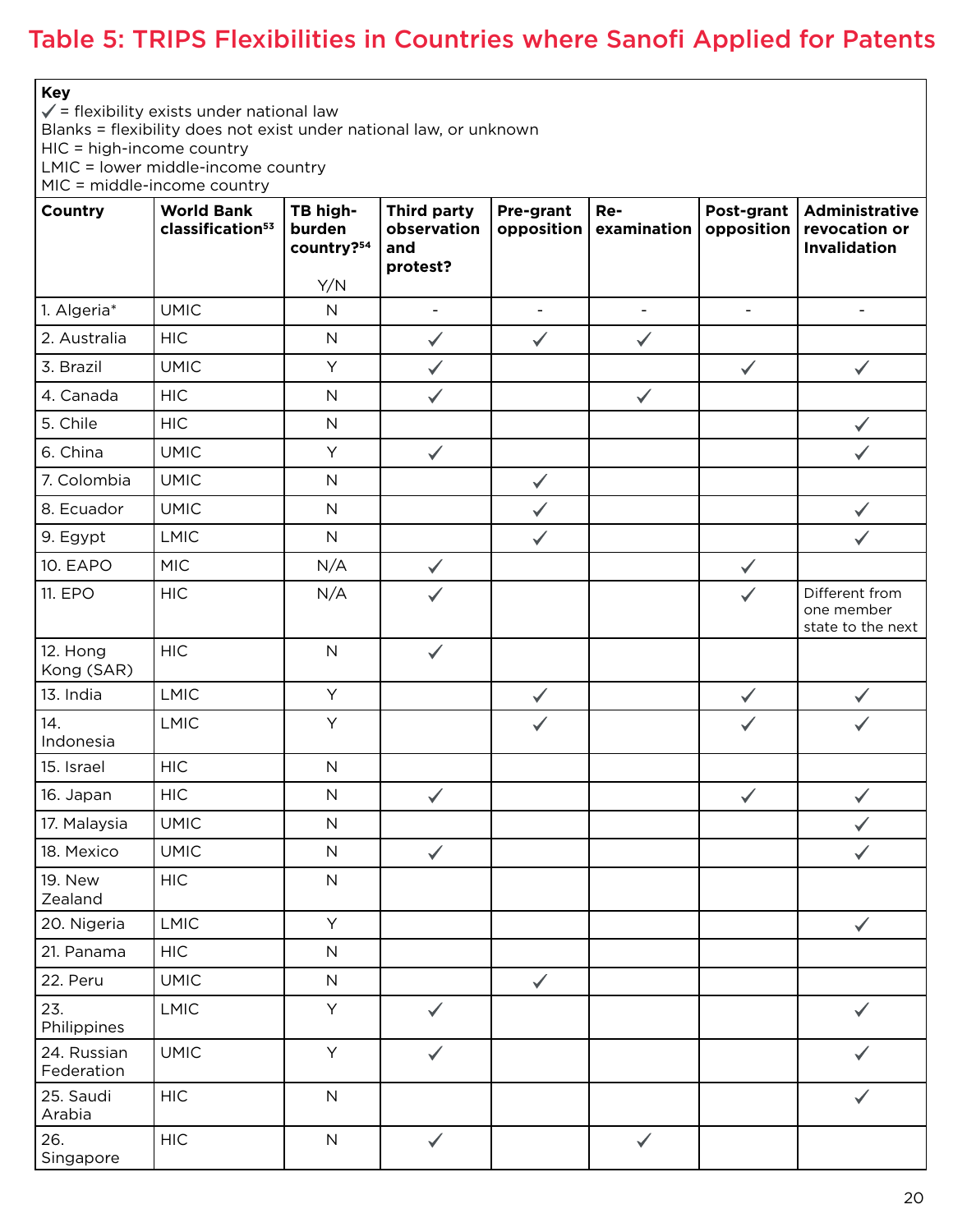| 27. South<br>Africa                                                                                                                                                                                                             | <b>UMIC</b> |  |  |  |  |  |  |
|---------------------------------------------------------------------------------------------------------------------------------------------------------------------------------------------------------------------------------|-------------|--|--|--|--|--|--|
| 28. South<br>Korea                                                                                                                                                                                                              | HIC.        |  |  |  |  |  |  |
| 29.<br>Thailand                                                                                                                                                                                                                 | <b>UMIC</b> |  |  |  |  |  |  |
| 30. United<br><b>States</b>                                                                                                                                                                                                     | HIC.        |  |  |  |  |  |  |
| 31. Vietnam                                                                                                                                                                                                                     | <b>LMIC</b> |  |  |  |  |  |  |
| A description of the provisions under each law was found from various sources, primarily from WIPO. Regarding<br>Nigeria, we consulted an analysis of the law made by ITPC-West Africa. For Egypt, we referred to a comparative |             |  |  |  |  |  |  |

study prepared and published by ITPC-MENA.<sup>55</sup>

Among the countries where Sanofi filed applications, third party observations are allowed in approximately half of the countries/territories. Third party observations mean that a third party can send formal comments to the patent office regarding the application; patent officers can take these comments into consideration when examining the application. The content of the observation can provide a strict analysis of the law, a pharmacological analysis, and/or comments on the importance of the medicine with regard to the public health situation of the country. Among these countries, at least two allow the Ministry of Health or the regulatory agency to send observations to the patent office. This is the case in Egypt with the Ministry of Health and in Brazil where the medicines agency ANVISA has one year to submit its comment to the patent office (INPI) before the office takes a decision. (Previously, ANVISA's opinion was binding and was known as ANVISA's prior consent, but this is no longer the case.)

Among the countries where Sanofi filed applications, a minority allow formal pre-grant oppositions or reexamination. The window for third parties to file oppositions varies country by country. At least half of them allow an administrative revocation or a compulsory license. For instance, in Europe, even if the patents are filed and granted at the EPO level, the conditions to issue a compulsory license are defined under the national laws, with some differences from one country to the next.

<sup>\*</sup>Algeria is not a WTO member.

<sup>53</sup> Available from the World Bank:<https://data.worldbank.org/country/>

<sup>54</sup> Available from WHO Global TB Report: [https://www.who.int/tb/publications/global\\_report/high\\_tb\\_burdencountrylists2016-](https://www.who.int/tb/publications/global_report/high_tb_burdencountrylists2016-2020summary.pdf?ua=1) [2020summary.pdf?ua=1](https://www.who.int/tb/publications/global_report/high_tb_burdencountrylists2016-2020summary.pdf?ua=1)

<sup>55</sup> See the study published by « Access Ibsa »<https://accessibsa.org/data/>(2018)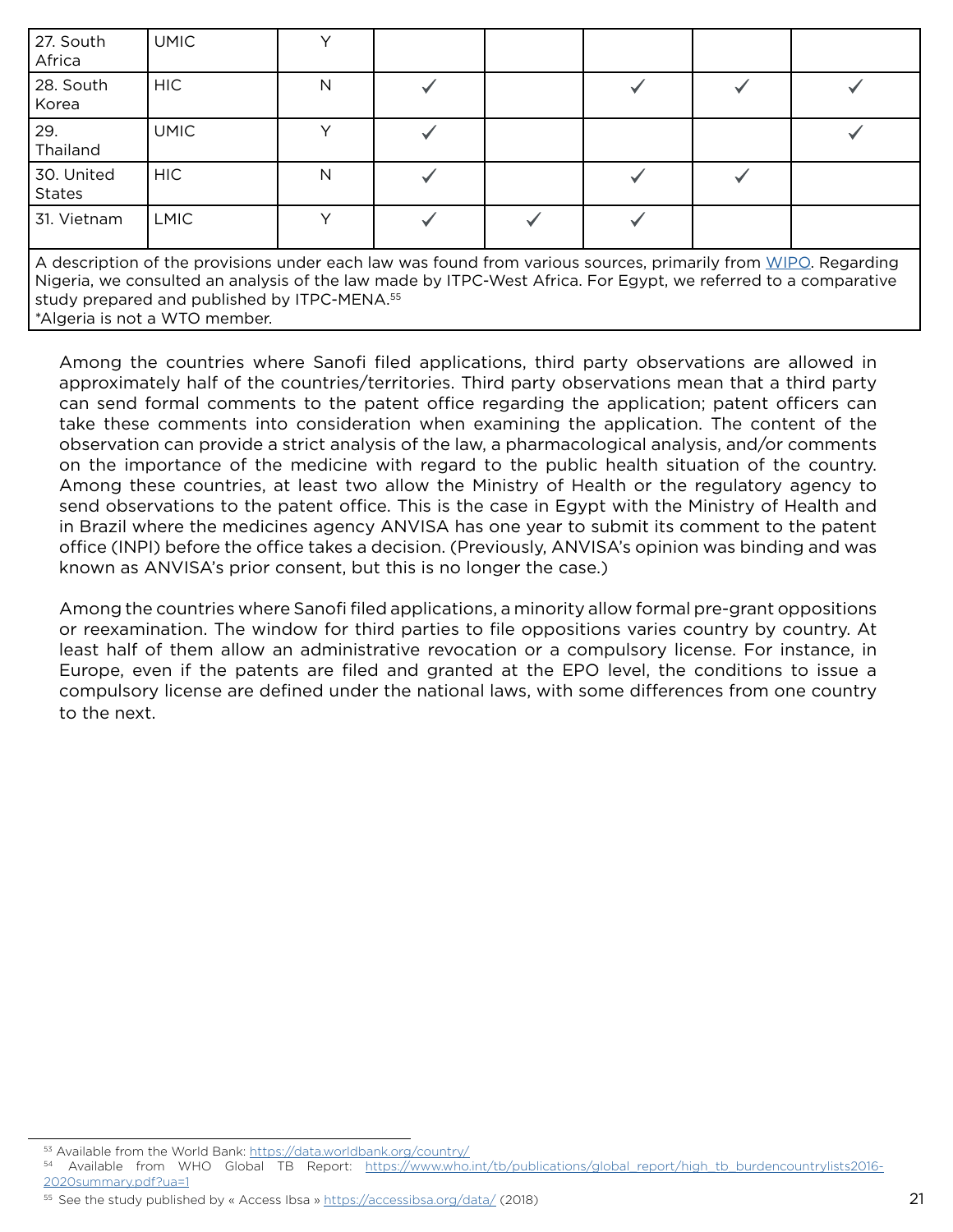# **Conclusion**

Isoniazid and rifapentine were first synthesized decades ago and are common goods in the public domain. Patents are supposed to reward innovation and be granted after a thorough and rigorous analysis of criteria including industrial application, novelty, and inventive step. In 2014, Sanofi filed patent applications on two fixed-dose combinations of isoniazid and rifapentine—neither of which it discovered or developed—for the adult and pediatric formulations of the 3HP regimen used to prevent TB. If granted, the patents will run until at least 2034, potentially providing Sanofi with a monopoly and preventing generic competitors from entering these markets. In some countries, legal safeguards exist in national patent law to prevent the granting of patents on combinations of medicines, or on molecules that do not represent true innovation in the sense of inventiveness or non-obviousness. Although FDCs are more convenient than standalone tablets, and therefore represent an improvement for the quality of life of adults and children exposed to TB, do these products deserve another 20 years of monopoly protection? Does a firm which did not develop either isoniazid or rifapentine deserve exclusive ownership over their combinations, especially considering the wealth of published prior art on the topic? (Moreover, Sanofi has halted most of its R&D activities on infectious diseases, including TB, and therefore cannot claim that it will reinvest its revenues from 3HP sales into further innovation on TB.) These are the questions that national patent examiners will need to answer when evaluating Sanofi's patent applications.

# **Recommendations**

Sanofi's claims under these two applications clearly illustrate the abuses allowed under the patent system. Stopping these abuses will require action by a number of actors. We encourage and call on:

- When and where patents have not been granted yet: **Patent offices** to strictly apply the patentability criteria under their national laws, in particular in regard to the lack of inventive step and of novelty that these combinations present. Countries that do not allow for patents on combinations of medicines should reject each application outright.
- When and where patents have not been granted yet: **Generic producers and civil society organizations** to send a written analysis or pre-grant oppositions to their patent offices so that patent officers may become aware of the lack of inventive step and of novelty that these combinations present and to convey the public health importance of accessing 3HP to prevent TB.
- When and where patents have been already granted: **Civil society organizations and generic producers** to file post-grant oppositions.
- When and where patents have been already granted: **Sanofi** to let the patents lapse and publicly commit to refraining from any action to enforce their patent rights.
- When and where patents have been already granted: **Governments and courts** to invalidate these patents or to issue a compulsory license for governmental use. In addition, generic producers may also consider making applications for a compulsory license for commercial use.
- In all countries where patents have been filed: **Civil society organizations** to denounce Sanofi's patent filings, which could potentially block access to a live-saving preventive therapy, in particular in many low-and-middle income countries highly affected by TB.
- In all countries where patents have been filed: **Sanofi** to withdraw patent applications on 3HP combinations.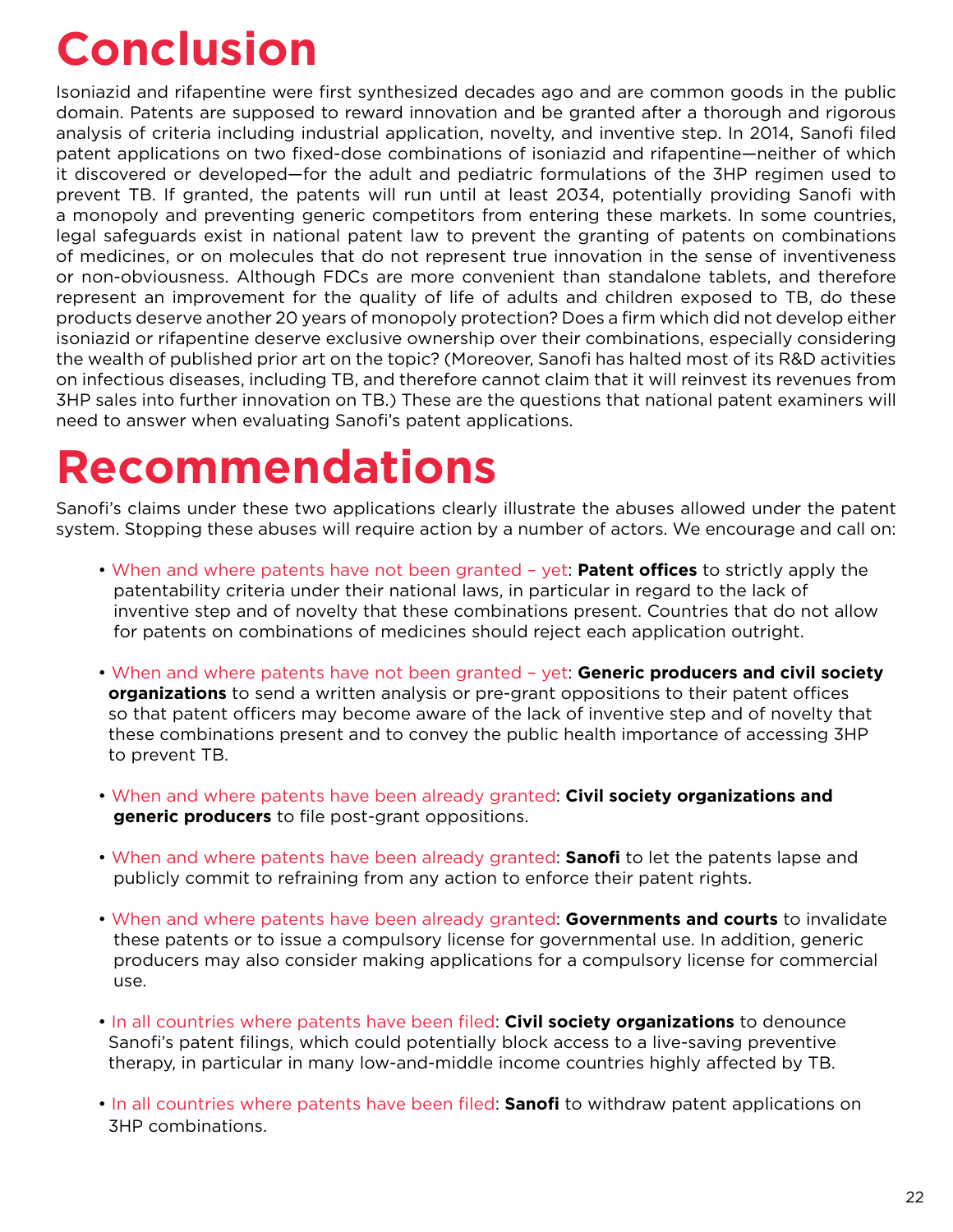### Table 6: Patent Landscape (last updated 20/01/2020)

|                                     | isoniazid/rifapentine coated tablet<br>compositions (adult 3HP FDC)                        |                                             |                                              | isoniazid/rifapentine dispersible tablet<br>compositions (pediatric 3HP FDC)               |                                             |                                              |
|-------------------------------------|--------------------------------------------------------------------------------------------|---------------------------------------------|----------------------------------------------|--------------------------------------------------------------------------------------------|---------------------------------------------|----------------------------------------------|
| <b>WIPO</b><br>Corresponding<br>No: | PCT/EP2014/065761 - WO2015/011161 -<br>Priority: INDIA 3341/CHE/2013 -<br>Date: 26/07/2013 |                                             |                                              | PCT/EP2014/065762 - WO2015/011162 -<br>Priority: INDIA 3342/CHE/2013 -<br>Date: 26/07/2013 |                                             |                                              |
| Country                             | <b>Status</b>                                                                              | Country<br>number                           | Expected<br>expiration<br>date<br>if granted | <b>Status</b>                                                                              | Country<br>number                           | Expected<br>expiration<br>date<br>if granted |
| 1. Albania                          | <b>Withdrawn</b><br>(11/12/2019)                                                           | EP14741646<br>Publication no.:<br>EP3024443 | 22/07/2034                                   | <b>Withdrawn</b><br>(11/12/2019)                                                           | EP14741647<br>Publication no.:<br>EP3024444 | 22/07/2034                                   |
| 2. Algeria                          | Filed                                                                                      | DZ-PCT/<br>EP2014/065761                    | 22/07/2034                                   | Filed                                                                                      | DZ-PCT/<br>EP2014/065762                    | 22/07/2034                                   |
| 3. Australia                        | <b>Granted</b><br>(7/11/2019)                                                              | 2014295098                                  | 22/07/2034                                   | <b>Granted</b><br>(7/11/2019)                                                              | 2014295099                                  | 22/07/2034                                   |
| 4. Austria<br>(EPO)                 | Withdrawn<br>(11/12/2019)                                                                  | EP14741646<br>Publication no.:<br>EP3024443 | 22/07/2034                                   | Withdrawn<br>(11/12/2019)                                                                  | EP14741647<br>Publication no.:<br>EP3024444 | 22/07/2034                                   |
| 5. Belgium<br>(EPO)                 | Withdrawn<br>(11/12/2019)                                                                  | EP14741646<br>Publication no.:<br>EP3024443 | 22/07/2034                                   | <b>Withdrawn</b><br>(11/12/2019)                                                           | EP14741647<br>Publication no.:<br>EP3024444 | 22/07/2034                                   |
| 6. Brazil                           | Filed                                                                                      | BR 11 2016 001531<br>2 A <sub>2</sub>       | 22/07/2034                                   | Filed                                                                                      | BR 11 2016 001559<br>2 A <sub>2</sub>       | 22/07/2034                                   |
| 7. Bulgaria<br>(EPO)                | Withdrawn<br>(11/12/2019)                                                                  | EP14741646<br>Publication no.:<br>EP3024443 | 22/07/2034                                   | <b>Withdrawn</b><br>(11/12/2019)                                                           | EP14741647<br>Publication no.:<br>EP3024444 | 22/07/2034                                   |
| 8. Canada                           | Filed                                                                                      | CA2918827                                   | 22/07/2034                                   | Filed                                                                                      | CA2918528                                   |                                              |
| 9. Chile                            | Filed                                                                                      | CL2016000182                                | 22/01/2034                                   | Filed                                                                                      | CL2016000183                                | 22/01/2034                                   |
| 10. China                           | <b>Rejected</b>                                                                            | CN201480041953                              | 22/07/2034                                   | Granted                                                                                    | CN201480041954                              | 22/07/2034                                   |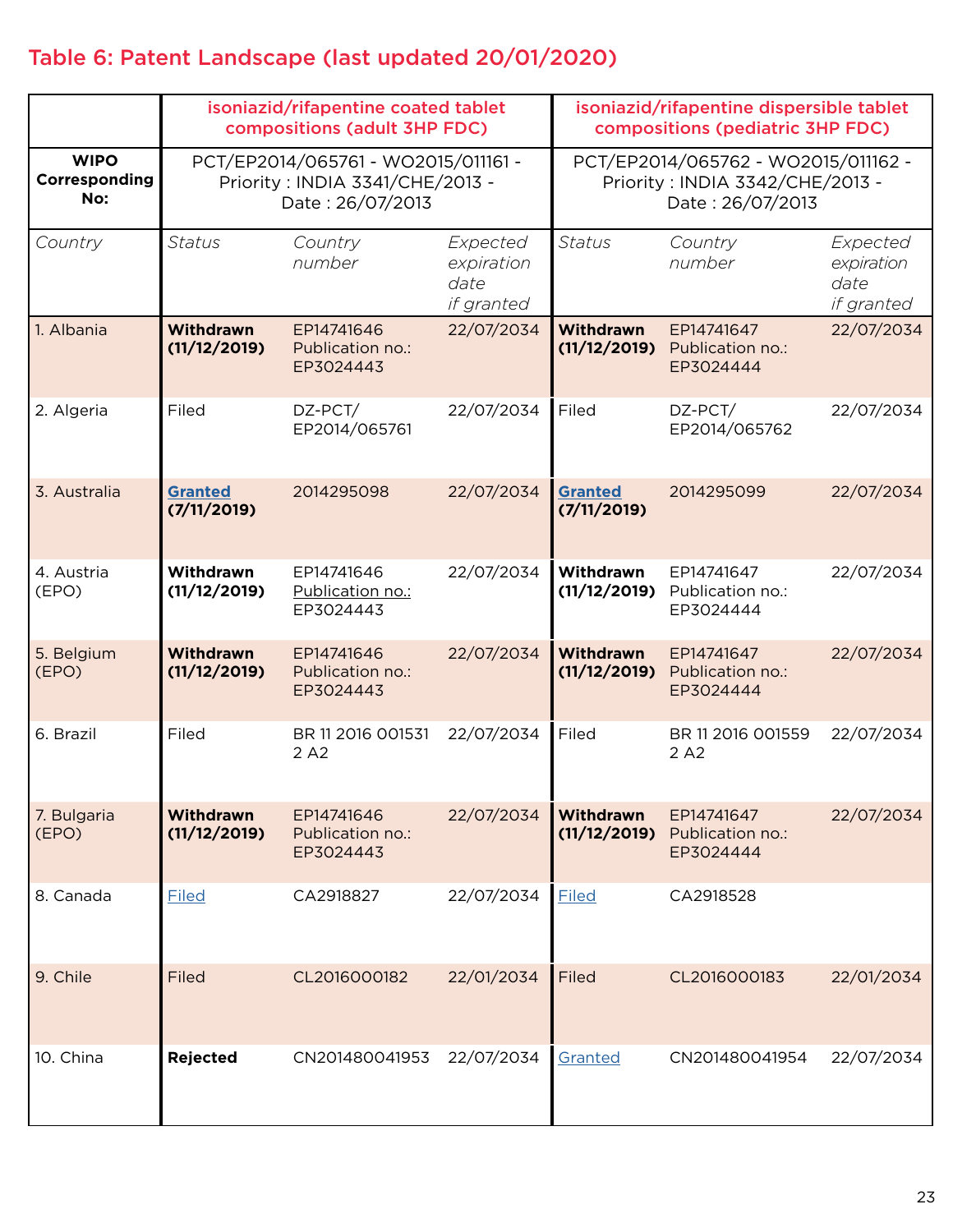|                                               | isoniazid/rifapentine coated tablet<br>compositions (adult 3HP FDC) |                                                                                            |                                              | isoniazid/rifapentine dispersible tablet<br>compositions (pediatric 3HP FDC)               |                                                          |                                              |
|-----------------------------------------------|---------------------------------------------------------------------|--------------------------------------------------------------------------------------------|----------------------------------------------|--------------------------------------------------------------------------------------------|----------------------------------------------------------|----------------------------------------------|
| <b>WIPO</b><br>Corresponding<br>No:           |                                                                     | PCT/EP2014/065761 - WO2015/011161 -<br>Priority: INDIA 3341/CHE/2013 -<br>Date: 26/07/2013 |                                              | PCT/EP2014/065762 - WO2015/011162 -<br>Priority: INDIA 3342/CHE/2013 -<br>Date: 26/07/2013 |                                                          |                                              |
| Country                                       | <b>Status</b>                                                       | Country<br>number                                                                          | Expected<br>expiration<br>date<br>if granted | <b>Status</b>                                                                              | Country<br>number                                        | Expected<br>expiration<br>date<br>if granted |
| 11. Colombia                                  | Filed                                                               | CO16046126                                                                                 | 22/07/2034                                   | Filed                                                                                      | CO-PCT/<br>EP2014/065762                                 | 22/07/2034                                   |
| 12. Croatia<br>(EPO)                          | Withdrawn<br>(11/12/2019)                                           | EP14741646<br>Publication no.:<br>EP3024443                                                | 22/07/2034                                   | Withdrawn<br>(11/12/2019)                                                                  | EP14741647<br>Publication no.:<br>EP3024444              | 22/07/2034                                   |
| 13. Cyprus<br>(EPO)                           | <b>Withdrawn</b><br>(11/12/2019)                                    | EP14741646<br>Publication no.:<br>EP3024443                                                | 22/07/2034                                   | <b>Withdrawn</b><br>(11/12/2019)                                                           | EP14741647<br>Publication no.:<br>EP3024444              | 22/07/2034                                   |
| 14. Czech<br>Republic (EPO)                   | Withdrawn<br>(11/12/2019)                                           | EP14741646<br>Publication no.:<br>EP3024443                                                | 22/07/2034                                   | Withdrawn<br>(11/12/2019)                                                                  | EP14741647<br>Publication no.:<br>EP3024444              | 22/07/2034                                   |
| 15. Denmark                                   | <b>Withdrawn</b><br>(11/12/2019)                                    | EP14741646<br>Publication no.:<br>EP3024443                                                | 22/07/2034                                   | <b>Withdrawn</b><br>(11/12/2019)                                                           | EP14741647<br>Publication no.:<br>EP3024444              | 22/07/2034                                   |
| 16. Ecuador                                   | Filed                                                               | EC20165208                                                                                 | 22/07/2034                                   | Filed                                                                                      | EC-PCT/<br>EP2014/065762                                 | 22/07/2034                                   |
| 17. Egypt                                     | Filed                                                               | EG20160113                                                                                 | 22/07/2034                                   | Filed                                                                                      | EG20160114                                               | 22/07/2034                                   |
| 18. Estonia<br>(EPO)                          | Withdrawn<br>(11/12/2019)                                           | EP14741646<br>Publication no.:<br>EP3024443                                                | 22/07/2034                                   | Withdrawn                                                                                  | EP14741647<br>(11/12/2019) Publication no.:<br>EP3024444 | 22/07/2034                                   |
| 19. European<br><b>Patent Office</b><br>(EPO) | <b>Withdrawn</b><br>(11/12/2019)                                    | EP14741646<br>Publication no.:<br>EP3024443                                                | 22/07/2034                                   | <b>Withdrawn</b>                                                                           | EP14741647<br>(11/12/2019) Publication no.:<br>EP3024444 | 22/07/2034                                   |
| 20. Finland<br>(EPO)                          | Withdrawn<br>(11/12/2019)                                           | EP14741646<br>Publication no.:<br>EP3024443                                                | 22/07/2034                                   | Withdrawn                                                                                  | EP14741647<br>(11/12/2019) Publication no.:<br>EP3024444 | 22/07/2034                                   |
| 21. France<br>(EPO)                           | Withdrawn<br>(11/12/2019)                                           | EP14741646<br>Publication no.:<br>EP3024443                                                | 22/07/2034                                   | <b>Withdrawn</b>                                                                           | EP14741647<br>(11/12/2019) Publication no.:<br>EP3024444 | 22/07/2034                                   |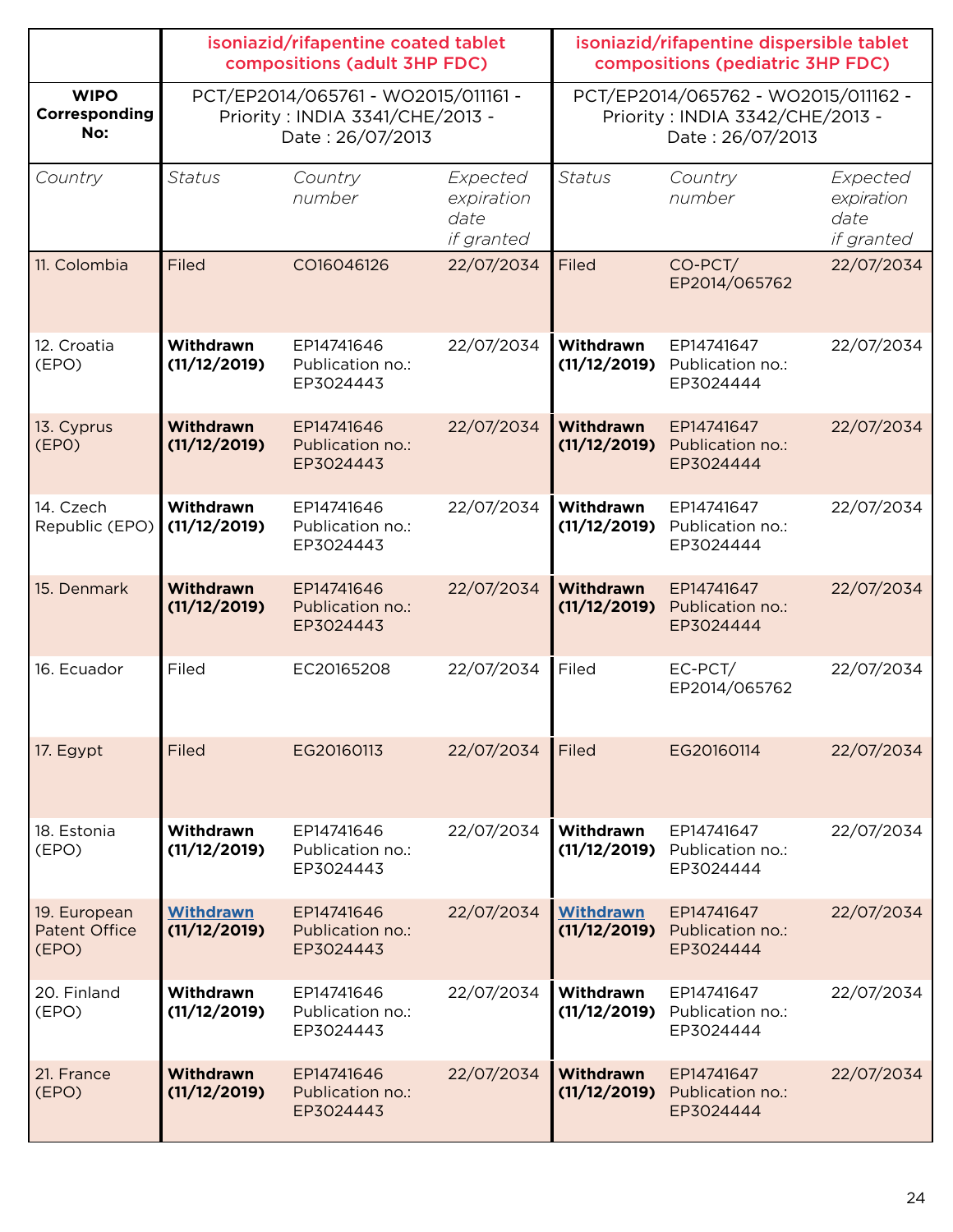|                                     | isoniazid/rifapentine coated tablet<br>compositions (adult 3HP FDC)                                                                                                                      |                                             |                                              | isoniazid/rifapentine dispersible tablet<br>compositions (pediatric 3HP FDC) |                                             |                                              |
|-------------------------------------|------------------------------------------------------------------------------------------------------------------------------------------------------------------------------------------|---------------------------------------------|----------------------------------------------|------------------------------------------------------------------------------|---------------------------------------------|----------------------------------------------|
| <b>WIPO</b><br>Corresponding<br>No: | PCT/EP2014/065761 - WO2015/011161 -<br>PCT/EP2014/065762 - WO2015/011162 -<br>Priority: INDIA 3341/CHE/2013 -<br>Priority: INDIA 3342/CHE/2013 -<br>Date: 26/07/2013<br>Date: 26/07/2013 |                                             |                                              |                                                                              |                                             |                                              |
| Country                             | <b>Status</b>                                                                                                                                                                            | Country<br>number                           | Expected<br>expiration<br>date<br>if granted | <b>Status</b>                                                                | Country<br>number                           | Expected<br>expiration<br>date<br>if granted |
| 22. Germany<br>(EPO)                | Withdrawn<br>(11/12/2019)                                                                                                                                                                | EP14741646<br>Publication no.:<br>EP3024443 | 22/07/2034                                   | Withdrawn<br>(11/12/2019)                                                    | EP14741647<br>Publication no.:<br>EP3024444 | 22/07/2034                                   |
| 23. Greece<br>(EPO)                 | Withdrawn<br>(11/12/2019)                                                                                                                                                                | EP14741646<br>Publication no.:<br>EP3024443 | 22/07/2034                                   | Withdrawn<br>(11/12/2019)                                                    | EP14741647<br>Publication no.:<br>EP3024444 | 22/07/2034                                   |
| 24. Hong Kong                       | Filed                                                                                                                                                                                    | HK1218862                                   | 22/03/2034                                   | Filed                                                                        | HK1218861                                   | 22/03/2034                                   |
| 25. Hungary<br>(EPO)                | Withdrawn<br>(11/12/2019)                                                                                                                                                                | EP14741646<br>Publication no.:<br>EP3024443 | 22/07/2034                                   | Withdrawn<br>(11/12/2019)                                                    | EP14741647<br>Publication no.:<br>EP3024444 | 22/07/2034                                   |
| 26. India                           | Filed<br>*Opposed                                                                                                                                                                        | IN201637002757                              | 22/03/2034                                   | Filed<br>*Opposed                                                            | IN201637002758                              | 22/03/2034                                   |
| 27. Indonesia                       | Withdrawn<br>(17/11/2019)                                                                                                                                                                | IDP00201601205                              | 22/03/2034                                   | Withdrawn<br>(17/11/2019)                                                    | IDP00201601207                              | 22/03/2034                                   |
| 28. Ireland<br>(EPO)                | Withdrawn<br>(11/12/2019)                                                                                                                                                                | EP14741646<br>Publication no.:<br>EP3024443 | 22/07/2034                                   | Withdrawn<br>(11/12/2019)                                                    | EP14741647<br>Publication no.:<br>EP3024444 | 22/07/2034                                   |
| 29. Iceland<br>(EPO)                | Withdrawn<br>(11/12/2019)                                                                                                                                                                | EP14741646<br>Publication no.:<br>EP3024443 | 22/07/2034                                   | Withdrawn<br>(11/12/2019)                                                    | EP14741647<br>Publication no.:<br>EP3024444 | 22/07/2034                                   |
| 30. Israel                          | <b>Filed</b>                                                                                                                                                                             | 243368                                      | 22/07/2034                                   | <b>Filed</b>                                                                 | 243369                                      | 22/07/2034                                   |
| 31. Italy (EPO)                     | Withdrawn<br>(11/12/2019)                                                                                                                                                                | EP14741646<br>Publication no.:<br>EP3024443 | 22/07/2034                                   | <b>Withdrawn</b><br>(11/12/2019)                                             | EP14741647<br>Publication no.:<br>EP3024444 | 22/07/2034                                   |
| 32. Japan                           | Filed                                                                                                                                                                                    | JP2016528509                                | 22/07/2034                                   | <b>Filed</b>                                                                 | JP2016528510                                | 22/07/2034                                   |
| 33. Latvia<br>(EPO)                 | <b>Withdrawn</b><br>(11/12/2019)                                                                                                                                                         | EP14741646<br>Publication no.:<br>EP3024443 | 22/07/2034                                   | Withdrawn<br>(11/12/2019)                                                    | EP14741646<br>Publication no.:<br>EP3024443 | 22/07/2034                                   |
| 34.<br>Liechtenstein<br>(EPO)       | Withdrawn<br>(11/12/2019)                                                                                                                                                                | EP14741646<br>Publication no.:<br>EP3024443 | 22/07/2034                                   | Withdrawn<br>(11/12/2019)                                                    | EP14741646<br>Publication no.:<br>EP3024443 | 22/07/2034                                   |
| 35. Lithuania<br>(EPO)              | Withdrawn<br>(11/12/2019)                                                                                                                                                                | EP14741646<br>Publication no.:<br>EP3024443 | 22/07/2034                                   | Withdrawn<br>(11/12/2019)                                                    | EP14741646<br>Publication no.:<br>EP3024443 | 22/07/2034                                   |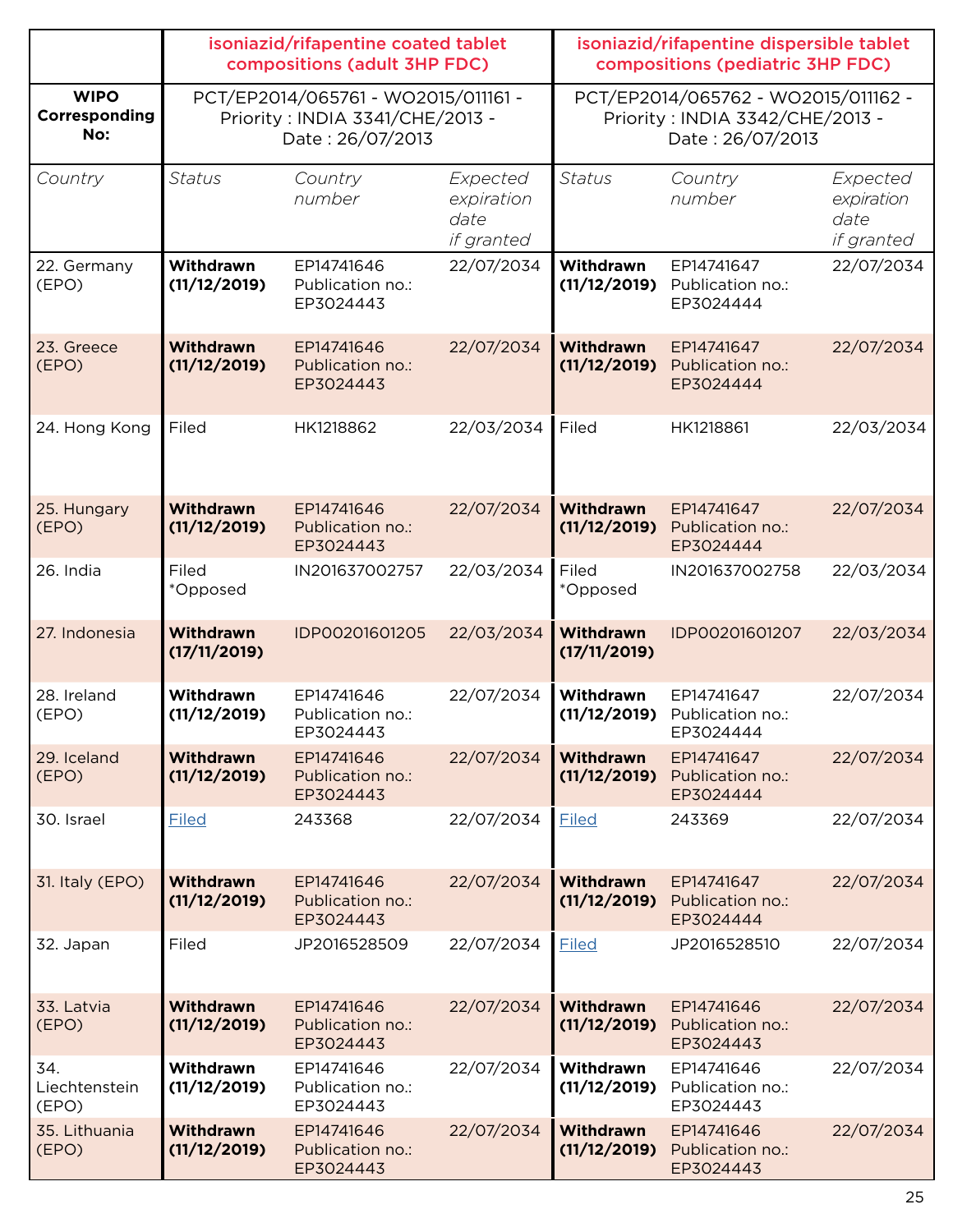|                                     | isoniazid/rifapentine coated tablet<br>compositions (adult 3HP FDC) |                                                                                            |                                              | isoniazid/rifapentine dispersible tablet<br>compositions (pediatric 3HP FDC)               |                                             |                                              |
|-------------------------------------|---------------------------------------------------------------------|--------------------------------------------------------------------------------------------|----------------------------------------------|--------------------------------------------------------------------------------------------|---------------------------------------------|----------------------------------------------|
| <b>WIPO</b><br>Corresponding<br>No: |                                                                     | PCT/EP2014/065761 - WO2015/011161 -<br>Priority: INDIA 3341/CHE/2013 -<br>Date: 26/07/2013 |                                              | PCT/EP2014/065762 - WO2015/011162 -<br>Priority: INDIA 3342/CHE/2013 -<br>Date: 26/07/2013 |                                             |                                              |
| Country                             | <b>Status</b>                                                       | Country<br>number                                                                          | Expected<br>expiration<br>date<br>if granted | <b>Status</b>                                                                              | Country<br>number                           | Expected<br>expiration<br>date<br>if granted |
| 36.<br>Luxembourg<br>(EPO)          | Withdrawn<br>(11/12/2019)                                           | EP14741646<br>Publication no.:<br>EP3024443                                                | 22/07/2034                                   | Withdrawn<br>(11/12/2019)                                                                  | EP14741646<br>Publication no.:<br>EP3024443 | 22/07/2034                                   |
| 37. Macedonia<br>(North) (EPO)      | Withdrawn<br>(11/12/2019)                                           | EP14741646<br>Publication no.:<br>EP3024443                                                | 22/07/2034                                   | Withdrawn<br>(11/12/2019)                                                                  | EP14741647<br>Publication no.:<br>EP3024444 | 22/07/2034                                   |
| 38. Malaysia                        | Filed<br>*Opposed                                                   | MYPI2015704801                                                                             | 22/07/2034                                   | Filed<br>*Opposed                                                                          | MYPI2015704792                              | 22/07/2034                                   |
| 39. Malta<br>(EPO)                  | Withdrawn<br>(11/12/2019)                                           | EP14741646<br>Publication no.:<br>EP3024443                                                | 22/07/2034                                   | Withdrawn<br>(11/12/2019)                                                                  | EP14741647<br>Publication no.:<br>EP3024444 |                                              |
| 40. Mexico                          | Filed                                                               | MX/a/2016/<br>001154                                                                       | 22/07/2034                                   | <b>Filed</b>                                                                               | MX/a/2016/001155                            | 22/07/2034                                   |
| 41. Monaco<br>(EPO)                 | <b>Withdrawn</b><br>(11/12/2019)                                    | EP14741646<br>Publication no.:<br>EP3024443                                                | 22/07/2034                                   | Withdrawn<br>(11/12/2019)                                                                  | EP14741647<br>Publication no.:<br>EP3024444 | 22/07/2034                                   |
| 42.<br>Netherlands<br>(EPO)         | Withdrawn<br>(11/12/2019)                                           | EP14741646<br>Publication no.:<br>EP3024443                                                | 22/07/2034                                   | Withdrawn<br>(11/12/2019)                                                                  | EP14741647<br>Publication no.:<br>EP3024444 | 22/07/2034                                   |
| <b>43. New</b><br>Zealand           | <b>Filed</b>                                                        | NZ716060                                                                                   | 22/07/2034                                   | Filed                                                                                      | NZ716062                                    | 22/07/2034                                   |
| 44. Nigeria                         | Filed                                                               | NG/<br>PT/C/2016/1719                                                                      | 22/07/2034                                   | Filed                                                                                      | NG/<br>PT/C/2016/1720                       | 22/07/2034                                   |
| 45. Norway<br>(EPO)                 | Withdrawn<br>(11/12/2019)                                           | EP14741646<br>Publication no.:<br>EP3024443                                                | 22/07/2034                                   | Withdrawn<br>(11/12/2019)                                                                  | EP14741647<br>Publication no.:<br>EP3024444 | 22/07/2034                                   |
| 46. Panama                          | Filed                                                               | PA90998-01                                                                                 | 22/07/2034                                   | Filed                                                                                      | PA90997-01                                  | 22/07/2034                                   |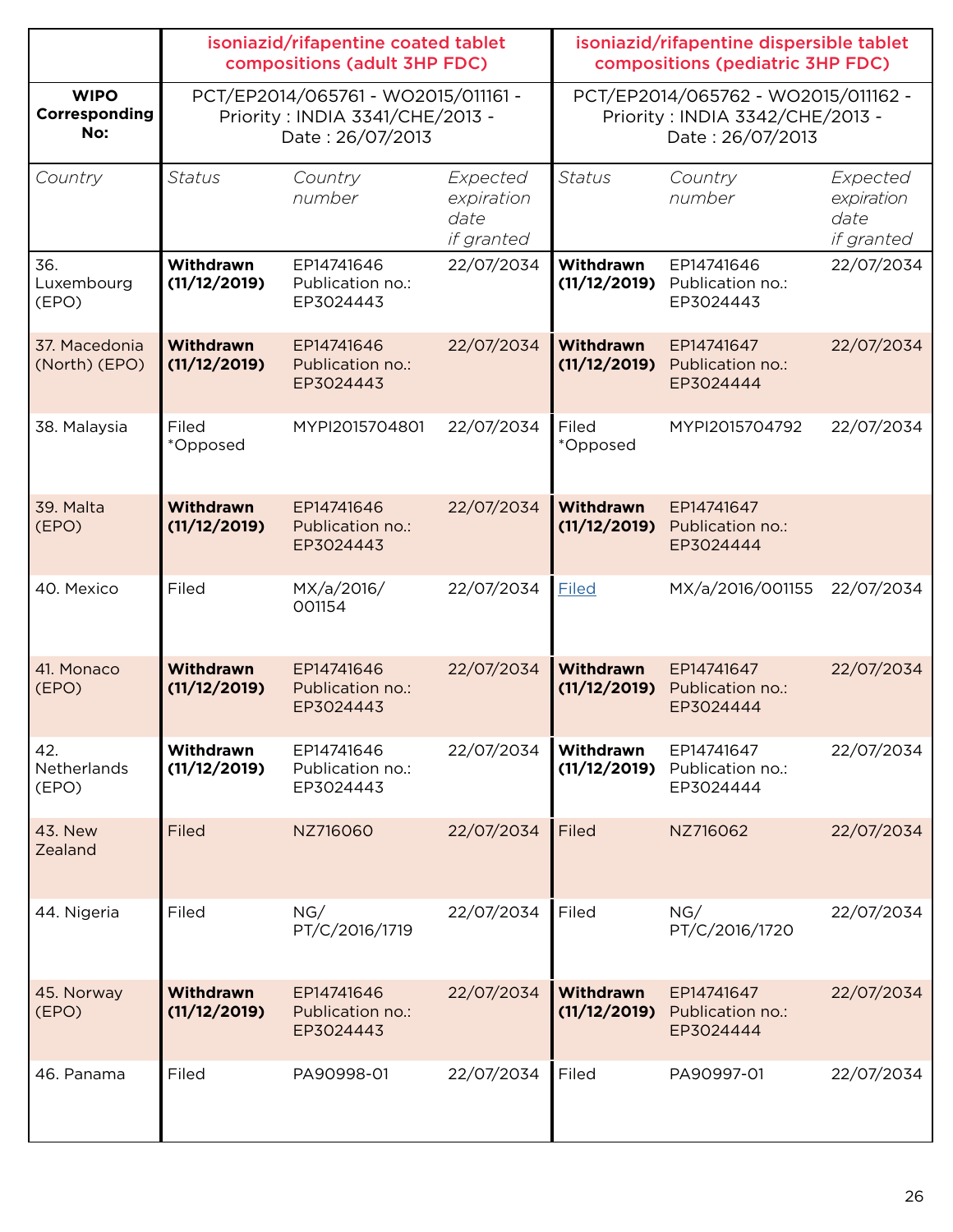|                                     | isoniazid/rifapentine coated tablet<br>compositions (adult 3HP FDC)                        |                                             |                                              | isoniazid/rifapentine dispersible tablet<br>compositions (pediatric 3HP FDC)               |                                             |                                              |
|-------------------------------------|--------------------------------------------------------------------------------------------|---------------------------------------------|----------------------------------------------|--------------------------------------------------------------------------------------------|---------------------------------------------|----------------------------------------------|
| <b>WIPO</b><br>Corresponding<br>No: | PCT/EP2014/065761 - WO2015/011161 -<br>Priority: INDIA 3341/CHE/2013 -<br>Date: 26/07/2013 |                                             |                                              | PCT/EP2014/065762 - WO2015/011162 -<br>Priority: INDIA 3342/CHE/2013 -<br>Date: 26/07/2013 |                                             |                                              |
| Country                             | <b>Status</b>                                                                              | Country<br>number                           | Expected<br>expiration<br>date<br>if granted | <b>Status</b>                                                                              | Country<br>number                           | Expected<br>expiration<br>date<br>if granted |
| 47. Peru                            | Filed                                                                                      | PE2016000096                                | 22/07/2034                                   | Filed                                                                                      | PE2016000090                                | 22/07/2034                                   |
| 48. Philippines                     | Filed<br>*Opposed                                                                          | PH12016500120                               | 22/07/2034                                   | Filed<br>*Opposed                                                                          | PH12016500119                               | 22/07/2034                                   |
| 49. Poland<br>(EPO)                 | <b>Withdrawn</b><br>(11/12/2019)                                                           | EP14741646<br>Publication no.:<br>EP3024443 | 22/07/2034                                   | <b>Withdrawn</b><br>(11/12/2019)                                                           | EP14741647<br>Publication no.:<br>EP3024444 | 22/07/2034                                   |
| 50. Portugal<br>(EPO)               | Withdrawn<br>(11/12/2019)                                                                  | EP14741646<br>Publication no.:<br>EP3024443 | 22/07/2034                                   | Withdrawn<br>(11/12/2019)                                                                  | EP14741647<br>Publication no.:<br>EP3024444 | 22/07/2034                                   |
| 51. Romania<br>(EPO)                | <b>Withdrawn</b><br>(11/12/2019)                                                           | EP14741646<br>Publication no.:<br>EP3024443 | 22/07/2034                                   | <b>Withdrawn</b><br>(11/12/2019)                                                           | EP14741647<br>Publication no.:<br>EP3024444 | 22/07/2034                                   |
| 52. Russian<br>Federation<br>(EAPO) | Granted<br>(15/03/2019,<br>source:<br>patentscope)                                         | RU2016106384                                | 22/07/2034                                   | Granted<br>(source:<br>medspal)                                                            | RU2016106328A<br>RU2694056C2                | 22/07/2034                                   |
| 53. San Marino<br>(EPO)             | <b>Withdrawn</b><br>(11/12/2019)                                                           | EP14741646<br>Publication no.:<br>EP3024443 | 22/07/2034                                   | Withdrawn<br>(11/12/2019)                                                                  | EP14741647<br>Publication no.:<br>EP3024444 | 22/07/2034                                   |
| 54. Saudi<br>Arabia                 | Filed                                                                                      | SA516370446                                 | 22/07/2034                                   | Filed                                                                                      | SA516370441                                 | 22/07/2034                                   |
| 55. Serbia<br>(EPO)                 | <b>Withdrawn</b><br>(11/12/2019)                                                           | EP14741646<br>Publication no.:<br>EP3024443 | 22/07/2034                                   | Withdrawn<br>(11/12/2019)                                                                  | EP14741647<br>Publication no.:<br>EP3024444 | 22/07/2034                                   |
| 56. Singapore                       | Filed                                                                                      | SG11201510730U                              | 22/07/2034                                   | Filed                                                                                      | SG11201510732V /<br>SG10201803996W          | N/A                                          |
| 57. Slovakia<br>(EPO)               | <b>Withdrawn</b><br>(11/12/2019)                                                           | EP14741646<br>Publication no.:<br>EP3024443 | 22/07/2034                                   | <b>Withdrawn</b><br>(11/12/2019)                                                           | EP14741647<br>Publication no.:<br>EP3024444 | 22/07/2034                                   |
| 58. Slovenia<br>(EPO)               | Withdrawn<br>(11/12/2019)                                                                  | EP14741646<br>Publication no.:<br>EP3024443 | 22/07/2034                                   | Withdrawn<br>(11/12/2019)                                                                  | EP14741647<br>Publication no.:<br>EP3024444 | 22/07/2034                                   |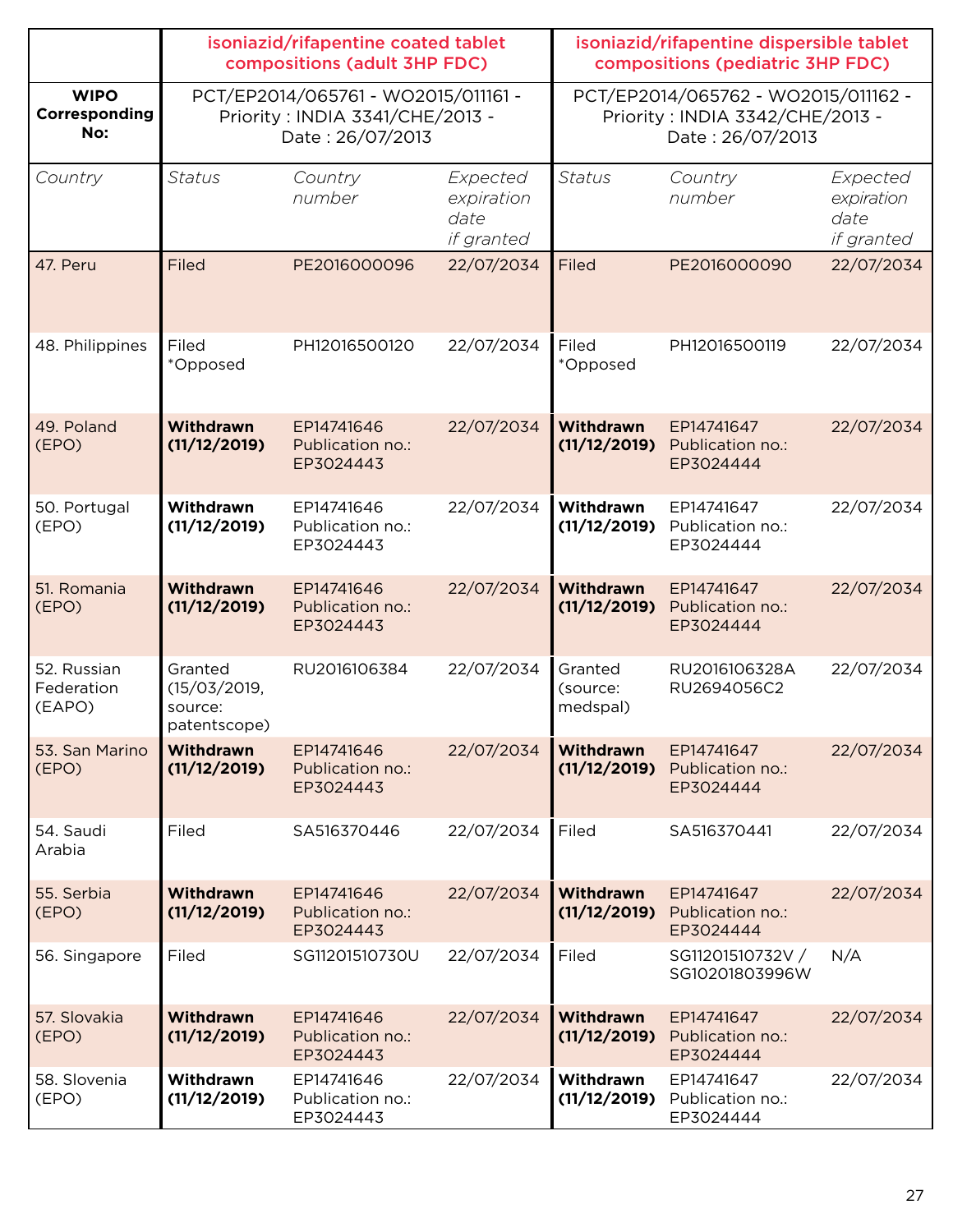|                                     | isoniazid/rifapentine coated tablet<br>compositions (adult 3HP FDC)                        |                                             |                                              | isoniazid/rifapentine dispersible tablet<br>compositions (pediatric 3HP FDC) |                                                                                            |                                              |  |
|-------------------------------------|--------------------------------------------------------------------------------------------|---------------------------------------------|----------------------------------------------|------------------------------------------------------------------------------|--------------------------------------------------------------------------------------------|----------------------------------------------|--|
| <b>WIPO</b><br>Corresponding<br>No: | PCT/EP2014/065761 - WO2015/011161 -<br>Priority: INDIA 3341/CHE/2013 -<br>Date: 26/07/2013 |                                             |                                              |                                                                              | PCT/EP2014/065762 - WO2015/011162 -<br>Priority: INDIA 3342/CHE/2013 -<br>Date: 26/07/2013 |                                              |  |
| Country                             | <b>Status</b>                                                                              | Country<br>number                           | Expected<br>expiration<br>date<br>if granted | <b>Status</b>                                                                | Country<br>number                                                                          | Expected<br>expiration<br>date<br>if granted |  |
| 59. South<br>Africa                 | <b>Granted</b>                                                                             | ZA201600109                                 | 22/07/2034                                   | <b>Granted</b>                                                               | ZA201600110 (B)                                                                            | 22/07/2034                                   |  |
| 60. South<br>Korea                  | Filed                                                                                      | 1020167004316                               | 22/07/2034                                   | Filed                                                                        | Not available                                                                              | N/A                                          |  |
| 61. Spain (EPO)                     | <b>Withdrawn</b><br>(11/12/2019)                                                           | EP14741646<br>Publication no.:<br>EP3024443 | 22/07/2034                                   | <b>Withdrawn</b><br>(11/12/2019)                                             | EP14741647<br>Publication no.:<br>EP3024444                                                |                                              |  |
| 62. Sweden<br>(EPO)                 | Withdrawn<br>(11/12/2019)                                                                  | EP14741646<br>Publication no.:<br>EP3024443 | 22/07/2034                                   | Withdrawn<br>(11/12/2019)                                                    | EP14741647<br>Publication no.:<br>EP3024444                                                | 22/07/2034                                   |  |
| 63. Switzerland<br>(EPO)            | <b>Withdrawn</b><br>(11/12/2019)                                                           | EP14741646<br>Publication no.:<br>EP3024443 | 22/07/2034                                   | <b>Withdrawn</b><br>(11/12/2019)                                             | EP14741647<br>Publication no.:<br>EP3024444                                                | 22/07/2034                                   |  |
| 64. Taiwan                          | Filed                                                                                      | TW201605442<br>TWI651084                    | 22/07/2034                                   | Filed                                                                        | TW201601723<br>TWI630911                                                                   | N/A                                          |  |
| 65. Thailand                        | Filed                                                                                      | TH1601000414                                | 22/07/2034                                   | Filed                                                                        | TH1601000296                                                                               | 22/07/2034                                   |  |
| 66. Turkey<br>(EPO)                 | Withdrawn<br>(11/12/2019)                                                                  | EP14741646<br>Publication no.:<br>EP3024443 | 22/07/2034                                   | Withdrawn<br>(11/12/2019)                                                    | EP14741647<br>Publication no.:<br>EP3024444                                                | 22/07/2034                                   |  |
| 67. United<br>Kingdom<br>(EPO)      | Withdrawn<br>(11/12/2019)                                                                  | EP14741646<br>Publication no.:<br>EP3024443 | 22/07/2034                                   | <b>Withdrawn</b><br>(11/12/2019)                                             | EP14741647<br>Publication no.:<br>EP3024444                                                | 22/07/2034                                   |  |
| 68. United<br><b>States</b>         | Filed                                                                                      | US20160158157A1                             | 22/07/2034                                   | <b>Granted</b><br>(14/11/2017)                                               | US9814680B2                                                                                | 07/11/2034                                   |  |
| 69. Vietnam                         | Filed                                                                                      | VN1201600462                                | 22/07/2034                                   | Filed                                                                        | VN1201600461                                                                               | 22/07/2034                                   |  |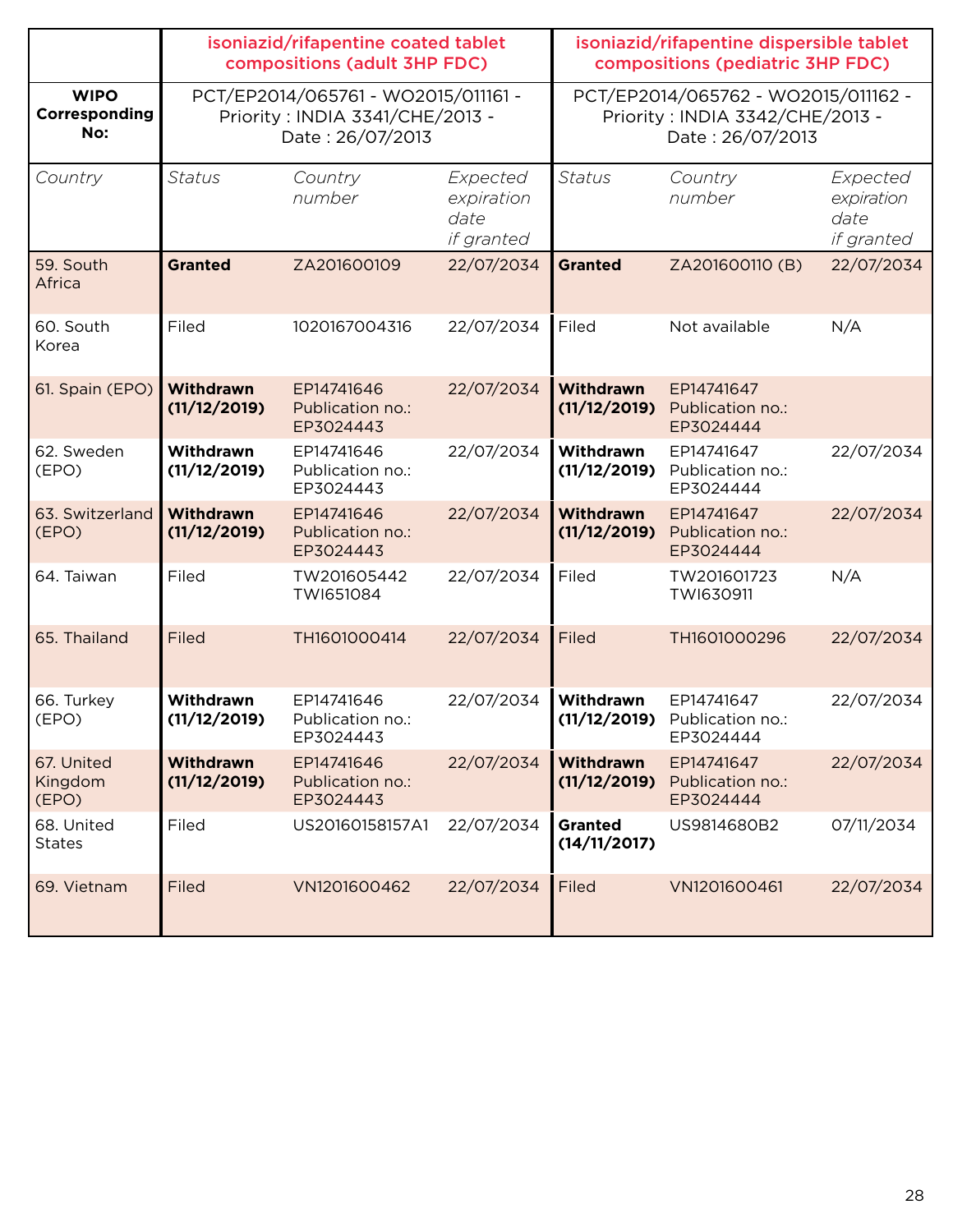### **Appendix 2: Judgement of the ISA on Sanofi's Patent Claims**

#### Sanofi's Claims Under the Adult 3HP FDC Patent Application and ISA Opinion

| <b>ANTI-TUBERCULOSIS STABLE PHARMACEUTICAL COMPOSITION IN A</b><br>FORM OF A COATED TABLET COMPRISING GRANULES OF ISONIAZID AND<br><b>GRANULES OF RIFAPENTINE AND ITS PROCESS OF PREPARATION</b>                                                                                                                                                                                                                  |                                                              | Opinion of the ISA (PCT) |                          |
|-------------------------------------------------------------------------------------------------------------------------------------------------------------------------------------------------------------------------------------------------------------------------------------------------------------------------------------------------------------------------------------------------------------------|--------------------------------------------------------------|--------------------------|--------------------------|
| Pub. No.: W0/2015/011161<br>Pub. Date: January 29, 2015<br>International Application No.: PCT/EP2014/065761<br>International Filing Date: July 22, 2014                                                                                                                                                                                                                                                           |                                                              |                          |                          |
| <b>Claim Content</b>                                                                                                                                                                                                                                                                                                                                                                                              | Patent on<br>composition,<br>process, main<br>compound, etc. | <b>Novelty</b>           | Inventive<br><b>Step</b> |
| 1. An oral pharmaceutical fixed dose composition for use<br>in the treatment of tuberculosis, said oral pharmaceutical<br>composition comprising:<br>a) granules comprising isoniazid and at least one intragran-<br>ular excipient,<br>b) granules comprising rifapentine and at least one intra-<br>granular excipient, and<br>c) at least one extragranular excipient.                                         | Composition                                                  | <b>No</b>                | No (all<br>claims)       |
| 2. An oral pharmaceutical composition according to claim 1,<br>wherein said oral pharmaceutical composition is chemically<br>stable.                                                                                                                                                                                                                                                                              | Composition                                                  | <b>No</b>                |                          |
| 3. An oral pharmaceutical composition according to claim 1<br>or 2, wherein said oral pharmaceutical composition is in the<br>form of a coated tablet.                                                                                                                                                                                                                                                            | Composition                                                  | <b>No</b>                |                          |
| 4. An oral pharmaceutical composition according to any<br>one of the claims 1 to 3, wherein said oral pharmaceutical<br>composition is in the form of a coated bilayer tablet com-<br>prising:<br>- a layer comprising isoniazid granules (a) and at least one<br>extragranular excipient,<br>- a layer comprising rifapentine granules (b) and at least<br>one extragranular excipient, and<br>- a film coating. | Composition                                                  | Yes                      |                          |
| 5. An oral pharmaceutical composition according to any<br>one of the claims 1 to 4, wherein the ratio of rifapentine to<br>isoniazid is comprised from 5:1 to 1:0.5, preferably the ratio<br>is 1:1.                                                                                                                                                                                                              | Composition                                                  | No                       |                          |
| 6. A process for the preparation of an oral pharmaceutical<br>composition according to any one of the claims 1 to 5, char-<br>acterized in that it comprises distinct steps of granulating<br>isoniazid and granulating rifapentine.                                                                                                                                                                              | Process                                                      | Yes                      |                          |
| 7. A process according to claim 6, characterized in that the<br>preparation of the granules is made by wet granulation,<br>preferably in an aqueous solvent.                                                                                                                                                                                                                                                      | Process                                                      | Yes                      |                          |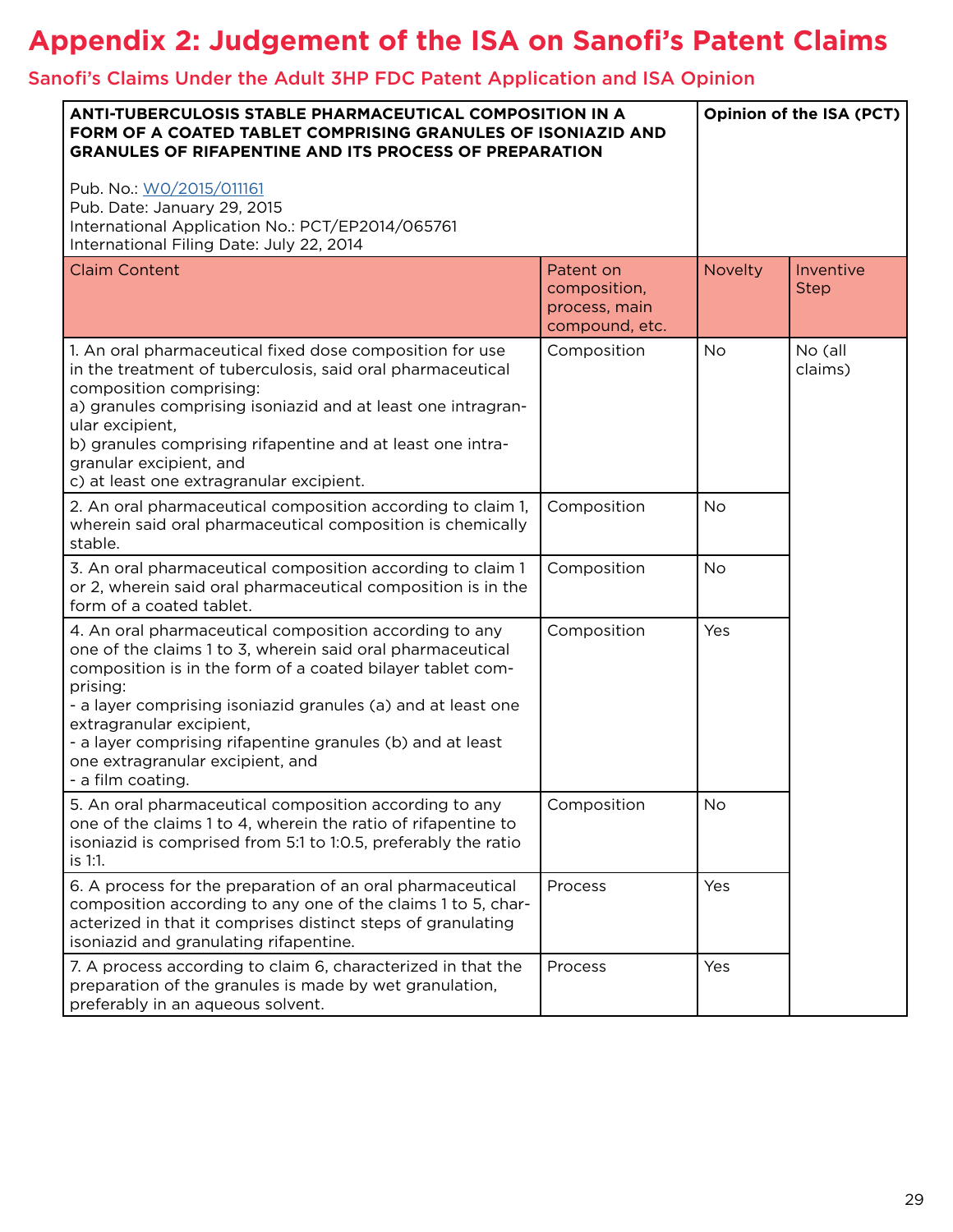| 8. A process according to claim 6 or 7, characterized in that<br>it comprises the steps of:<br>a) preparing the isoniazid granules,<br>b) preparing the rifapentine granules,<br>c) mixing the granules obtained from steps a) and b) with<br>the extragranular excipients,<br>d) compressing the mixture of step c) to obtain tablets, and<br>e) film coating the tablets.                                                                                                                                               | Process        | Yes |  |
|---------------------------------------------------------------------------------------------------------------------------------------------------------------------------------------------------------------------------------------------------------------------------------------------------------------------------------------------------------------------------------------------------------------------------------------------------------------------------------------------------------------------------|----------------|-----|--|
| 9. A process according to claims 6 to 8, characterized in<br>that it comprises the steps of:<br>a) preparing the isoniazid granules,<br>b) mixing the granules obtained from step a) with at least a<br>part of the extragranular excipients,<br>c) preparing the rifapentine granules,<br>d) mixing the granules obtained from step c) with the re-<br>maining part of the extragranular excipients,<br>e) compressing the mixture of steps b) and d) to obtain<br>bi-layer tablets, and<br>f) film coating the tablets. | <b>Process</b> | Yes |  |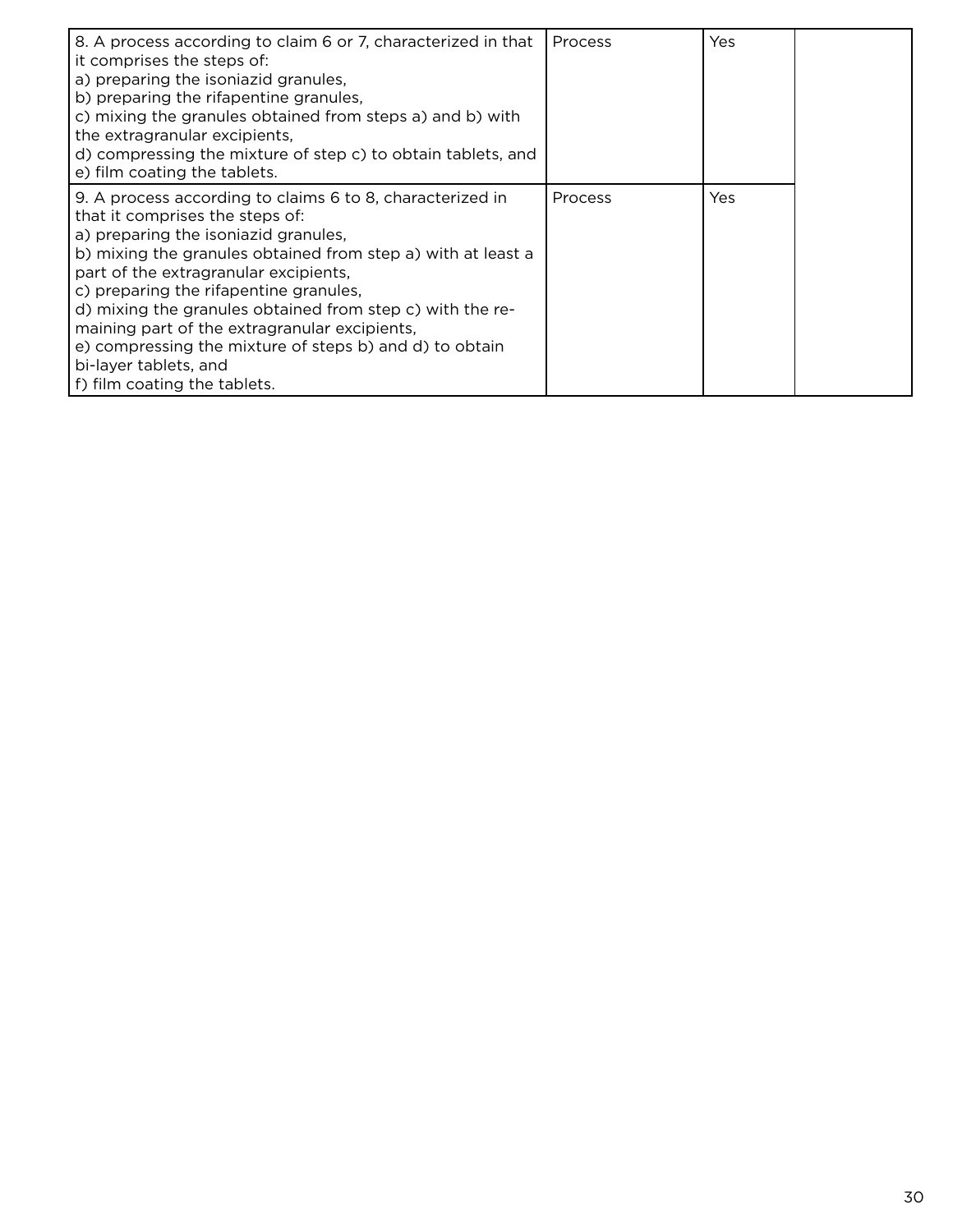| <b>ANTI-TUBERCULOSIS STABLE PHARMACEUTICAL COMPOSITION IN A</b><br>FORM OF A DISPERSIBLE TABLET COMPRISING GRANULES OF ISONIAZID<br>AND GRANULES OF RIFAPENTINE AND ITS PROCESS OF PREPARATION<br>Pub. No.: WO/2015/011162<br>Pub. Date: January 29, 2015<br>International Application No.: PCT/EP2014/065762<br>International Filing Date: July 22, 2014                                                  |                                                           | Opinion of the ISA (PCT) |                 |
|------------------------------------------------------------------------------------------------------------------------------------------------------------------------------------------------------------------------------------------------------------------------------------------------------------------------------------------------------------------------------------------------------------|-----------------------------------------------------------|--------------------------|-----------------|
| <b>Claim Content</b>                                                                                                                                                                                                                                                                                                                                                                                       | Patent on<br>composition, process,<br>main compound, etc. | <b>Novelty</b>           | Inventive step  |
| 1. An oral pharmaceutical fixed dose composition in<br>a form of a dispersible tablet for use in the treatment<br>of tuberculosis, said oral pharmaceutical composition<br>comprising:<br>a) granules comprising isoniazid and at least one<br>intragranular excipient,<br>b) granules comprising rifapentine and at least one<br>intragranular excipient, and<br>c) at least one extragranular excipient. | Composition                                               | <b>No</b>                | No (all claims) |
| 2. An oral pharmaceutical composition according to<br>claim 1, wherein said oral pharmaceutical composition<br>is chemically stable.                                                                                                                                                                                                                                                                       | Composition                                               | <b>No</b>                |                 |
| 3. An oral pharmaceutical composition according to<br>any one of claim 1 or 2, wherein said oral pharma-<br>ceutical composition is in the form of a dispersible<br>bilayer tablet comprising:<br>- a layer comprising isoniazid granules (a) and at least<br>one extragranular excipient, and<br>- a layer comprising rifapentine granules (b) and at<br>least one extragranular excipient.               | Composition                                               | Yes                      |                 |
| 4. An oral pharmaceutical composition according<br>to any one of the claims 1 to 3, wherein the ratio of<br>rifapentine to isoniazid is comprised from 3:1 to 1:0.5,<br>preferably the ratio is 1:1.                                                                                                                                                                                                       | Composition                                               | <b>No</b>                |                 |
| 5. A process for the preparation of an oral phar-<br>maceutical composition according to any one of<br>the claims 1 to 4, characterized in that it comprises<br>distinct steps of granulating isoniazid and granulating<br>rifapentine.                                                                                                                                                                    | Process                                                   | Yes                      |                 |
| 6. A process according to claim 5, characterized in<br>that the preparation of the granules is made by wet<br>granulation, preferably in an aqueous solvent.                                                                                                                                                                                                                                               | Process                                                   | Yes                      |                 |
| 7. A process according to claim 5 or 6, characterized<br>in that it comprises the steps of:<br>a) preparing the isoniazid granules,<br>b) preparing the rifapentine granules,<br>c) mixing the granules obtained from steps a) and b)<br>with the extragranular excipients, and d) compressing<br>the mixture of step c) to obtain tablets.                                                                | Process                                                   | Yes                      |                 |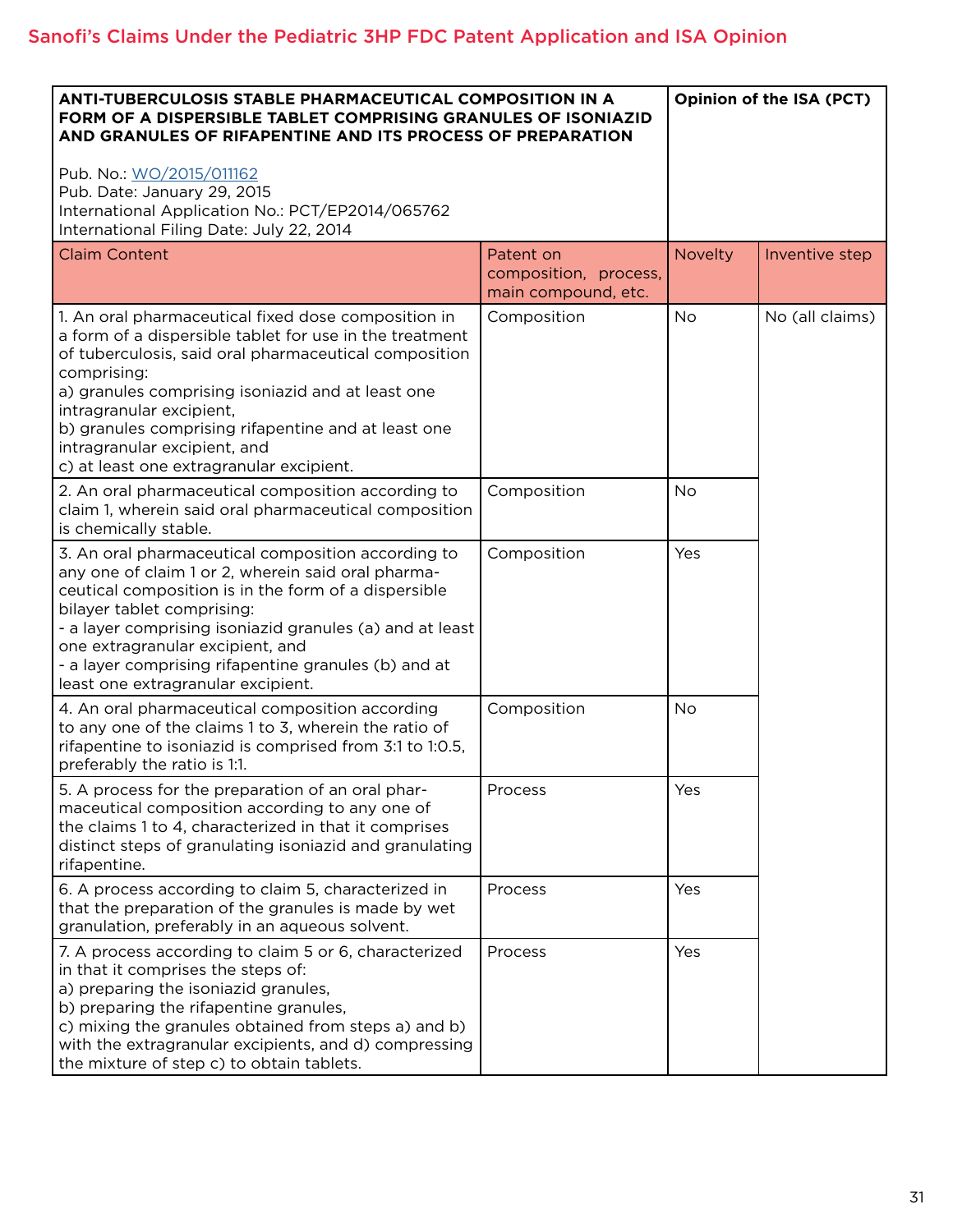| 8. A process according to claims 5 to 7, characterized<br>in that it comprises the steps of:<br>a) preparing the isoniazid granules,<br>b) mixing the granules obtained from step a) with at<br>least a part of the extragranular excipients,<br>c) preparing the rifapentine granules, | l Process | Yes |  |
|-----------------------------------------------------------------------------------------------------------------------------------------------------------------------------------------------------------------------------------------------------------------------------------------|-----------|-----|--|
| d) mixing the granules obtained from step c) with the<br>remaining part of the extragranular excipients, and<br>e) compressing the mixture of steps b) and d) to ob-<br>tain bi-layer tablets.                                                                                          |           |     |  |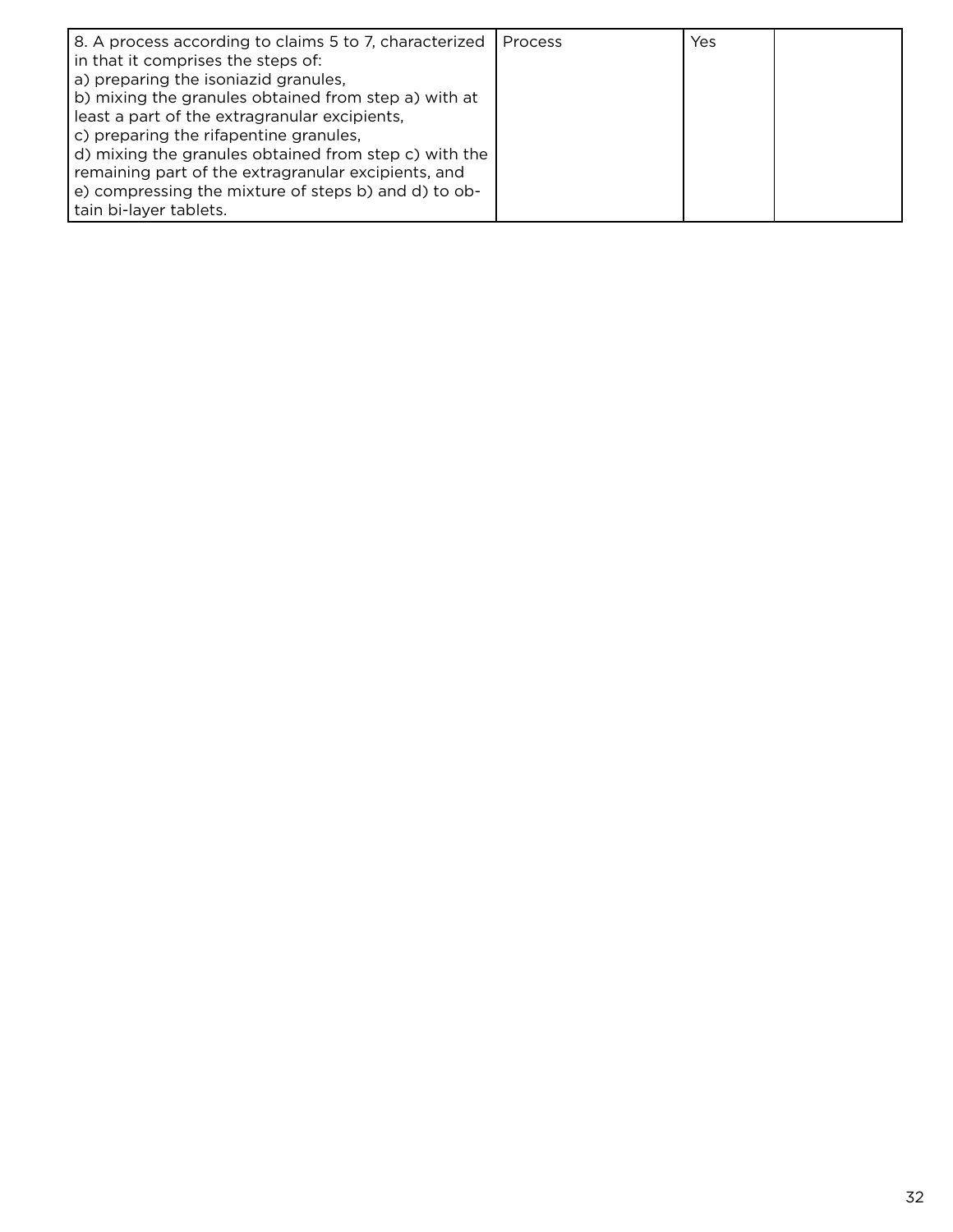# **Appendix 3: What Is Rifapentine?**

Rifapentine is an antibiotic used to treat infection with Mycobacterium tuberculosis (MTB), the causative agent of TB disease. Treatment of TB infection is referred to as TB preventive therapy (TPT) and is one of the most powerful ways to prevent TB. In 2014, the U.S. FDA approved rifapentine for the treatment of TB infection when used in combination with isoniazid as part of the so-called 3HP regimen. This approval expanded rifapentine's indication; the drug was first approved by the U.S. FDA in 1998 for treatment of active, drug-susceptible TB.59 Today, rifapentine is most commonly used in combination with isoniazid as part of the TPT regimens 3HP and 1HP. The 3HP regimen consists of rifapentine and isoniazid taken together once weekly for 12 weeks. The 1HP regimen requires taking rifapentine and isoniazid together once a day for one month.60

Rifapentine belongs to a class of drugs called rifamycins. Other approved drugs in this class include rifampicin and rifabutin. These drugs share a similar chemical structure and method of action. Rifapentine inhibits DNA-dependent RNA polymerase, which leads to the suppression of RNA synthesis and cell death. DNA-dependent RNA polymerase (commonly called "RNA polymerase" or RNAP) is an enzyme that synthesizes RNA from DNA in a process called transcription. RNA polymerase is essential for life because the expression of genes through transcription and translation enables cells to adapt to changing environments, perform specialized functions, and maintain metabolic processes necessary for survival.<sup>61</sup> Rifapentine acts against MTB by inhibiting this process.

Rifapentine is processed by the body through the liver and is a potent inducer of cytochrome P450 enzymes. Because cytochrome P450 enzymes underlie the metabolism of many drugs for other conditions, rifapentine can enhance the clearance and reduce the bioavailability of other medications (e.g., certain antiretorivals to treat HIV and most direct-acting antiretroviral drugs used to treat hepatitis C virus).<sup>62</sup> Compared to rifampicin, rifapentine is more potent, has a longer half-life, and is more highly protein bound (meaning that rifapentine penetrates less easily into tissue than rifampicin.)<sup>63,64</sup>



Rifapentine | 3-(((4-Cyclopentyl-1-piperazinyl)imino)methyl)rifamycin (Cyclopentylrifampicin)

<sup>59</sup> Sanofi. Sanofi receives FDA approval of Priftin® (rifapentine) tablets for the treatment of latent tuberculosis infection [Press Release]. 2014 December 2.<http://www.news.sanofi.us/press-releases?item=136875>

<sup>60</sup> Frick M. An activist's guide to rifapentine.

<sup>61</sup> O'Connor M, Adams J. Differential control of transcription and translation underlies changes in cell function. Essentials of Cell Biology. Cambridge, MA: Nature Education; 2010 [last updated 17 January 2014]. [https://www.nature.com/scitable/ebooks/essentials](https://www.nature.com/scitable/ebooks/essentials-of-cell-biology-14749010)[of-cell-biology-14749010](https://www.nature.com/scitable/ebooks/essentials-of-cell-biology-14749010)

<sup>&</sup>lt;sup>62</sup> Frick M. An activist's guide to rifapentine.

<sup>63</sup> Murray J, Schraufnagel D, Hopewell P. Treatment of tuberculosis: a historical perspective. Ann Am Thorac Soc. 2015;12(12):1749–59. doi: 10.1513/AnnalsATS.201509-632PS.

<sup>&</sup>lt;sup>64</sup> Rifat D, Prideaux B, Savic R, et al. Pharmacokinetics of rifapentine and rifampin in a rabbit model of tuberculosis and correlation with clinical trial data. Sci Transl Med. 2018;10(435):eaai7786. doi: 10.1126/scitranslmed.aai7786.